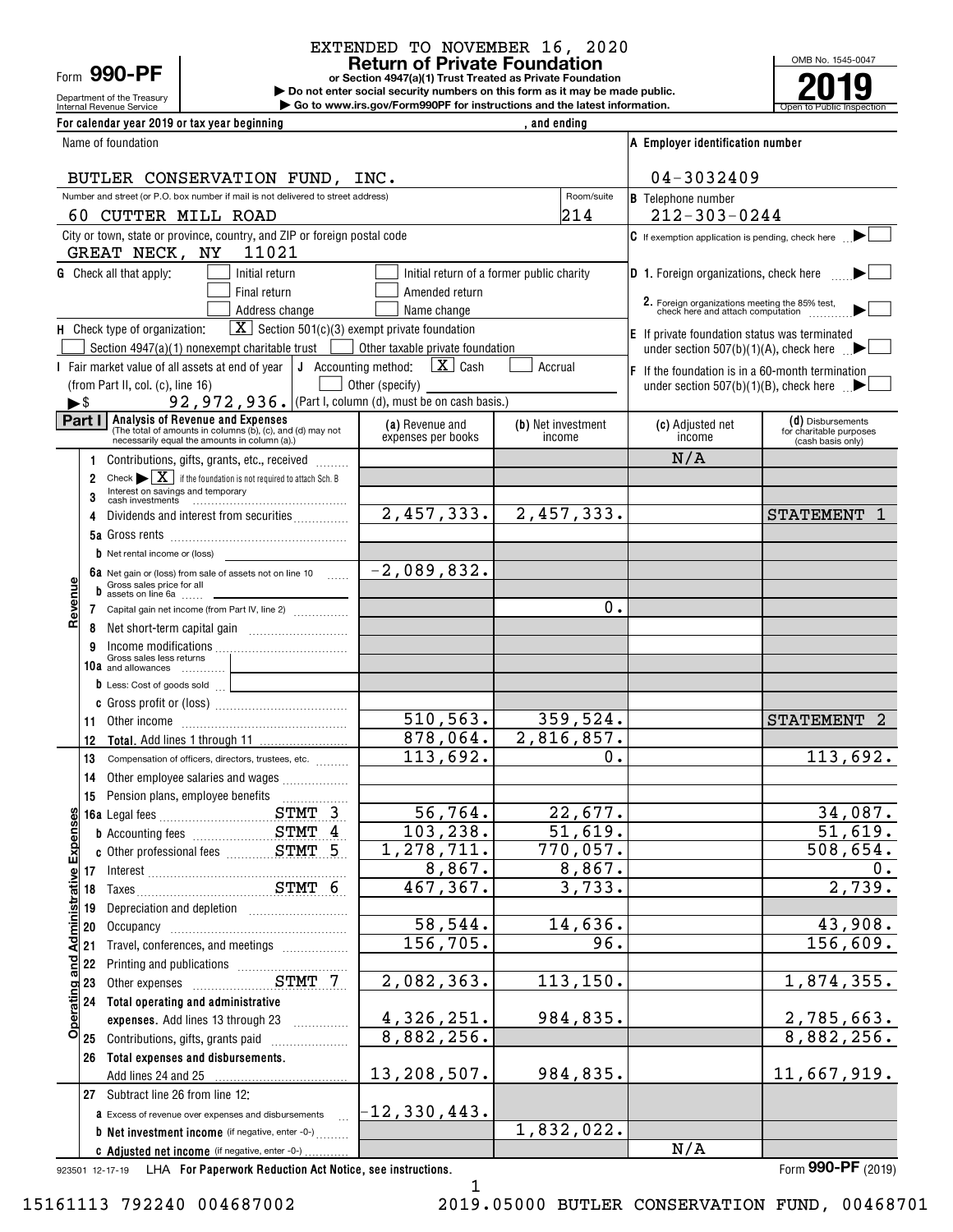|                      | Form 990-PF (2019) | 04-3032409<br>Page 2                                                                                                                                                                                                                |                   |                                |                              |  |  |  |
|----------------------|--------------------|-------------------------------------------------------------------------------------------------------------------------------------------------------------------------------------------------------------------------------------|-------------------|--------------------------------|------------------------------|--|--|--|
|                      | Part II            | <b>Balance Sheets</b> Attached schedules and amounts in the description                                                                                                                                                             | Beginning of year |                                | End of year                  |  |  |  |
|                      |                    | column should be for end-of-year amounts only.                                                                                                                                                                                      | (a) Book Value    | (b) Book Value                 | (c) Fair Market Value        |  |  |  |
|                      |                    | 1 Cash - non-interest-bearing                                                                                                                                                                                                       | 78,767.           | 54,063.                        | 54,063.                      |  |  |  |
|                      |                    | 2 Savings and temporary cash investments [111] Savings and temporary cash investments                                                                                                                                               | 40,816,136.       | 34, 248, 348.                  | 34, 248, 348.                |  |  |  |
|                      |                    | 3 Accounts receivable                                                                                                                                                                                                               |                   |                                |                              |  |  |  |
|                      |                    | Less: allowance for doubtful accounts                                                                                                                                                                                               |                   |                                |                              |  |  |  |
|                      |                    | 4 Pledges receivable $\blacktriangleright$                                                                                                                                                                                          |                   |                                |                              |  |  |  |
|                      |                    | Less: allowance for doubtful accounts                                                                                                                                                                                               |                   |                                |                              |  |  |  |
|                      |                    |                                                                                                                                                                                                                                     |                   |                                |                              |  |  |  |
|                      |                    | 6 Receivables due from officers, directors, trustees, and other                                                                                                                                                                     |                   |                                |                              |  |  |  |
|                      |                    |                                                                                                                                                                                                                                     |                   |                                |                              |  |  |  |
|                      |                    |                                                                                                                                                                                                                                     |                   |                                |                              |  |  |  |
|                      |                    | Less: allowance for doubtful accounts $\blacktriangleright$                                                                                                                                                                         |                   |                                |                              |  |  |  |
|                      |                    |                                                                                                                                                                                                                                     |                   |                                |                              |  |  |  |
| Assets               |                    |                                                                                                                                                                                                                                     | 37,421.           | 37,421.                        | 37, 421.                     |  |  |  |
|                      |                    | 10a Investments - U.S. and state government obligations                                                                                                                                                                             |                   |                                |                              |  |  |  |
|                      |                    |                                                                                                                                                                                                                                     | 39,617,286.       | 45,792,495.                    | 45,792,495.                  |  |  |  |
|                      |                    |                                                                                                                                                                                                                                     |                   |                                |                              |  |  |  |
|                      |                    | 11 Investments - land, buildings, and equipment: basis  > _______________                                                                                                                                                           |                   |                                |                              |  |  |  |
|                      |                    |                                                                                                                                                                                                                                     |                   |                                |                              |  |  |  |
|                      |                    |                                                                                                                                                                                                                                     |                   |                                |                              |  |  |  |
|                      | 13                 |                                                                                                                                                                                                                                     | 14, 131, 469.     | 11,497,588.                    | 11,497,588.                  |  |  |  |
|                      |                    | 14 Land, buildings, and equipment: basis 1, 302, 513.                                                                                                                                                                               |                   |                                |                              |  |  |  |
|                      |                    |                                                                                                                                                                                                                                     | 1,302,254.        | 1,302,513.                     |                              |  |  |  |
|                      |                    | 15 Other assets (describe   STATEMENT 11)                                                                                                                                                                                           | 129,518.          | $\overline{40,508}$ .          | $\frac{1,302,513.}{40,508.}$ |  |  |  |
|                      |                    | 16 Total assets (to be completed by all filers - see the                                                                                                                                                                            |                   |                                |                              |  |  |  |
|                      |                    |                                                                                                                                                                                                                                     |                   | <u>96,112,851. 92,972,936.</u> | 92,972,936.                  |  |  |  |
|                      |                    |                                                                                                                                                                                                                                     | 59,053.           | 7,361.                         |                              |  |  |  |
|                      | 18                 |                                                                                                                                                                                                                                     |                   |                                |                              |  |  |  |
|                      | 19                 | Deferred revenue informational contracts and a series of the series of the series of the series of the series o                                                                                                                     |                   |                                |                              |  |  |  |
| Liabilities          |                    | 20 Loans from officers, directors, trustees, and other disqualified persons                                                                                                                                                         |                   |                                |                              |  |  |  |
|                      |                    |                                                                                                                                                                                                                                     |                   |                                |                              |  |  |  |
|                      |                    | 22 Other liabilities (describe                                                                                                                                                                                                      |                   |                                |                              |  |  |  |
|                      |                    |                                                                                                                                                                                                                                     |                   |                                |                              |  |  |  |
|                      |                    |                                                                                                                                                                                                                                     | 59,053.           | 7,361.                         |                              |  |  |  |
|                      |                    | Foundations that follow FASB ASC 958, check here $\Box$ $\blacktriangleright$ $\Box$                                                                                                                                                |                   |                                |                              |  |  |  |
|                      |                    | and complete lines 24, 25, 29, and 30.                                                                                                                                                                                              |                   |                                |                              |  |  |  |
|                      | 24                 | Net assets without donor restrictions                                                                                                                                                                                               | 96,053,798.       | 92,965,575.                    |                              |  |  |  |
| <b>Fund Balances</b> | 25                 |                                                                                                                                                                                                                                     |                   |                                |                              |  |  |  |
|                      |                    | Foundations that do not follow FASB ASC 958, check here                                                                                                                                                                             |                   |                                |                              |  |  |  |
|                      |                    | and complete lines 26 through 30.                                                                                                                                                                                                   |                   |                                |                              |  |  |  |
| ŏ                    | 26                 | Capital stock, trust principal, or current funds                                                                                                                                                                                    |                   |                                |                              |  |  |  |
|                      | 27                 | Paid-in or capital surplus, or land, bldg., and equipment fund                                                                                                                                                                      |                   |                                |                              |  |  |  |
|                      | 28                 | Retained earnings, accumulated income, endowment, or other funds                                                                                                                                                                    |                   |                                |                              |  |  |  |
| <b>Net Assets</b>    | 29                 |                                                                                                                                                                                                                                     | 96,053,798.       | 92, 965, 575.                  |                              |  |  |  |
|                      |                    |                                                                                                                                                                                                                                     |                   |                                |                              |  |  |  |
|                      | 30                 | Total liabilities and net assets/fund balances                                                                                                                                                                                      | 96, 112, 851.     | 92,972,936.                    |                              |  |  |  |
|                      | Part III           | Analysis of Changes in Net Assets or Fund Balances                                                                                                                                                                                  |                   |                                |                              |  |  |  |
|                      |                    | 1 Total net assets or fund balances at beginning of year - Part II, column (a), line 29                                                                                                                                             |                   |                                |                              |  |  |  |
|                      |                    |                                                                                                                                                                                                                                     |                   |                                | 96,053,798.                  |  |  |  |
|                      |                    | 2 Enter amount from Part I, line 27a                                                                                                                                                                                                | $\overline{2}$    | $-12, 330, 443.$               |                              |  |  |  |
| 3                    |                    | $\begin{array}{c}\n\text{7} \text{ (itemize)} \quad \bullet \quad \text{SEE} \quad \text{STATEMENT} \quad \text{8}\n\end{array}$<br>Other increases not included in line 2 (itemize) $\blacktriangleright$ ________________________ |                   | 3                              | 9,242,220.                   |  |  |  |
|                      |                    | 4 Add lines 1, 2, and 3                                                                                                                                                                                                             |                   | 4                              | 92,965,575.                  |  |  |  |
|                      |                    | Decreases not included in line 2 (itemize) >                                                                                                                                                                                        |                   | 5                              | υ.                           |  |  |  |
| 92, 965, 575.<br>6   |                    |                                                                                                                                                                                                                                     |                   |                                |                              |  |  |  |

Form (2019) **990-PF** 92,965,575.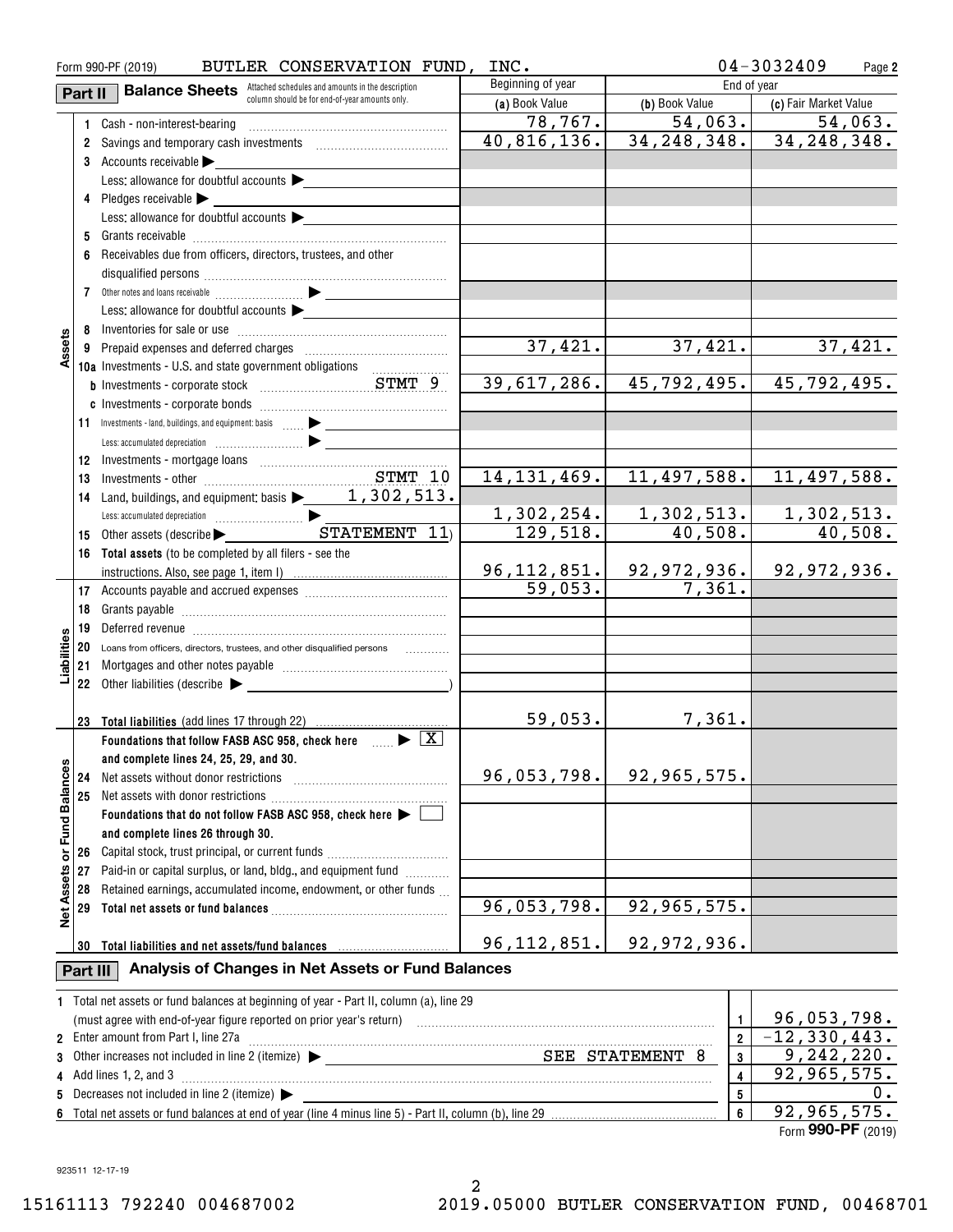|                                                                         | $04 - 3032409$<br>BUTLER CONSERVATION FUND, INC.<br>Form 990-PF (2019)<br>Page 3                                                                                    |  |                                                                                                                                              |               |                                                   |     |                                                  |  |                                                                  |                           |                                  |
|-------------------------------------------------------------------------|---------------------------------------------------------------------------------------------------------------------------------------------------------------------|--|----------------------------------------------------------------------------------------------------------------------------------------------|---------------|---------------------------------------------------|-----|--------------------------------------------------|--|------------------------------------------------------------------|---------------------------|----------------------------------|
| <b>Capital Gains and Losses for Tax on Investment Income</b><br>Part IV |                                                                                                                                                                     |  |                                                                                                                                              |               |                                                   |     |                                                  |  |                                                                  |                           |                                  |
|                                                                         |                                                                                                                                                                     |  | (a) List and describe the kind(s) of property sold (for example, real estate,<br>2-story brick warehouse; or common stock, 200 shs. MLC Co.) |               |                                                   |     | (b) How acquired<br>P - Purchase<br>D - Donation |  | (c) Date acquired<br>(mo., day, yr.)                             |                           | (d) Date sold<br>(mo., day, yr.) |
|                                                                         | 1a VARIOUS STOCK TRADES-REALIZED GAIN/LOSS                                                                                                                          |  |                                                                                                                                              |               |                                                   |     | P                                                |  |                                                                  | 12/31/19                  |                                  |
| b                                                                       |                                                                                                                                                                     |  |                                                                                                                                              |               |                                                   |     |                                                  |  |                                                                  |                           |                                  |
|                                                                         | C                                                                                                                                                                   |  |                                                                                                                                              |               |                                                   |     |                                                  |  |                                                                  |                           |                                  |
|                                                                         | d                                                                                                                                                                   |  |                                                                                                                                              |               |                                                   |     |                                                  |  |                                                                  |                           |                                  |
|                                                                         | e                                                                                                                                                                   |  | (f) Depreciation allowed                                                                                                                     |               | (g) Cost or other basis                           |     |                                                  |  | (h) Gain or (loss)                                               |                           |                                  |
|                                                                         | (e) Gross sales price                                                                                                                                               |  | (or allowable)                                                                                                                               |               | plus expense of sale                              |     |                                                  |  | $((e)$ plus $(f)$ minus $(g))$                                   |                           |                                  |
|                                                                         | a                                                                                                                                                                   |  |                                                                                                                                              |               |                                                   |     |                                                  |  |                                                                  | $\overline{-2}$ ,089,832. |                                  |
| b                                                                       |                                                                                                                                                                     |  |                                                                                                                                              |               |                                                   |     |                                                  |  |                                                                  |                           |                                  |
|                                                                         | C                                                                                                                                                                   |  |                                                                                                                                              |               |                                                   |     |                                                  |  |                                                                  |                           |                                  |
|                                                                         | d                                                                                                                                                                   |  |                                                                                                                                              |               |                                                   |     |                                                  |  |                                                                  |                           |                                  |
|                                                                         | e                                                                                                                                                                   |  |                                                                                                                                              |               |                                                   |     |                                                  |  |                                                                  |                           |                                  |
|                                                                         | Complete only for assets showing gain in column (h) and owned by the foundation on 12/31/69.                                                                        |  |                                                                                                                                              |               |                                                   |     |                                                  |  | (I) Gains (Col. (h) gain minus                                   |                           |                                  |
|                                                                         | (i) FMV as of 12/31/69                                                                                                                                              |  | (j) Adjusted basis<br>as of 12/31/69                                                                                                         |               | $(k)$ Excess of col. (i)<br>over col. (j), if any |     |                                                  |  | col. $(k)$ , but not less than -0-) or<br>Losses (from col. (h)) |                           |                                  |
|                                                                         | a                                                                                                                                                                   |  |                                                                                                                                              |               |                                                   |     |                                                  |  |                                                                  | $-2,089,832.$             |                                  |
| b                                                                       |                                                                                                                                                                     |  |                                                                                                                                              |               |                                                   |     |                                                  |  |                                                                  |                           |                                  |
|                                                                         | C                                                                                                                                                                   |  |                                                                                                                                              |               |                                                   |     |                                                  |  |                                                                  |                           |                                  |
|                                                                         | d                                                                                                                                                                   |  |                                                                                                                                              |               |                                                   |     |                                                  |  |                                                                  |                           |                                  |
|                                                                         | e                                                                                                                                                                   |  |                                                                                                                                              |               |                                                   |     |                                                  |  |                                                                  |                           |                                  |
|                                                                         | 2 Capital gain net income or (net capital loss)                                                                                                                     |  | If gain, also enter in Part I, line 7<br>If (loss), enter -0- in Part I, line 7                                                              |               |                                                   |     | $\mathbf{2}$                                     |  |                                                                  | $-2,089,832.$             |                                  |
|                                                                         | 3 Net short-term capital gain or (loss) as defined in sections 1222(5) and (6):                                                                                     |  |                                                                                                                                              |               |                                                   |     |                                                  |  |                                                                  |                           |                                  |
|                                                                         | If gain, also enter in Part I, line 8, column (c).                                                                                                                  |  |                                                                                                                                              |               |                                                   |     |                                                  |  |                                                                  |                           |                                  |
|                                                                         | If (loss), enter -0- in Part I, line 8<br>Part V   Qualification Under Section 4940(e) for Reduced Tax on Net Investment Income                                     |  |                                                                                                                                              |               |                                                   |     | 3                                                |  | N/A                                                              |                           |                                  |
|                                                                         |                                                                                                                                                                     |  |                                                                                                                                              |               |                                                   |     |                                                  |  |                                                                  |                           |                                  |
|                                                                         | (For optional use by domestic private foundations subject to the section 4940(a) tax on net investment income.)                                                     |  |                                                                                                                                              |               |                                                   |     |                                                  |  |                                                                  |                           |                                  |
|                                                                         | If section $4940(d)(2)$ applies, leave this part blank.                                                                                                             |  |                                                                                                                                              |               |                                                   |     |                                                  |  |                                                                  |                           |                                  |
|                                                                         | Was the foundation liable for the section 4942 tax on the distributable amount of any year in the base period?                                                      |  |                                                                                                                                              |               |                                                   |     |                                                  |  |                                                                  |                           | Yes $\boxed{X}$ No               |
|                                                                         | If "Yes," the foundation doesn't qualify under section 4940(e). Do not complete this part.                                                                          |  |                                                                                                                                              |               |                                                   |     |                                                  |  |                                                                  |                           |                                  |
|                                                                         | 1 Enter the appropriate amount in each column for each year; see the instructions before making any entries.                                                        |  |                                                                                                                                              |               |                                                   |     |                                                  |  |                                                                  |                           |                                  |
|                                                                         | (a)                                                                                                                                                                 |  | (b)                                                                                                                                          |               |                                                   | (C) |                                                  |  |                                                                  | (d)<br>Distribution ratio |                                  |
|                                                                         | Base periód years<br>Calendar year (or tax year beginning in)                                                                                                       |  | Adjusted qualifying distributions                                                                                                            |               | Net value of noncharitable-use assets             |     |                                                  |  | $\left(\text{col. (b) divided by col. (c)}\right)$               |                           |                                  |
|                                                                         | 2018                                                                                                                                                                |  |                                                                                                                                              | 17,247,699.   |                                                   |     | 104,460,206.                                     |  |                                                                  |                           | .165113                          |
|                                                                         | 2017                                                                                                                                                                |  |                                                                                                                                              | 18, 343, 819. |                                                   |     | 123,854,442.                                     |  |                                                                  |                           | .148108                          |
|                                                                         | 2016                                                                                                                                                                |  |                                                                                                                                              | 8,646,873.    |                                                   |     | 129, 101, 957.                                   |  |                                                                  |                           | .066977                          |
|                                                                         | 2015                                                                                                                                                                |  |                                                                                                                                              | 7,387,988.    |                                                   |     | 144, 477, 680.                                   |  |                                                                  |                           | .051136                          |
|                                                                         | 2014                                                                                                                                                                |  |                                                                                                                                              | 7,509,366.    |                                                   |     | 162,961,394.                                     |  |                                                                  |                           | .046081                          |
|                                                                         |                                                                                                                                                                     |  |                                                                                                                                              |               |                                                   |     |                                                  |  |                                                                  |                           |                                  |
|                                                                         |                                                                                                                                                                     |  |                                                                                                                                              |               |                                                   |     |                                                  |  | $\overline{\mathbf{2}}$                                          |                           | .477415                          |
|                                                                         | 3 Average distribution ratio for the 5-year base period - divide the total on line 2 by 5.0, or by the number of years                                              |  |                                                                                                                                              |               |                                                   |     |                                                  |  |                                                                  |                           |                                  |
|                                                                         |                                                                                                                                                                     |  |                                                                                                                                              |               |                                                   |     |                                                  |  | 3                                                                |                           | .095483                          |
|                                                                         | 4 Enter the net value of noncharitable-use assets for 2019 from Part X, line 5 [2019] [2010] The net value of noncharitable-use assets for 2019 from Part X, line 5 |  |                                                                                                                                              |               |                                                   |     |                                                  |  | 4                                                                | 93, 360, 770.             |                                  |
|                                                                         |                                                                                                                                                                     |  |                                                                                                                                              |               |                                                   |     |                                                  |  |                                                                  |                           |                                  |
|                                                                         |                                                                                                                                                                     |  |                                                                                                                                              |               |                                                   |     |                                                  |  | 5                                                                | 8,914,366.                |                                  |
|                                                                         |                                                                                                                                                                     |  |                                                                                                                                              |               |                                                   |     |                                                  |  |                                                                  |                           |                                  |
|                                                                         |                                                                                                                                                                     |  |                                                                                                                                              |               |                                                   |     |                                                  |  | 6                                                                |                           | 18,320.                          |
|                                                                         | 7 Add lines 5 and 6                                                                                                                                                 |  |                                                                                                                                              |               |                                                   |     |                                                  |  | $\overline{7}$                                                   | 8,932,686.                |                                  |
|                                                                         |                                                                                                                                                                     |  |                                                                                                                                              |               |                                                   |     |                                                  |  |                                                                  |                           |                                  |
|                                                                         | If line 8 is equal to or greater than line 7, check the box in Part VI, line 1b, and complete that part using a 1% tax rate.                                        |  |                                                                                                                                              |               |                                                   |     |                                                  |  | $\pmb{8}$                                                        | 11,667,919.               |                                  |
|                                                                         | See the Part VI instructions.                                                                                                                                       |  |                                                                                                                                              |               |                                                   |     |                                                  |  |                                                                  |                           |                                  |

3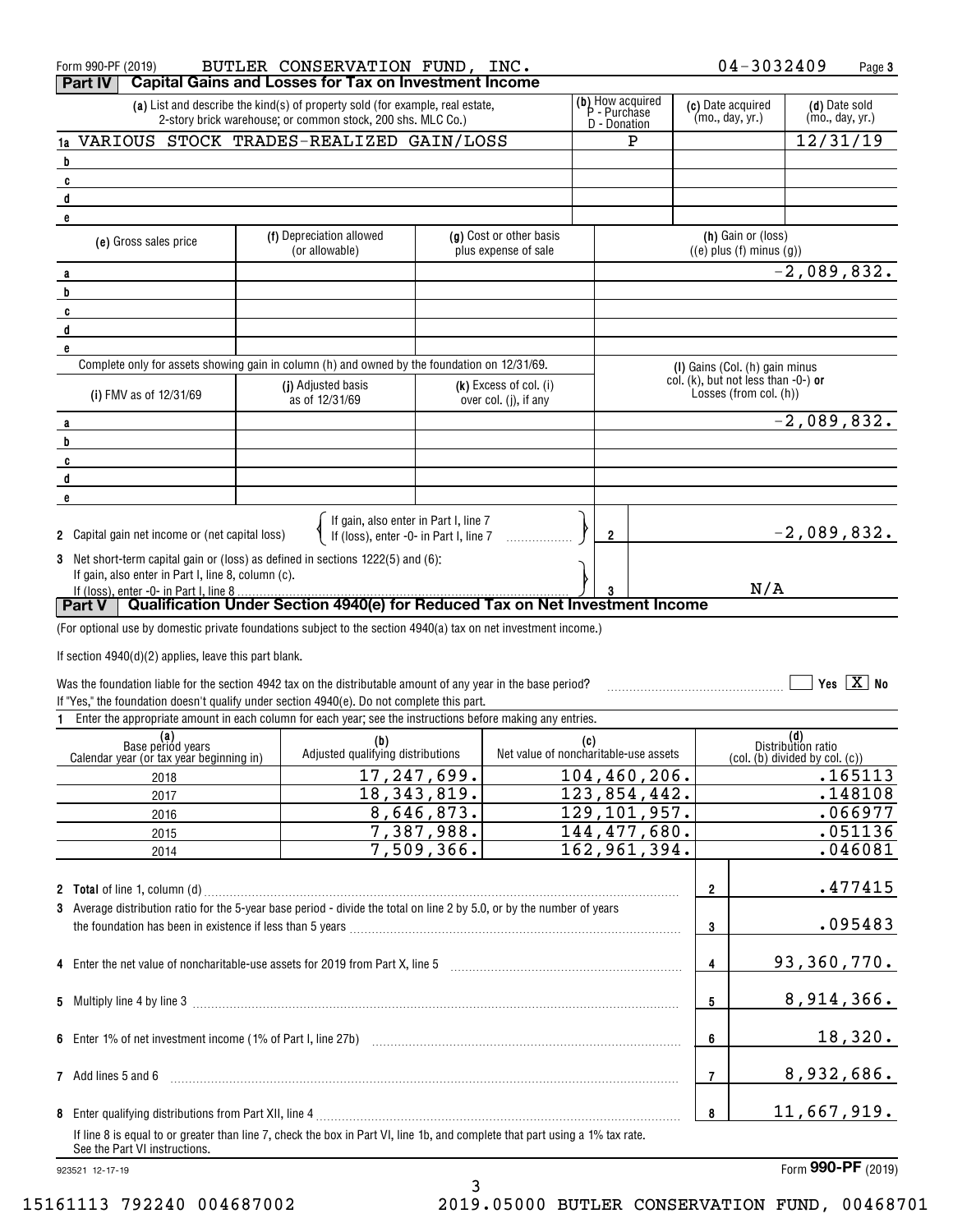|    | BUTLER CONSERVATION FUND, INC.<br>Form 990-PF (2019)                                                                                                                                                                                                 |                | 04-3032409 |                          |                         | Page 4                  |
|----|------------------------------------------------------------------------------------------------------------------------------------------------------------------------------------------------------------------------------------------------------|----------------|------------|--------------------------|-------------------------|-------------------------|
|    | Excise Tax Based on Investment Income (Section 4940(a), 4940(b), 4940(e), or 4948 - see instructions)<br><b>Part VI</b>                                                                                                                              |                |            |                          |                         |                         |
|    | <b>1a</b> Exempt operating foundations described in section $4940(d)(2)$ , check here $\blacktriangleright$ and enter "N/A" on line 1.                                                                                                               |                |            |                          |                         |                         |
|    |                                                                                                                                                                                                                                                      |                |            |                          |                         |                         |
|    | <b>b</b> Domestic foundations that meet the section 4940(e) requirements in Part V, check here $\blacktriangleright \boxed{X}$ and enter 1%                                                                                                          | $\mathbf{1}$   |            |                          | 18,320.                 |                         |
|    | of Part I, line 27b $\ldots$                                                                                                                                                                                                                         |                |            |                          |                         |                         |
|    | c All other domestic foundations enter 2% of line 27b. Exempt foreign organizations, enter 4% of Part I, line 12, col. (b)                                                                                                                           |                |            |                          |                         |                         |
|    |                                                                                                                                                                                                                                                      | $\overline{2}$ |            |                          |                         | 0.                      |
| 3  | Add lines 1 and 2                                                                                                                                                                                                                                    | 3              |            |                          | 18,320.                 |                         |
|    |                                                                                                                                                                                                                                                      | $\overline{4}$ |            |                          |                         | 0.                      |
|    |                                                                                                                                                                                                                                                      | 5              |            |                          | 18,320.                 |                         |
|    | Credits/Payments:                                                                                                                                                                                                                                    |                |            |                          |                         |                         |
|    | 86,257.<br>6a<br>a 2019 estimated tax payments and 2018 overpayment credited to 2019 [11, 12011]                                                                                                                                                     |                |            |                          |                         |                         |
|    | 0.<br>6b<br><b>b</b> Exempt foreign organizations - tax withheld at source <i>manumanal component toreign</i> organizations - tax withheld at source manumanal component to the set of the set of the set of the set of the set of the set of the se |                |            |                          |                         |                         |
|    | $\overline{0}$ .<br>6c                                                                                                                                                                                                                               |                |            |                          |                         |                         |
|    | $\overline{0}$ .<br>6d                                                                                                                                                                                                                               |                |            |                          |                         |                         |
|    |                                                                                                                                                                                                                                                      | 7              |            |                          |                         | <u>86,257.</u>          |
|    | Enter any <b>penalty</b> for underpayment of estimated tax. Check here $\boxed{\mathbf{X}}$ if Form 2220 is attached <i>manumumumum</i>                                                                                                              | 8              |            |                          |                         | $\overline{0}$ .        |
|    |                                                                                                                                                                                                                                                      | 9              |            |                          |                         |                         |
| 10 |                                                                                                                                                                                                                                                      | 10             |            |                          |                         | 67,937.                 |
| 11 | Enter the amount of line 10 to be: Credited to 2020 estimated tax $\blacktriangleright$ 67, 937. Refunded $\blacktriangleright$                                                                                                                      | 11             |            |                          |                         | 0.                      |
|    | <b>Part VII-A   Statements Regarding Activities</b>                                                                                                                                                                                                  |                |            |                          |                         |                         |
|    | 1a During the tax year, did the foundation attempt to influence any national, state, or local legislation or did it participate or intervene in                                                                                                      |                |            |                          | Yes No                  |                         |
|    | any political campaign?                                                                                                                                                                                                                              |                |            | 1a                       |                         | X                       |
|    | <b>b</b> Did it spend more than \$100 during the year (either directly or indirectly) for political purposes? See the instructions for the definition                                                                                                |                |            | 1b                       |                         | $\overline{\mathbf{x}}$ |
|    | If the answer is "Yes" to 1a or 1b, attach a detailed description of the activities and copies of any materials published or                                                                                                                         |                |            |                          |                         |                         |
|    | distributed by the foundation in connection with the activities.                                                                                                                                                                                     |                |            |                          |                         |                         |
|    |                                                                                                                                                                                                                                                      |                |            | 1c                       |                         | х                       |
|    | d Enter the amount (if any) of tax on political expenditures (section 4955) imposed during the year:                                                                                                                                                 |                |            |                          |                         |                         |
|    | 0.                                                                                                                                                                                                                                                   |                |            |                          |                         |                         |
|    | e Enter the reimbursement (if any) paid by the foundation during the year for political expenditure tax imposed on foundation                                                                                                                        |                |            |                          |                         |                         |
|    | 0.<br>managers. $\triangleright$ \$ $\perp$                                                                                                                                                                                                          |                |            |                          |                         |                         |
|    | 2 Has the foundation engaged in any activities that have not previously been reported to the IRS?                                                                                                                                                    |                |            | $\overline{2}$           |                         | х                       |
|    | If "Yes," attach a detailed description of the activities.                                                                                                                                                                                           |                |            |                          |                         |                         |
|    | 3 Has the foundation made any changes, not previously reported to the IRS, in its governing instrument, articles of incorporation, or                                                                                                                |                |            |                          |                         |                         |
|    | bylaws, or other similar instruments? If "Yes," attach a conformed copy of the changes                                                                                                                                                               |                |            | 3                        | х                       |                         |
|    |                                                                                                                                                                                                                                                      |                |            | 4a                       | $\overline{\text{X}}$   |                         |
|    |                                                                                                                                                                                                                                                      |                |            | 4b                       | $\overline{\textbf{x}}$ |                         |
|    |                                                                                                                                                                                                                                                      |                |            | 5                        |                         | х                       |
|    | If "Yes," attach the statement required by General Instruction T.                                                                                                                                                                                    |                |            |                          |                         |                         |
| 6  | Are the requirements of section 508(e) (relating to sections 4941 through 4945) satisfied either:                                                                                                                                                    |                |            |                          |                         |                         |
|    | • By language in the governing instrument, or                                                                                                                                                                                                        |                |            |                          |                         |                         |
|    | · By state legislation that effectively amends the governing instrument so that no mandatory directions that conflict with the state law                                                                                                             |                |            |                          |                         |                         |
|    | remain in the governing instrument?                                                                                                                                                                                                                  |                |            | 6                        | х                       |                         |
| 7  |                                                                                                                                                                                                                                                      |                |            | $\overline{7}$           | $\overline{\mathtt{x}}$ |                         |
|    |                                                                                                                                                                                                                                                      |                |            |                          |                         |                         |
|    | 8a Enter the states to which the foundation reports or with which it is registered. See instructions.                                                                                                                                                |                |            |                          |                         |                         |
|    | MA                                                                                                                                                                                                                                                   |                |            |                          |                         |                         |
|    | <b>b</b> If the answer is "Yes" to line 7, has the foundation furnished a copy of Form 990-PF to the Attorney General (or designate)                                                                                                                 |                |            |                          |                         |                         |
|    |                                                                                                                                                                                                                                                      |                |            | 8b                       | x                       |                         |
| 9  | Is the foundation claiming status as a private operating foundation within the meaning of section 4942(j)(3) or 4942(j)(5) for calendar                                                                                                              |                |            |                          |                         |                         |
|    |                                                                                                                                                                                                                                                      |                |            | 9                        |                         | х                       |
| 10 |                                                                                                                                                                                                                                                      |                |            | 10                       |                         | $\overline{\mathtt{x}}$ |
|    |                                                                                                                                                                                                                                                      |                |            | $\overline{\phantom{0}}$ |                         |                         |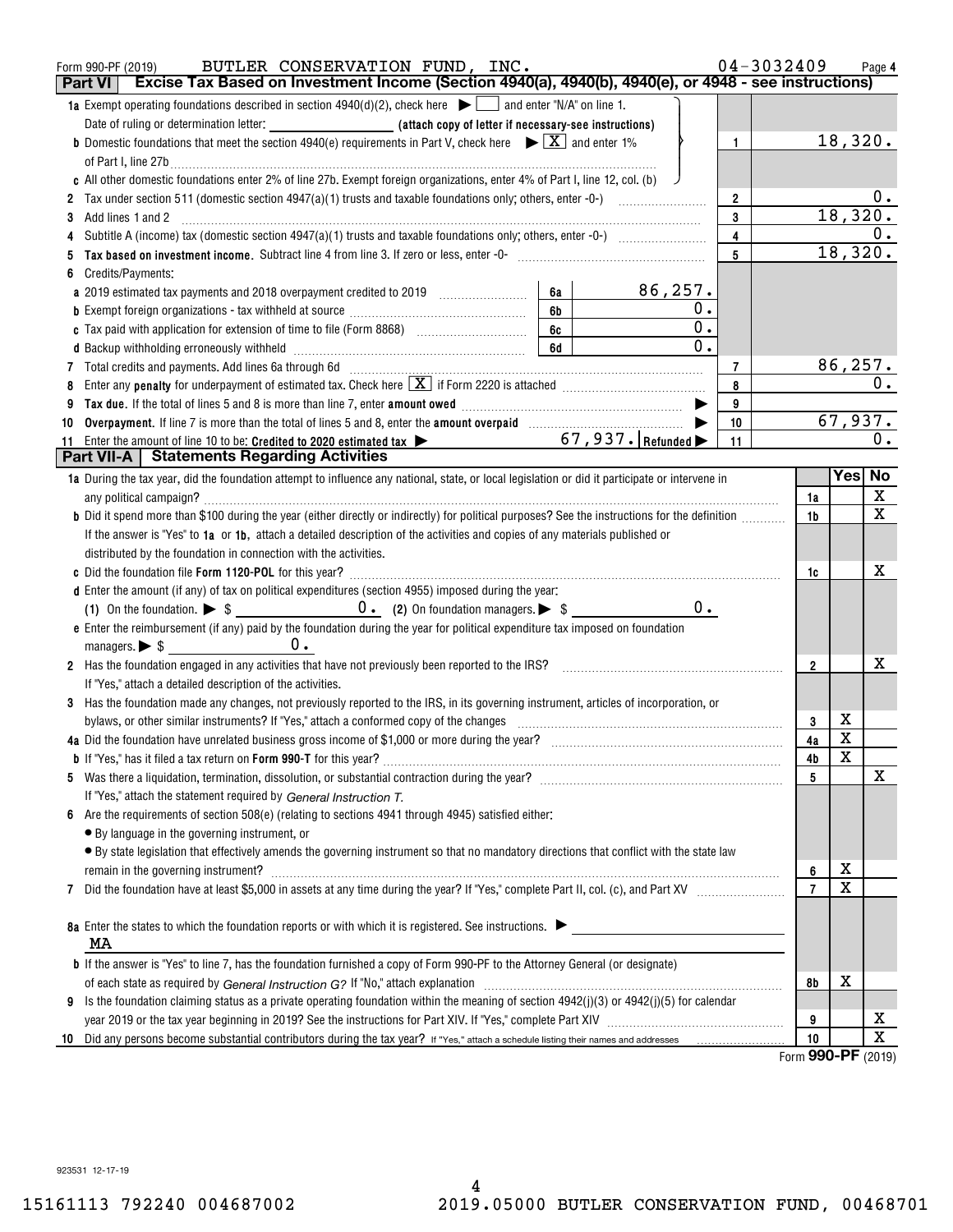| $04 - 3032409$<br>INC.<br>BUTLER CONSERVATION FUND,<br>Form 990-PF (2019)<br>Page |
|-----------------------------------------------------------------------------------|
|-----------------------------------------------------------------------------------|

|    |                                                | <b>Part VII-A   Statements Regarding Activities</b> $_{(continued)}$                                                                                                                                                               |                                   |                          |           |
|----|------------------------------------------------|------------------------------------------------------------------------------------------------------------------------------------------------------------------------------------------------------------------------------------|-----------------------------------|--------------------------|-----------|
|    |                                                |                                                                                                                                                                                                                                    |                                   | Yes                      | No        |
|    |                                                | 11 At any time during the year, did the foundation, directly or indirectly, own a controlled entity within the meaning of                                                                                                          |                                   |                          |           |
|    |                                                |                                                                                                                                                                                                                                    |                                   |                          | х         |
|    |                                                |                                                                                                                                                                                                                                    | 11                                |                          |           |
|    |                                                | 12 Did the foundation make a distribution to a donor advised fund over which the foundation or a disqualified person had advisory privileges?                                                                                      |                                   |                          |           |
|    |                                                | If "Yes," attach statement. See instructions                                                                                                                                                                                       | 12                                |                          | X         |
|    |                                                |                                                                                                                                                                                                                                    | 13                                | $\mathbf X$              |           |
|    |                                                | Website address $\triangleright$ N/A                                                                                                                                                                                               |                                   |                          |           |
|    |                                                | Telephone no. $\triangleright$ 212-303-0244<br>14 The books are in care of BLACK RIVER MANAGEMENT CO.                                                                                                                              |                                   |                          |           |
|    |                                                | Located at 60 CUTTER MILL RD, STE 214, GREAT NECK, NY                                                                                                                                                                              | ZIP+4 $\blacktriangleright$ 11021 |                          |           |
|    |                                                |                                                                                                                                                                                                                                    |                                   |                          |           |
|    |                                                |                                                                                                                                                                                                                                    |                                   | N/A                      |           |
| 16 |                                                | At any time during calendar year 2019, did the foundation have an interest in or a signature or other authority over a bank,                                                                                                       |                                   | Yes                      | <b>No</b> |
|    |                                                | securities, or other financial account in a foreign country?                                                                                                                                                                       | 16                                |                          | X         |
|    |                                                |                                                                                                                                                                                                                                    |                                   |                          |           |
|    |                                                | See the instructions for exceptions and filing requirements for FinCEN Form 114. If "Yes," enter the name of the                                                                                                                   |                                   |                          |           |
|    | foreign country                                | Part VII-B   Statements Regarding Activities for Which Form 4720 May Be Required                                                                                                                                                   |                                   |                          |           |
|    |                                                |                                                                                                                                                                                                                                    |                                   |                          |           |
|    |                                                | File Form 4720 if any item is checked in the "Yes" column, unless an exception applies.                                                                                                                                            |                                   | Yes <sub>1</sub>         | No        |
|    |                                                | <b>1a</b> During the year, did the foundation (either directly or indirectly):                                                                                                                                                     |                                   |                          |           |
|    |                                                | (1) Engage in the sale or exchange, or leasing of property with a disqualified person?                                                                                                                                             |                                   |                          |           |
|    |                                                | (2) Borrow money from, lend money to, or otherwise extend credit to (or accept it from)                                                                                                                                            |                                   |                          |           |
|    |                                                | Yes $\boxed{\text{X}}$ No<br>a disqualified person?                                                                                                                                                                                |                                   |                          |           |
|    |                                                |                                                                                                                                                                                                                                    | No                                |                          |           |
|    |                                                | <u>X</u> Yes<br>(4) Pay compensation to, or pay or reimburse the expenses of, a disqualified person?                                                                                                                               | No                                |                          |           |
|    |                                                | (5) Transfer any income or assets to a disqualified person (or make any of either available                                                                                                                                        |                                   |                          |           |
|    |                                                | $\sqrt{}$ Yes $\boxed{\text{X}}$ No                                                                                                                                                                                                |                                   |                          |           |
|    |                                                | (6) Agree to pay money or property to a government official? (Exception. Check "No"                                                                                                                                                |                                   |                          |           |
|    |                                                |                                                                                                                                                                                                                                    |                                   |                          |           |
|    |                                                | if the foundation agreed to make a grant to or to employ the official for a period after                                                                                                                                           |                                   |                          |           |
|    |                                                |                                                                                                                                                                                                                                    |                                   |                          |           |
|    |                                                | <b>b</b> If any answer is "Yes" to $1a(1)$ -(6), did any of the acts fail to qualify under the exceptions described in Regulations                                                                                                 |                                   |                          |           |
|    |                                                |                                                                                                                                                                                                                                    | 1b                                |                          | x         |
|    |                                                | Organizations relying on a current notice regarding disaster assistance, check here <i>manufficially contained to the serie</i> and the series of the series of the series of the series of the series of the series of the series |                                   |                          |           |
|    |                                                | c Did the foundation engage in a prior year in any of the acts described in 1a, other than excepted acts, that were not corrected                                                                                                  |                                   |                          |           |
|    |                                                |                                                                                                                                                                                                                                    | 1c                                |                          | x         |
|    |                                                | 2 Taxes on failure to distribute income (section 4942) (does not apply for years the foundation was a private operating foundation                                                                                                 |                                   |                          |           |
|    |                                                | defined in section $4942(j)(3)$ or $4942(j)(5)$ :                                                                                                                                                                                  |                                   |                          |           |
|    |                                                | a At the end of tax year 2019, did the foundation have any undistributed income (Part XIII, lines                                                                                                                                  |                                   |                          |           |
|    |                                                |                                                                                                                                                                                                                                    |                                   |                          |           |
|    | If "Yes," list the years $\blacktriangleright$ |                                                                                                                                                                                                                                    |                                   |                          |           |
|    |                                                | <b>b</b> Are there any years listed in 2a for which the foundation is <b>not</b> applying the provisions of section $4942(a)(2)$ (relating to incorrect                                                                            |                                   |                          |           |
|    |                                                |                                                                                                                                                                                                                                    |                                   |                          |           |
|    |                                                | valuation of assets) to the year's undistributed income? (If applying section 4942(a)(2) to all years listed, answer "No" and attach                                                                                               |                                   |                          |           |
|    |                                                | N/A<br>statement - see instructions.) Material Constructions and the intervention of the statement - see instructions.                                                                                                             | 2b                                |                          |           |
|    |                                                | c If the provisions of section $4942(a)(2)$ are being applied to any of the years listed in 2a, list the years here.                                                                                                               |                                   |                          |           |
|    |                                                | 3a Did the foundation hold more than a 2% direct or indirect interest in any business enterprise at any time                                                                                                                       |                                   |                          |           |
|    |                                                |                                                                                                                                                                                                                                    |                                   |                          |           |
|    |                                                | Yes $X$ No<br>during the year? <b>contract the contract of the year?</b>                                                                                                                                                           |                                   |                          |           |
|    |                                                | <b>b</b> If "Yes," did it have excess business holdings in 2019 as a result of (1) any purchase by the foundation or disqualified persons after                                                                                    |                                   |                          |           |
|    |                                                | May 26, 1969; (2) the lapse of the 5-year period (or longer period approved by the Commissioner under section $4943(c)(7)$ ) to dispose                                                                                            |                                   |                          |           |
|    |                                                | of holdings acquired by gift or bequest; or (3) the lapse of the 10-, 15-, or 20-year first phase holding period? (Use Form 4720,                                                                                                  |                                   |                          |           |
|    |                                                |                                                                                                                                                                                                                                    | 3b                                |                          |           |
|    |                                                |                                                                                                                                                                                                                                    | 4a                                |                          | х         |
|    |                                                | <b>b</b> Did the foundation make any investment in a prior year (but after December 31, 1969) that could jeopardize its charitable purpose that                                                                                    |                                   |                          |           |
|    |                                                |                                                                                                                                                                                                                                    |                                   |                          | X         |
|    |                                                |                                                                                                                                                                                                                                    | 4b                                | $000 \text{ } \text{DE}$ |           |

Form (2019) **990-PF**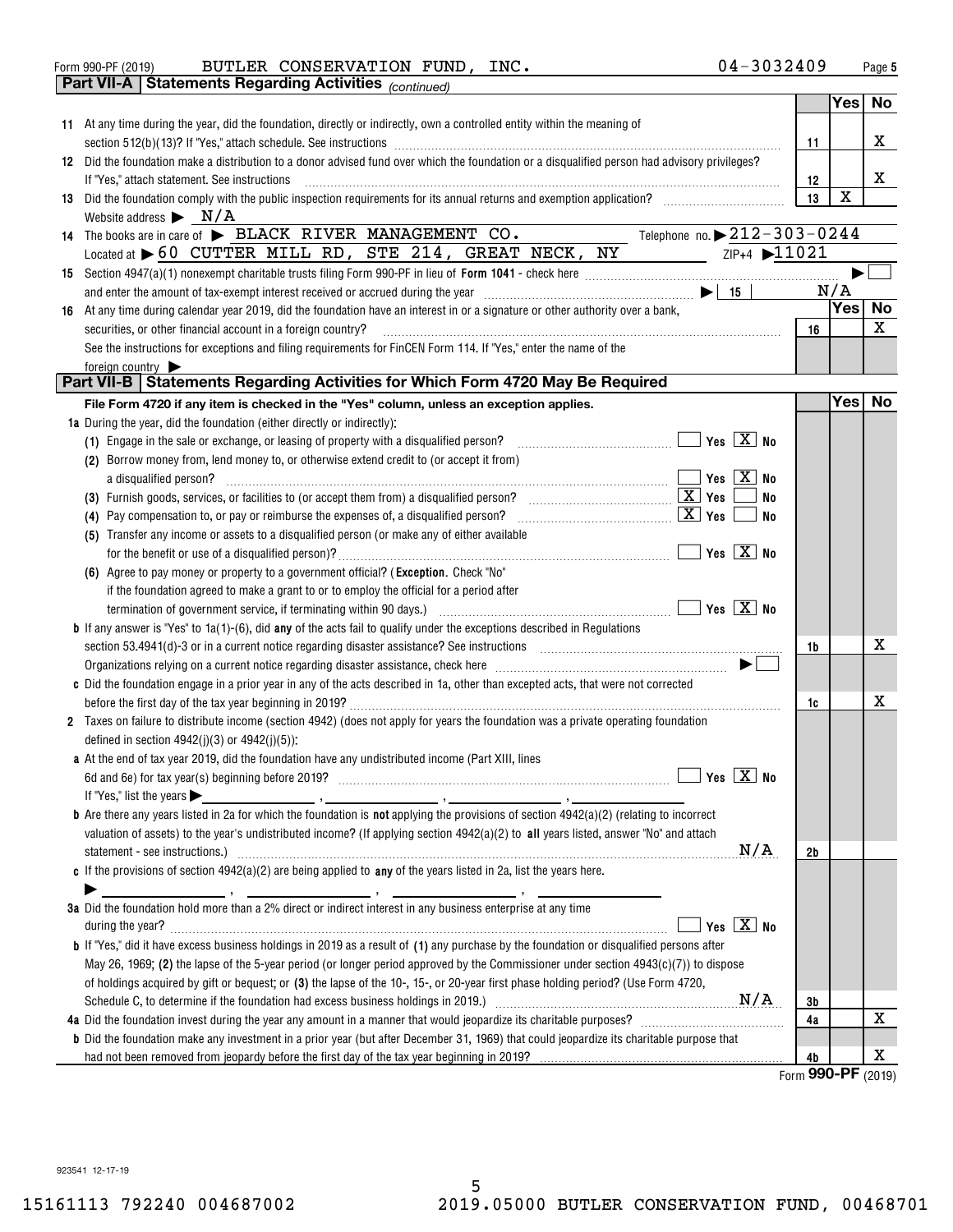| BUTLER CONSERVATION FUND, INC.<br>Form 990-PF (2019)                                                                                                                            | $04 - 3032409$     |    |            | Page 6    |
|---------------------------------------------------------------------------------------------------------------------------------------------------------------------------------|--------------------|----|------------|-----------|
| <b>Part VII-B   Statements Regarding Activities for Which Form 4720 May Be Required</b>                                                                                         | (continued)        |    |            |           |
| 5a During the year, did the foundation pay or incur any amount to:                                                                                                              |                    |    | <b>Yes</b> | <b>No</b> |
|                                                                                                                                                                                 | Yes $\boxed{X}$ No |    |            |           |
| Influence the outcome of any specific public election (see section 4955); or to carry on, directly or indirectly,<br>(2)                                                        |                    |    |            |           |
|                                                                                                                                                                                 | Yes $X$ No         |    |            |           |
| Provide a grant to an individual for travel, study, or other similar purposes? [111] [12] provide a grant to an individual for travel, study, or other similar purposes?<br>(3) | Yes $X$ No         |    |            |           |
| (4) Provide a grant to an organization other than a charitable, etc., organization described in section                                                                         |                    |    |            |           |
|                                                                                                                                                                                 | X   Yes<br>No.     |    |            |           |
| (5) Provide for any purpose other than religious, charitable, scientific, literary, or educational purposes, or for                                                             |                    |    |            |           |
|                                                                                                                                                                                 | Yes $X$ No         |    |            |           |
| <b>b</b> If any answer is "Yes" to 5a(1)-(5), did <b>any</b> of the transactions fail to qualify under the exceptions described in Regulations                                  |                    |    |            |           |
|                                                                                                                                                                                 |                    | 5b |            | x         |
|                                                                                                                                                                                 |                    |    |            |           |
| c If the answer is "Yes" to question $5a(4)$ , does the foundation claim exemption from the tax because it maintained                                                           |                    |    |            |           |
|                                                                                                                                                                                 | No                 |    |            |           |
| If "Yes," attach the statement required by Regulations section 53.4945-5(d).                                                                                                    |                    |    |            |           |
| 6a Did the foundation, during the year, receive any funds, directly or indirectly, to pay premiums on                                                                           |                    |    |            |           |
| a personal benefit contract?                                                                                                                                                    | Yes $X$ No         |    |            |           |
| <b>b</b> Did the foundation, during the year, pay premiums, directly or indirectly, on a personal benefit contract?                                                             |                    | 6b |            | x         |
| If "Yes" to 6b, file Form 8870.                                                                                                                                                 |                    |    |            |           |
| 7a At any time during the tax year, was the foundation a party to a prohibited tax shelter transaction? $\Box$ Thes $X$ No                                                      |                    |    |            |           |
|                                                                                                                                                                                 |                    | 7b |            |           |
| 8 Is the foundation subject to the section 4960 tax on payment(s) of more than \$1,000,000 in remuneration or                                                                   |                    |    |            |           |
| excess parachute payment(s) during the year?<br>  Part VIII<br>Information About Officers, Directors, Trustees, Foundation Managers, Highly                                     | Yes $X$ No         |    |            |           |
| <b>Paid Employees, and Contractors</b>                                                                                                                                          |                    |    |            |           |
|                                                                                                                                                                                 |                    |    |            |           |

| 1 List all officers, directors, trustees, and foundation managers and their compensation. |                                                                 |                                                 |                                                                                |                                             |
|-------------------------------------------------------------------------------------------|-----------------------------------------------------------------|-------------------------------------------------|--------------------------------------------------------------------------------|---------------------------------------------|
| (a) Name and address                                                                      | (b) Title, and average<br>hours per week devoted<br>to position | (c) Compensation<br>(If not paid,<br>enter -0-) | (d) Contributions to<br>employee benefit plans<br>and deferred<br>compensation | (e) Expense<br>account, other<br>allowances |
|                                                                                           |                                                                 |                                                 |                                                                                |                                             |
| SEE STATEMENT 12                                                                          |                                                                 | 113,692.                                        | 0.                                                                             | $0$ .                                       |
|                                                                                           |                                                                 |                                                 |                                                                                |                                             |
|                                                                                           |                                                                 |                                                 |                                                                                |                                             |
|                                                                                           |                                                                 |                                                 |                                                                                |                                             |
|                                                                                           |                                                                 |                                                 |                                                                                |                                             |

## **2 Compensation of five highest-paid employees (other than those included on line 1). If none, enter "NONE."**

| (a) Name and address of each employee paid more than \$50,000 | (b) Title, and average<br>hours per week<br>devoted to position | (c) Compensation | (d) Contributions to<br>employee benefit plans<br>and deferred<br>compensation | (e) Expense<br>account, other<br>allowances |  |  |  |  |
|---------------------------------------------------------------|-----------------------------------------------------------------|------------------|--------------------------------------------------------------------------------|---------------------------------------------|--|--|--|--|
| NONE                                                          |                                                                 |                  |                                                                                |                                             |  |  |  |  |
|                                                               |                                                                 |                  |                                                                                |                                             |  |  |  |  |
|                                                               |                                                                 |                  |                                                                                |                                             |  |  |  |  |
|                                                               |                                                                 |                  |                                                                                |                                             |  |  |  |  |
|                                                               |                                                                 |                  |                                                                                |                                             |  |  |  |  |
| <b>Total</b> number of other employees paid over \$50,000     |                                                                 |                  |                                                                                |                                             |  |  |  |  |
|                                                               | $000$ DE $(0010)$<br>$\mathbf{r}$ and $\mathbf{r}$              |                  |                                                                                |                                             |  |  |  |  |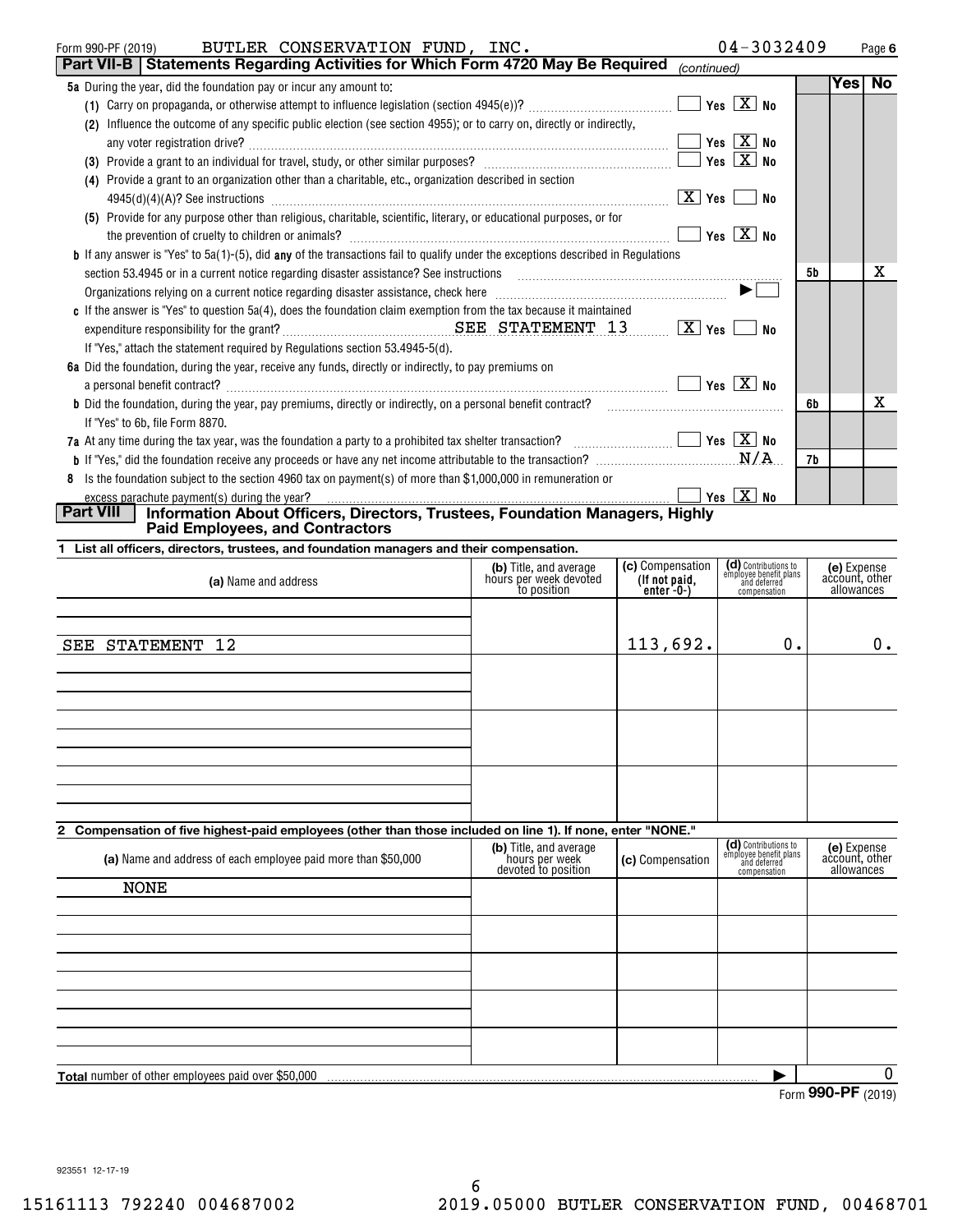| BUTLER CONSERVATION FUND, INC.<br>Form 990-PF (2019)                                                                                                                                                                                                      | 04-3032409                  | Page 7           |
|-----------------------------------------------------------------------------------------------------------------------------------------------------------------------------------------------------------------------------------------------------------|-----------------------------|------------------|
| <b>Part VIII</b><br>Information About Officers, Directors, Trustees, Foundation Managers, Highly<br>Paid Employees, and Contractors (continued)                                                                                                           |                             |                  |
| 3 Five highest-paid independent contractors for professional services. If none, enter "NONE."                                                                                                                                                             |                             |                  |
| (a) Name and address of each person paid more than \$50,000                                                                                                                                                                                               | (b) Type of service         | (c) Compensation |
| BLACK RIVER MANAGEMENT CO. - 60 CUTTER MILL                                                                                                                                                                                                               | ADVISORY                    |                  |
| ROAD, STE 214, GREAT NECK, NY 11021                                                                                                                                                                                                                       | <b>SERVICES/ADMINISTRAT</b> | 1012270.         |
| DANA BEACH                                                                                                                                                                                                                                                |                             |                  |
| 139 TRADD ST, APT 6, CHARLESTON, SC 29401                                                                                                                                                                                                                 | CONSULTING FEES             | <u> 113,692.</u> |
| GRASSI & CO                                                                                                                                                                                                                                               |                             |                  |
| 488 MADISON AVENUE, NEW YORK, NY 10022                                                                                                                                                                                                                    | <b>ACCOUNTING FEES</b>      | 57,080.          |
| TECHCXO - 1911 GRAYSON HIGHWAY, SUITE 8/122,                                                                                                                                                                                                              |                             |                  |
| GRAYSON, GA 30017                                                                                                                                                                                                                                         | CONSULTING FEES             | 55,625.          |
| PETER S JENSEN ASSOCIATES, LLC                                                                                                                                                                                                                            | CONSTRUCTION                |                  |
| PO BOX 154, WASHINGTON, VT 05675                                                                                                                                                                                                                          | CONTRACTOR                  | <u>52,844.</u>   |
|                                                                                                                                                                                                                                                           | ▶                           |                  |
| <b>Part IX-A   Summary of Direct Charitable Activities</b>                                                                                                                                                                                                |                             |                  |
| List the foundation's four largest direct charitable activities during the tax year. Include relevant statistical information such as the<br>number of organizations and other beneficiaries served, conferences convened, research papers produced, etc. |                             | Expenses         |
| $\mathbf 1$                                                                                                                                                                                                                                               |                             |                  |
|                                                                                                                                                                                                                                                           |                             |                  |
| SEE STATEMENT 14                                                                                                                                                                                                                                          |                             | 1,828,642.       |
| $\mathbf{2}$                                                                                                                                                                                                                                              |                             |                  |
|                                                                                                                                                                                                                                                           |                             |                  |
|                                                                                                                                                                                                                                                           |                             |                  |
| 3                                                                                                                                                                                                                                                         |                             |                  |
|                                                                                                                                                                                                                                                           |                             |                  |
|                                                                                                                                                                                                                                                           |                             |                  |
|                                                                                                                                                                                                                                                           |                             |                  |
|                                                                                                                                                                                                                                                           |                             |                  |
|                                                                                                                                                                                                                                                           |                             |                  |
| <b>Part IX-B   Summary of Program-Related Investments</b>                                                                                                                                                                                                 |                             |                  |
| Describe the two largest program-related investments made by the foundation during the tax year on lines 1 and 2.                                                                                                                                         |                             | Amount           |
| N/A<br>$\mathbf 1$                                                                                                                                                                                                                                        |                             |                  |
|                                                                                                                                                                                                                                                           |                             |                  |
|                                                                                                                                                                                                                                                           |                             |                  |
| 2                                                                                                                                                                                                                                                         |                             |                  |
|                                                                                                                                                                                                                                                           |                             |                  |
|                                                                                                                                                                                                                                                           |                             |                  |
| All other program-related investments. See instructions.                                                                                                                                                                                                  |                             |                  |
| $3^{\circ}$                                                                                                                                                                                                                                               |                             |                  |
|                                                                                                                                                                                                                                                           |                             |                  |
|                                                                                                                                                                                                                                                           |                             |                  |
|                                                                                                                                                                                                                                                           |                             |                  |
|                                                                                                                                                                                                                                                           |                             |                  |
|                                                                                                                                                                                                                                                           |                             |                  |
| Total. Add lines 1 through 3                                                                                                                                                                                                                              |                             | 0.               |

Form (2019) **990-PF**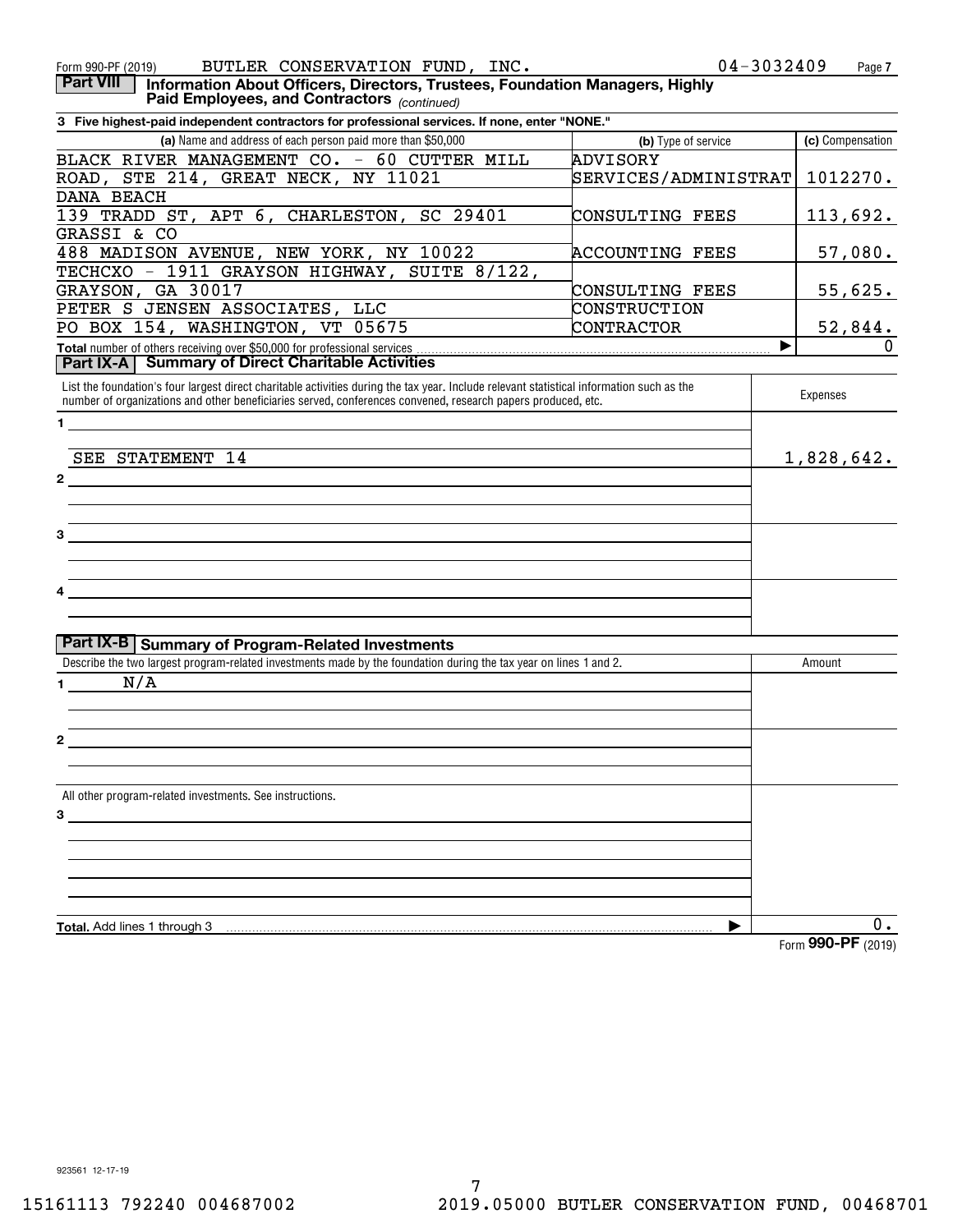|                | Part X<br><b>Minimum Investment Return</b> (All domestic foundations must complete this part. Foreign foundations, see instructions.)                                                                                          |    |                         |                          |
|----------------|--------------------------------------------------------------------------------------------------------------------------------------------------------------------------------------------------------------------------------|----|-------------------------|--------------------------|
| 1              | Fair market value of assets not used (or held for use) directly in carrying out charitable, etc., purposes:                                                                                                                    |    |                         |                          |
|                |                                                                                                                                                                                                                                |    | 1a                      | 94, 164, 388.            |
|                | b Average of monthly cash balances <b>constructed and all anoming construction</b> Average of monthly cash balances                                                                                                            |    | 1b                      | 618, 120.                |
|                |                                                                                                                                                                                                                                |    | 1c                      |                          |
|                | Total (add lines 1a, b, and c) manufactured and contract the contract of the contract of the contract of the contract of the contract of the contract of the contract of the contract of the contract of the contract of the c |    | 1 <sub>d</sub>          | 94,782,508.              |
|                | <b>e</b> Reduction claimed for blockage or other factors reported on lines 1a and                                                                                                                                              |    |                         |                          |
|                | 1c (attach detailed explanation) manufacture and the settlement of the settlement of the settlement of the set                                                                                                                 | 0. |                         |                          |
| $\overline{2}$ |                                                                                                                                                                                                                                |    | 2                       | 0.                       |
| 3              | Subtract line 2 from line 1d <b>Machinese and Contract Line 2</b> from line 1d <b>machinese and contract line 2</b> from line 1d                                                                                               |    | 3                       | 94,782,508.              |
| 4              |                                                                                                                                                                                                                                |    | 4                       | 1,421,738.               |
| 5              |                                                                                                                                                                                                                                |    | 5                       | 93,360,770.              |
| 6              | Minimum investment return. Enter 5% of line 5                                                                                                                                                                                  |    | 6                       | 4,668,039.               |
|                | Part XI<br>Distributable Amount (see instructions) (Section 4942(j)(3) and (j)(5) private operating foundations and certain                                                                                                    |    |                         |                          |
|                | $\overline{\phantom{a}}$ and do not complete this part.)<br>foreign organizations, check here $\blacktriangleright$ [                                                                                                          |    |                         |                          |
| 1              |                                                                                                                                                                                                                                |    | $\mathbf{1}$            | 4,668,039.               |
|                | 18,320.                                                                                                                                                                                                                        |    |                         |                          |
| b              | 2 <sub>b</sub>                                                                                                                                                                                                                 |    |                         |                          |
|                | c Add lines 2a and 2b [11] manufacture contract the contract of the contract of the contract of the contract of the contract of the contract of the contract of the contract of the contract of the contract of the contract o |    | 2c                      | 18,320.                  |
| 3              |                                                                                                                                                                                                                                |    | 3                       | 4,649,719.               |
| 4              |                                                                                                                                                                                                                                |    | 4                       | 0.                       |
| 5              |                                                                                                                                                                                                                                |    | 5                       | 4,649,719.               |
| 6              |                                                                                                                                                                                                                                |    | 6                       | $0$ .                    |
| 7              |                                                                                                                                                                                                                                |    | $\overline{7}$          | 4,649,719.               |
|                | <b>Part XII Qualifying Distributions</b> (see instructions)                                                                                                                                                                    |    |                         |                          |
| 1              | Amounts paid (including administrative expenses) to accomplish charitable, etc., purposes:                                                                                                                                     |    |                         |                          |
| a              |                                                                                                                                                                                                                                |    | 1a                      | $\frac{11,667,919.}{0.}$ |
| b              | Program-related investments - total from Part IX-B [11] [120] [120] [120] [120] [120] [120] [120] [120] [120] [120] [120] [120] [120] [120] [120] [120] [120] [120] [120] [120] [120] [120] [120] [120] [120] [120] [120] [120 |    | 1b                      |                          |
| $\overline{2}$ |                                                                                                                                                                                                                                |    | $\mathbf{2}$            |                          |
| 3              | Amounts set aside for specific charitable projects that satisfy the:                                                                                                                                                           |    |                         |                          |
|                |                                                                                                                                                                                                                                |    | 3a                      |                          |
| b              |                                                                                                                                                                                                                                |    | 3 <sub>b</sub>          |                          |
| 4              |                                                                                                                                                                                                                                |    | $\overline{\mathbf{4}}$ | 11,667,919.              |
| 5              | Foundations that qualify under section 4940(e) for the reduced rate of tax on net investment                                                                                                                                   |    |                         |                          |
|                |                                                                                                                                                                                                                                |    | 5                       | 18,320.                  |
| 6              |                                                                                                                                                                                                                                |    | $6\overline{6}$         | 11,649,599.              |
|                | Note: The amount on line 6 will be used in Part V, column (b), in subsequent years when calculating whether the foundation qualifies for the section<br>4940(e) reduction of tax in those years.                               |    |                         |                          |
|                |                                                                                                                                                                                                                                |    |                         | $\frac{1}{2}$            |

Form (2019) **990-PF**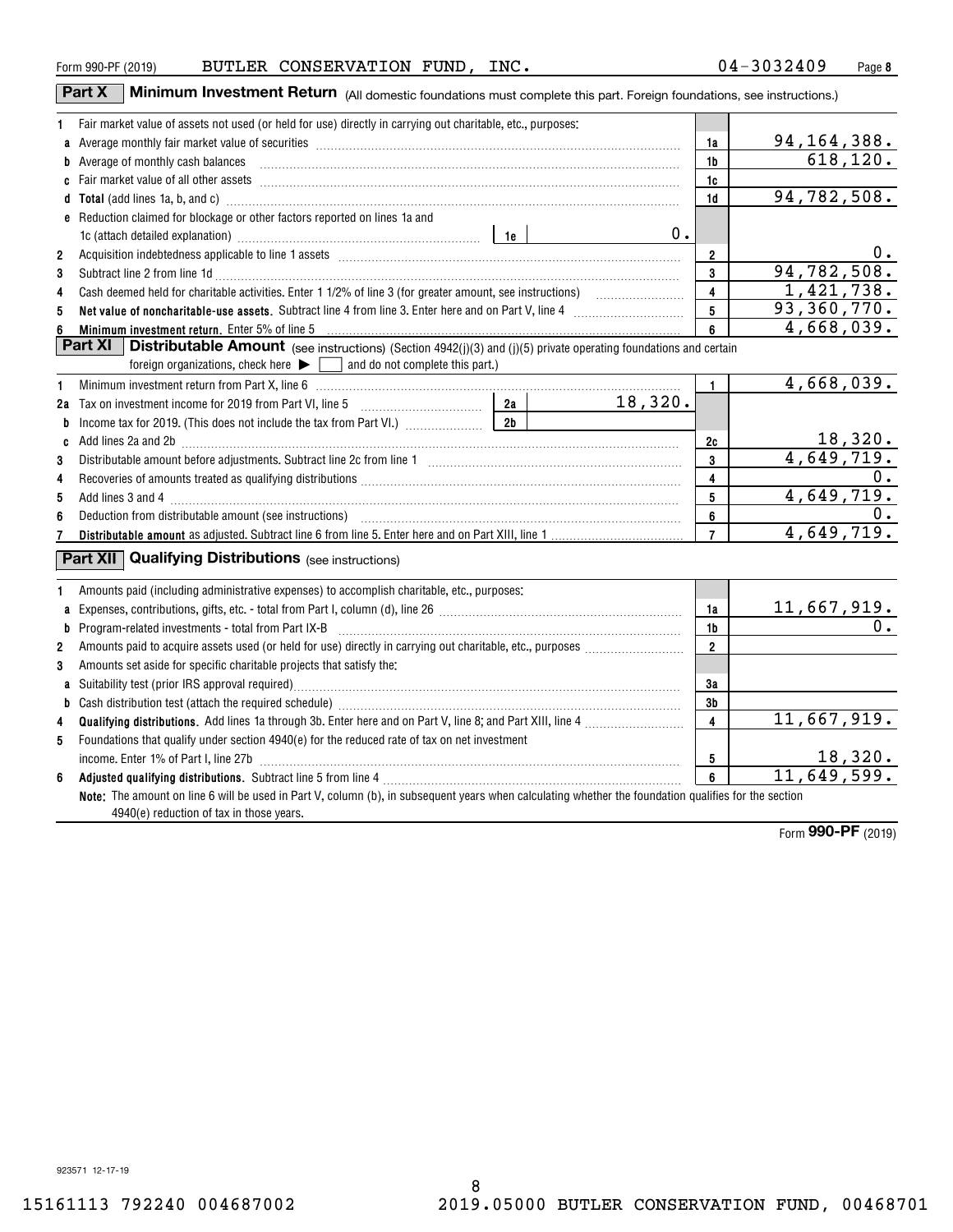## **Part XIII** Undistributed Income (see instructions)

|                                                                                                             | (a)<br>Corpus | (b)<br>Years prior to 2018 | (c)<br>2018 | (d)<br>2019 |
|-------------------------------------------------------------------------------------------------------------|---------------|----------------------------|-------------|-------------|
| 1 Distributable amount for 2019 from Part XI,                                                               |               |                            |             | 4,649,719.  |
| 2 Undistributed income, if any, as of the end of 2019:                                                      |               |                            |             |             |
| a Enter amount for 2018 only                                                                                |               |                            | 0.          |             |
| <b>b</b> Total for prior years:                                                                             |               |                            |             |             |
|                                                                                                             |               | 0.                         |             |             |
| 3 Excess distributions carryover, if any, to 2019:                                                          |               |                            |             |             |
| a From 2014<br>$\ldots \ldots \ldots$                                                                       |               |                            |             |             |
| <b>b</b> From 2015                                                                                          |               |                            |             |             |
| c From 2016                                                                                                 |               |                            |             |             |
| .<br>10,543,955.<br><b>d</b> From 2017                                                                      |               |                            |             |             |
| .<br>12,466,097.<br>e From 2018                                                                             |               |                            |             |             |
|                                                                                                             | 23,010,052.   |                            |             |             |
| 4 Qualifying distributions for 2019 from                                                                    |               |                            |             |             |
| Part XII, line 4: $\triangleright$ \$ 11, 667, 919.                                                         |               |                            |             |             |
| a Applied to 2018, but not more than line 2a                                                                |               |                            | $0$ .       |             |
| <b>b</b> Applied to undistributed income of prior                                                           |               |                            |             |             |
| years (Election required - see instructions)                                                                |               | 0.                         |             |             |
| c Treated as distributions out of corpus                                                                    |               |                            |             |             |
| (Election required - see instructions)                                                                      | 0.            |                            |             |             |
|                                                                                                             |               |                            |             | 4,649,719.  |
| d Applied to 2019 distributable amount<br>.<br>e Remaining amount distributed out of corpus                 | 7,018,200.    |                            |             |             |
|                                                                                                             |               |                            |             |             |
| Excess distributions carryover applied to 2019<br>5<br>(If an amount appears in column (d), the same amount | 0.            |                            |             | 0.          |
| 6<br>Enter the net total of each column as<br>indicated below:                                              |               |                            |             |             |
| <b>a</b> Corpus. Add lines 3f, 4c, and 4e. Subtract line 5                                                  | 30,028,252.   |                            |             |             |
| <b>b</b> Prior years' undistributed income. Subtract                                                        |               |                            |             |             |
|                                                                                                             |               | 0.                         |             |             |
| c Enter the amount of prior years'                                                                          |               |                            |             |             |
| undistributed income for which a notice of<br>deficiency has been issued, or on which                       |               |                            |             |             |
| the section 4942(a) tax has been previously                                                                 |               |                            |             |             |
| assessed                                                                                                    |               | Ο.                         |             |             |
| d Subtract line 6c from line 6b. Taxable                                                                    |               |                            |             |             |
|                                                                                                             |               | 0.                         |             |             |
| <b>e</b> Undistributed income for 2018. Subtract line                                                       |               |                            |             |             |
| 4a from line 2a. Taxable amount - see instr.                                                                |               |                            | $0$ .       |             |
| f Undistributed income for 2019. Subtract                                                                   |               |                            |             |             |
| lines 4d and 5 from line 1. This amount must                                                                |               |                            |             |             |
|                                                                                                             |               |                            |             | 0.          |
| 7 Amounts treated as distributions out of                                                                   |               |                            |             |             |
| corpus to satisfy requirements imposed by                                                                   |               |                            |             |             |
| section 170(b)(1)(F) or 4942(g)(3) (Election                                                                |               |                            |             |             |
| may be required - see instructions)                                                                         | 0.            |                            |             |             |
| 8 Excess distributions carryover from 2014                                                                  |               |                            |             |             |
|                                                                                                             | 0.            |                            |             |             |
| 9 Excess distributions carryover to 2020.                                                                   |               |                            |             |             |
| Subtract lines 7 and 8 from line 6a                                                                         | 30,028,252.   |                            |             |             |
| 10 Analysis of line 9:                                                                                      |               |                            |             |             |
| a Excess from 2015.                                                                                         |               |                            |             |             |
| <b>b</b> Excess from 2016 $\ldots$                                                                          |               |                            |             |             |
| 10, 543, 955.<br>c Excess from 2017 $\ldots$                                                                |               |                            |             |             |
| 12,466,097.<br><b>d</b> Excess from 2018 $\ldots$                                                           |               |                            |             |             |
| 7,018,200.<br>e Excess from 2019                                                                            |               |                            |             |             |

9

923581 12-17-19

Form (2019) **990-PF**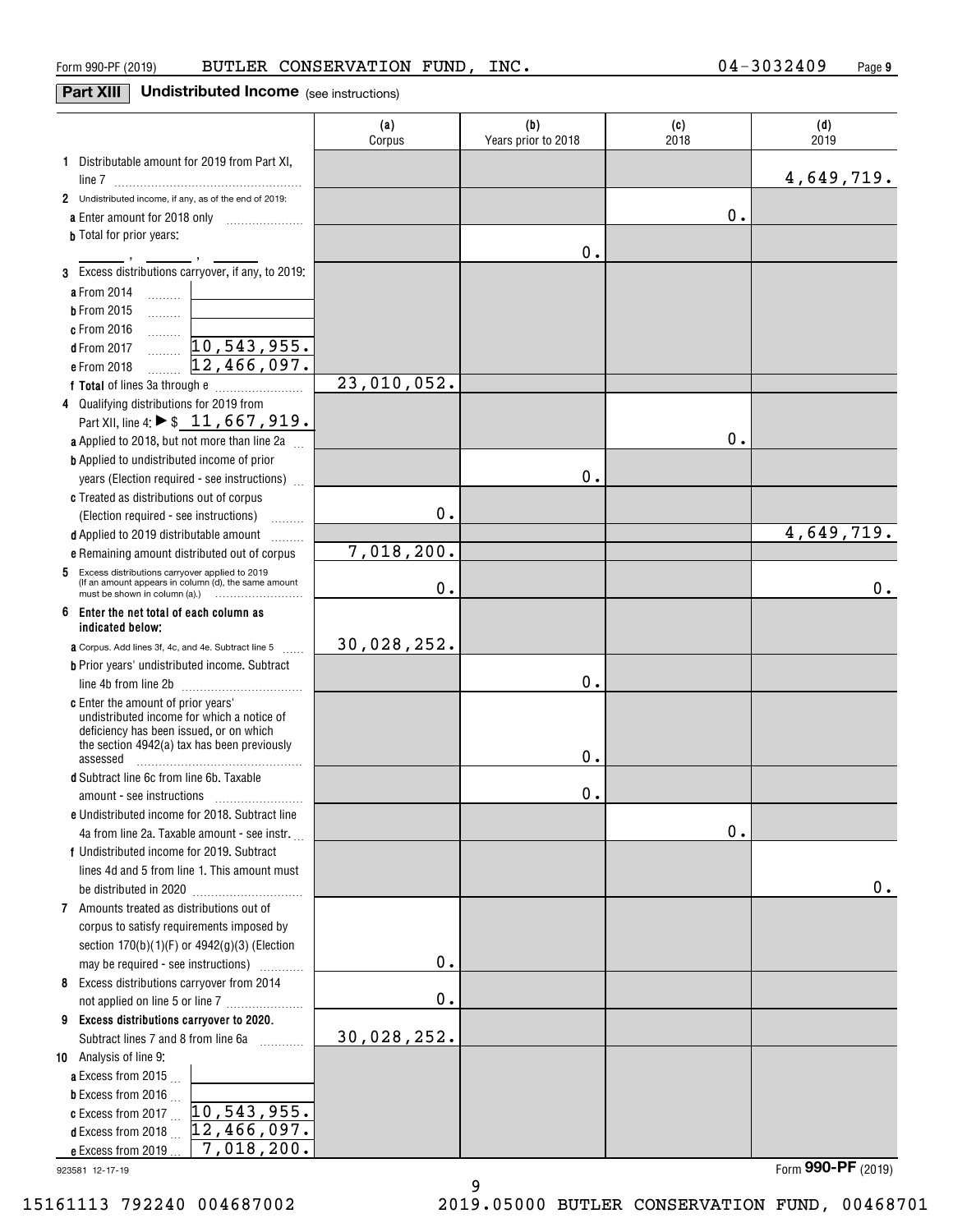| Form 990-PF (2019)                                                                                                   | BUTLER CONSERVATION FUND, INC. |            |               | 04-3032409    | Page 10    |
|----------------------------------------------------------------------------------------------------------------------|--------------------------------|------------|---------------|---------------|------------|
| <b>Part XIV</b> Private Operating Foundations (see instructions and Part VII-A, question 9)                          |                                |            |               | N/A           |            |
| 1 a If the foundation has received a ruling or determination letter that it is a private operating                   |                                |            |               |               |            |
| foundation, and the ruling is effective for 2019, enter the date of the ruling                                       |                                |            | ▶             |               |            |
| <b>b</b> Check box to indicate whether the foundation is a private operating foundation described in section         |                                |            |               | 4942(j)(3) or | 4942(j)(5) |
| 2 a Enter the lesser of the adjusted net                                                                             | Tax year                       |            | Prior 3 years |               |            |
| income from Part I or the minimum                                                                                    | (a) 2019                       | $(b)$ 2018 | (c) 2017      | $(d)$ 2016    | (e) Total  |
| investment return from Part X for                                                                                    |                                |            |               |               |            |
|                                                                                                                      |                                |            |               |               |            |
|                                                                                                                      |                                |            |               |               |            |
| c Qualifying distributions from Part XII,                                                                            |                                |            |               |               |            |
| line 4, for each year listed                                                                                         |                                |            |               |               |            |
| <b>d</b> Amounts included in line 2c not                                                                             |                                |            |               |               |            |
| used directly for active conduct of                                                                                  |                                |            |               |               |            |
| exempt activities                                                                                                    |                                |            |               |               |            |
| e Qualifying distributions made directly                                                                             |                                |            |               |               |            |
| for active conduct of exempt activities.                                                                             |                                |            |               |               |            |
| Subtract line 2d from line 2c                                                                                        |                                |            |               |               |            |
| Complete 3a, b, or c for the<br>3<br>alternative test relied upon:                                                   |                                |            |               |               |            |
| <b>a</b> "Assets" alternative test - enter:                                                                          |                                |            |               |               |            |
| (1) Value of all assets $\ldots$                                                                                     |                                |            |               |               |            |
| (2) Value of assets qualifying                                                                                       |                                |            |               |               |            |
| under section $4942(j)(3)(B)(i)$<br><b>b</b> "Endowment" alternative test - enter                                    |                                |            |               |               |            |
| 2/3 of minimum investment return                                                                                     |                                |            |               |               |            |
| shown in Part X, line 6, for each year                                                                               |                                |            |               |               |            |
| listed                                                                                                               |                                |            |               |               |            |
| c "Support" alternative test - enter:                                                                                |                                |            |               |               |            |
| (1) Total support other than gross<br>investment income (interest,                                                   |                                |            |               |               |            |
| dividends, rents, payments on                                                                                        |                                |            |               |               |            |
| securities loans (section                                                                                            |                                |            |               |               |            |
| $512(a)(5)$ , or royalties)<br>(2) Support from general public                                                       |                                |            |               |               |            |
| and 5 or more exempt                                                                                                 |                                |            |               |               |            |
| organizations as provided in                                                                                         |                                |            |               |               |            |
| section $4942(j)(3)(B)(iii)$<br>.<br>(3) Largest amount of support from                                              |                                |            |               |               |            |
| an exempt organization                                                                                               |                                |            |               |               |            |
| (4) Gross investment income                                                                                          |                                |            |               |               |            |
| Supplementary Information (Complete this part only if the foundation had \$5,000 or more in assets<br><b>Part XV</b> |                                |            |               |               |            |
| at any time during the year-see instructions.)                                                                       |                                |            |               |               |            |

#### **1Information Regarding Foundation Managers:**

**a**List any managers of the foundation who have contributed more than 2% of the total contributions received by the foundation before the close of any tax year (but only if they have contributed more than \$5,000). (See section 507(d)(2).)

#### GILBERT BUTLER

**b**List any managers of the foundation who own 10% or more of the stock of a corporation (or an equally large portion of the ownership of a partnership or other entity) of which the foundation has a 10% or greater interest.

#### NONE

#### **2Information Regarding Contribution, Grant, Gift, Loan, Scholarship, etc., Programs:**

Check here  $\blacktriangleright\boxed{\textbf{X}}$  if the foundation only makes contributions to preselected charitable organizations and does not accept unsolicited requests for funds. If the foundation makes gifts, grants, etc., to individuals or organizations under other conditions, complete items 2a, b, c, and d.

**a**The name, address, and telephone number or email address of the person to whom applications should be addressed:

**b**The form in which applications should be submitted and information and materials they should include:

**c**Any submission deadlines:

**d** Any restrictions or limitations on awards, such as by geographical areas, charitable fields, kinds of institutions, or other factors: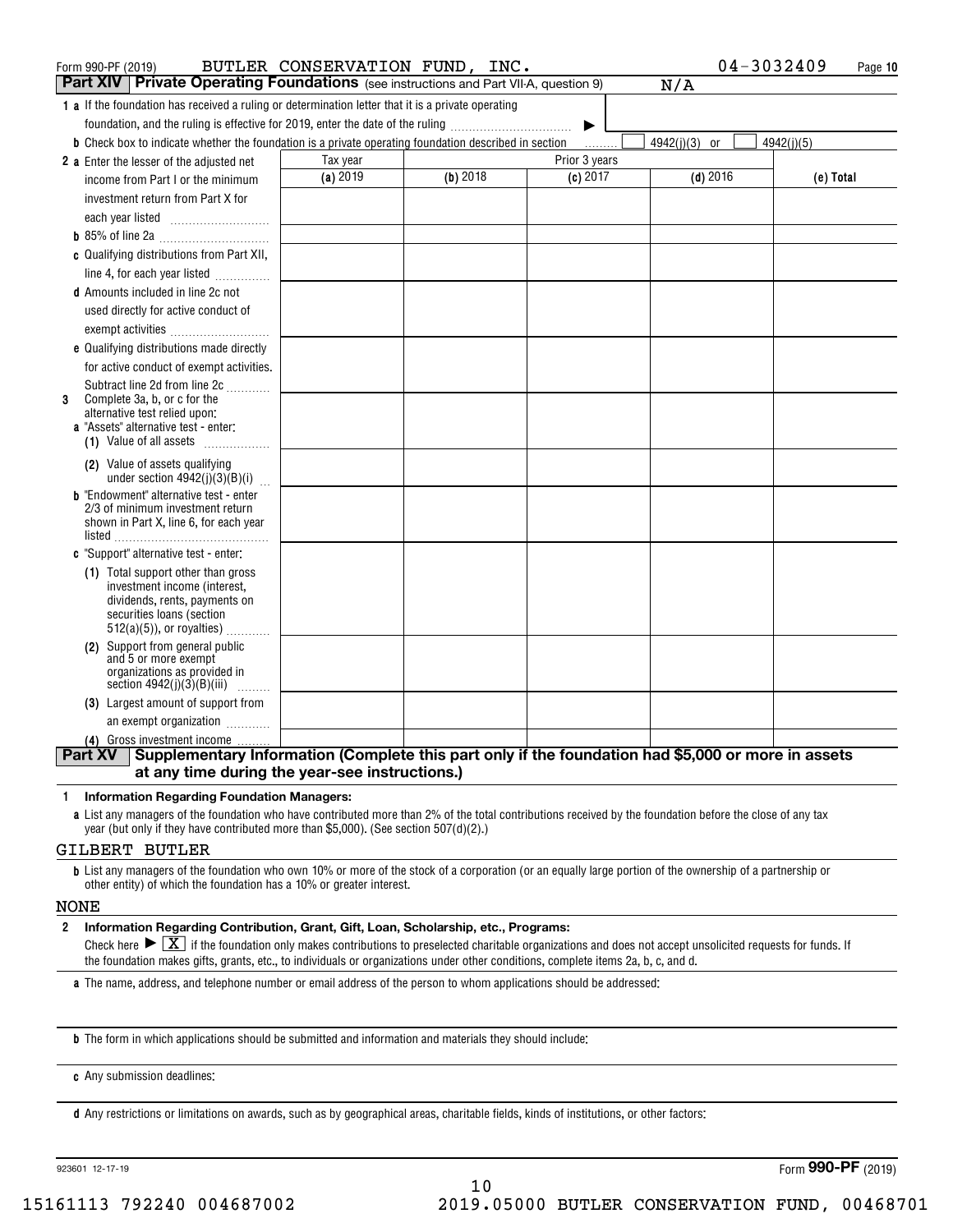Form 990-PF (2019) BUTLER CONSERVATION FUND, INC.  $04-3032409$  Page BUTLER CONSERVATION FUND, INC. 04-3032409

**11**

| Part XV<br><b>Supplementary Information</b> (continued)                                     |                                                            |                               |                                     |               |
|---------------------------------------------------------------------------------------------|------------------------------------------------------------|-------------------------------|-------------------------------------|---------------|
| Grants and Contributions Paid During the Year or Approved for Future Payment<br>$3^{\circ}$ |                                                            |                               |                                     |               |
| Recipient                                                                                   | If recipient is an individual,<br>show any relationship to | Foundation<br>status of       | Purpose of grant or<br>contribution | Amount        |
| Name and address (home or business)                                                         | any foundation manager<br>or substantial contributor       | recipient                     |                                     |               |
| a Paid during the year                                                                      |                                                            |                               |                                     |               |
|                                                                                             |                                                            |                               |                                     |               |
|                                                                                             |                                                            |                               |                                     |               |
| ADIRONDACK COUNCIL                                                                          |                                                            | PUBLIC CHARITY ENVIRONMENTAL  |                                     |               |
| 103 HAND AVENUE, SUITE 3                                                                    |                                                            |                               |                                     |               |
| ELIZABETHTOWN, NY 12932                                                                     |                                                            |                               |                                     | 2,000.        |
|                                                                                             |                                                            |                               |                                     |               |
|                                                                                             |                                                            |                               |                                     |               |
| AMERICAN RIVERS                                                                             |                                                            | PUBLIC CHARITY ENVIRONMENTAL  |                                     |               |
| 1101 14TH STREET, NW, SUITE 1400                                                            |                                                            |                               |                                     |               |
| WASHINGTON, DC 20005                                                                        |                                                            |                               |                                     | 127,098.      |
|                                                                                             |                                                            |                               |                                     |               |
|                                                                                             |                                                            |                               |                                     |               |
| APPALACHIAN MOUNTAIN CLUB                                                                   |                                                            | PUBLIC CHARITY ENVIRONMENTAL  |                                     |               |
| 10 CITY SQUARE, SUITE 2                                                                     |                                                            |                               |                                     |               |
| BOSTON, MA 02129                                                                            |                                                            |                               |                                     | 25.           |
|                                                                                             |                                                            |                               |                                     |               |
|                                                                                             |                                                            |                               |                                     |               |
| BANCO DES BOSQUES                                                                           |                                                            | FOREIGN CHARITY ENVIRONMENTAL |                                     |               |
| LA PAMPA 3285, PISO 5<br>1428 BUENOS AIRES, ARGENTINA                                       |                                                            |                               |                                     | 240,000.      |
|                                                                                             |                                                            |                               |                                     |               |
|                                                                                             |                                                            |                               |                                     |               |
|                                                                                             |                                                            |                               |                                     |               |
| BUTLER OUTDOOR EDUCATION FUND<br>60 CUTTER MILL ROAD, SUITE 214                             |                                                            | PRIVATE<br>FOUNDATION         | ENVIRONMENTAL                       |               |
| GREAT NECK, NY 11021                                                                        |                                                            |                               |                                     | 759,473.      |
|                                                                                             |                                                            |                               | $\blacktriangleright$ 3a            | 8,882,256.    |
| <b>b</b> Approved for future payment                                                        |                                                            |                               |                                     |               |
|                                                                                             |                                                            |                               |                                     |               |
| <b>NONE</b>                                                                                 |                                                            |                               |                                     |               |
|                                                                                             |                                                            |                               |                                     |               |
|                                                                                             |                                                            |                               |                                     |               |
|                                                                                             |                                                            |                               |                                     |               |
|                                                                                             |                                                            |                               |                                     |               |
|                                                                                             |                                                            |                               |                                     |               |
|                                                                                             |                                                            |                               |                                     |               |
|                                                                                             |                                                            |                               |                                     |               |
|                                                                                             |                                                            |                               |                                     |               |
|                                                                                             |                                                            |                               |                                     |               |
|                                                                                             |                                                            |                               |                                     |               |
|                                                                                             |                                                            |                               |                                     |               |
|                                                                                             |                                                            |                               |                                     |               |
| Total                                                                                       |                                                            |                               | $\triangleright$ 3b                 | $\mathbf 0$ . |

Form (2019) **990-PF**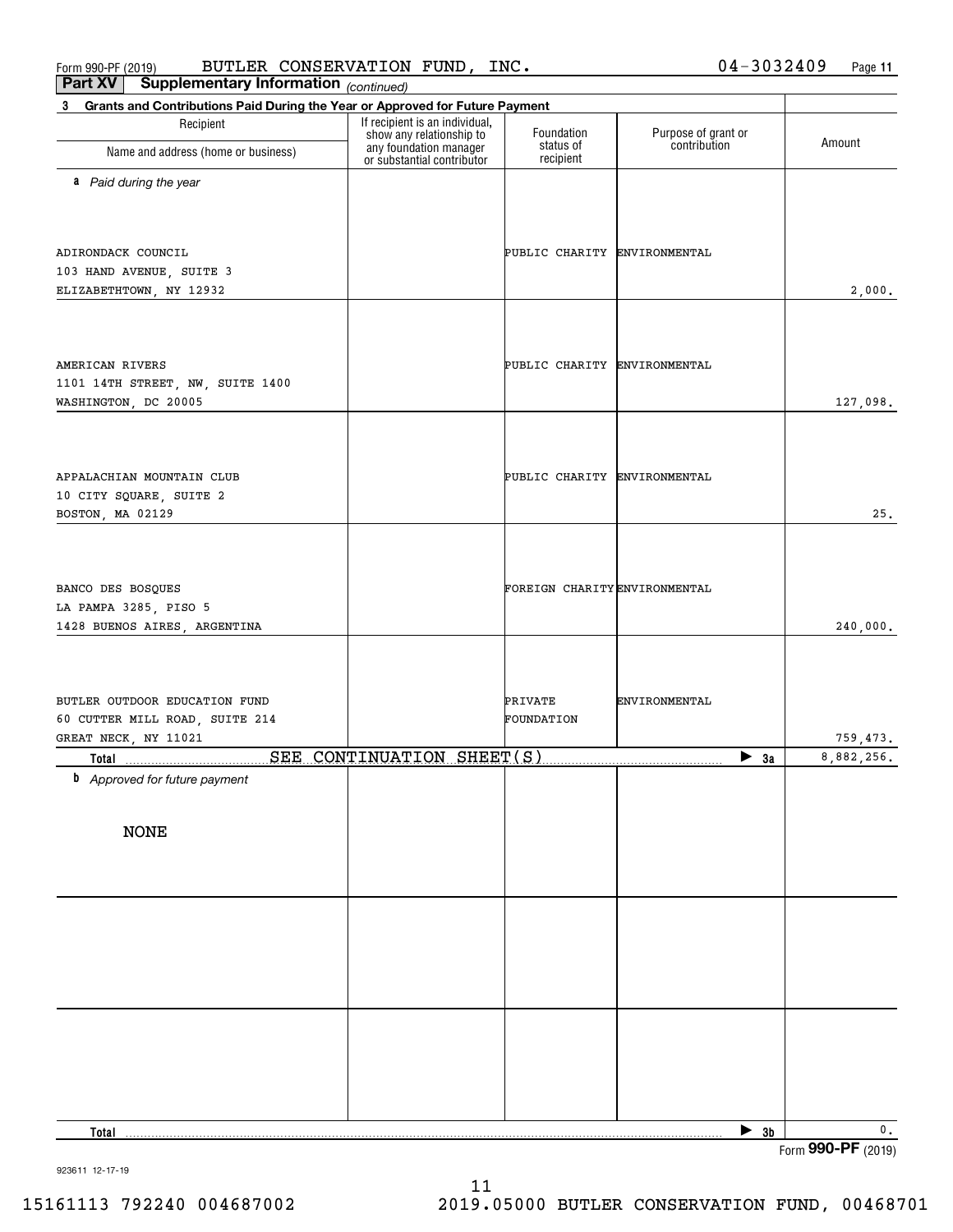## **Part XVI-A Analysis of Income-Producing Activities**

| Enter gross amounts unless otherwise indicated.                                                                                                                                                                               |                 | Unrelated business income |               | Excluded by section 512, 513, or 514 | (e)               |
|-------------------------------------------------------------------------------------------------------------------------------------------------------------------------------------------------------------------------------|-----------------|---------------------------|---------------|--------------------------------------|-------------------|
|                                                                                                                                                                                                                               | (a)<br>Business | (b)                       | (C)<br>Exclu- | (d)                                  | Related or exempt |
| 1 Program service revenue:                                                                                                                                                                                                    | code            | Amount                    | sion<br>code  | Amount                               | function income   |
| a                                                                                                                                                                                                                             |                 |                           |               |                                      |                   |
| b                                                                                                                                                                                                                             |                 |                           |               |                                      |                   |
| C<br><u> 1989 - Johann Barn, mars et al. 1989 - Anna ann an t-Anna ann an t-Anna ann an t-Anna ann an t-Anna ann an t-</u>                                                                                                    |                 |                           |               |                                      |                   |
| d<br><u> 1989 - Johann Barn, fransk politik amerikansk politik (</u>                                                                                                                                                          |                 |                           |               |                                      |                   |
| <u> 1989 - Johann Stein, marwolaethau a bhann an t-Amhainn an t-Amhainn an t-Amhainn an t-Amhainn an t-Amhainn a</u>                                                                                                          |                 |                           |               |                                      |                   |
| f                                                                                                                                                                                                                             |                 |                           |               |                                      |                   |
| g Fees and contracts from government agencies                                                                                                                                                                                 |                 |                           |               |                                      |                   |
| 2 Membership dues and assessments [111] Membership dues and assessments                                                                                                                                                       |                 |                           |               |                                      |                   |
| 3 Interest on savings and temporary cash                                                                                                                                                                                      |                 |                           |               |                                      |                   |
|                                                                                                                                                                                                                               |                 |                           |               |                                      |                   |
|                                                                                                                                                                                                                               |                 |                           | 14            | 2,457,333.                           |                   |
| 5 Net rental income or (loss) from real estate:                                                                                                                                                                               |                 |                           |               |                                      |                   |
|                                                                                                                                                                                                                               |                 |                           |               |                                      |                   |
|                                                                                                                                                                                                                               |                 |                           |               |                                      |                   |
| 6 Net rental income or (loss) from personal                                                                                                                                                                                   |                 |                           |               |                                      |                   |
|                                                                                                                                                                                                                               |                 |                           |               |                                      |                   |
|                                                                                                                                                                                                                               |                 |                           | 14            | 359,524.                             |                   |
| 8 Gain or (loss) from sales of assets other                                                                                                                                                                                   |                 |                           |               |                                      |                   |
|                                                                                                                                                                                                                               |                 |                           | 18            | $-2,089,832.$                        |                   |
|                                                                                                                                                                                                                               |                 |                           |               |                                      |                   |
| 10 Gross profit or (loss) from sales of inventory                                                                                                                                                                             |                 |                           |               |                                      |                   |
| 11 Other revenue:                                                                                                                                                                                                             |                 |                           |               |                                      |                   |
| a UBIT TAX REFUND                                                                                                                                                                                                             |                 |                           |               |                                      | 151,039.          |
| b<br><u> 1989 - Johann Barn, fransk politik amerikansk politik (</u>                                                                                                                                                          |                 |                           |               |                                      |                   |
| C<br><u> 1989 - Johann Stoff, fransk politik (d. 1989)</u>                                                                                                                                                                    |                 |                           |               |                                      |                   |
| d<br>the control of the control of the control of the control of the control of                                                                                                                                               |                 |                           |               |                                      |                   |
| e                                                                                                                                                                                                                             |                 |                           |               |                                      |                   |
|                                                                                                                                                                                                                               |                 | $\overline{0}$ .          |               | $\overline{727,025.}$ 151,039.       |                   |
| 13 Total. Add line 12, columns (b), (d), and (e) material contracts and contract the contract of the contract of the contract of the contract of the contract of the contract of the contract of the contract of the contract |                 |                           |               |                                      | 878,064.          |
| (See worksheet in line 13 instructions to verify calculations.)                                                                                                                                                               |                 |                           |               |                                      |                   |
| Relationship of Activities to the Accomplishment of Exempt Purposes<br>Part XVI-B                                                                                                                                             |                 |                           |               |                                      |                   |
| Explain below how each activity for which income is reported in column (e) of Part XVI-A contributed importantly to the accomplishment of<br>Line No.                                                                         |                 |                           |               |                                      |                   |
| the foundation's exempt purposes (other than by providing funds for such purposes).                                                                                                                                           |                 |                           |               |                                      |                   |
| REFUND OF PRIOR YEAR FEDERAL UBIT TAXES DUE TO NOL CARRYBACK                                                                                                                                                                  |                 |                           |               |                                      |                   |

| ÷. |  |  |  |  |  | the one of film form formula optimized for to non changement |          |
|----|--|--|--|--|--|--------------------------------------------------------------|----------|
|    |  |  |  |  |  |                                                              |          |
|    |  |  |  |  |  |                                                              |          |
|    |  |  |  |  |  |                                                              |          |
|    |  |  |  |  |  |                                                              |          |
|    |  |  |  |  |  |                                                              |          |
|    |  |  |  |  |  |                                                              |          |
|    |  |  |  |  |  |                                                              |          |
|    |  |  |  |  |  |                                                              |          |
|    |  |  |  |  |  |                                                              |          |
|    |  |  |  |  |  |                                                              |          |
|    |  |  |  |  |  |                                                              |          |
|    |  |  |  |  |  |                                                              |          |
|    |  |  |  |  |  |                                                              |          |
|    |  |  |  |  |  |                                                              |          |
|    |  |  |  |  |  |                                                              |          |
|    |  |  |  |  |  |                                                              |          |
|    |  |  |  |  |  |                                                              |          |
|    |  |  |  |  |  |                                                              |          |
|    |  |  |  |  |  |                                                              | $\cdots$ |

12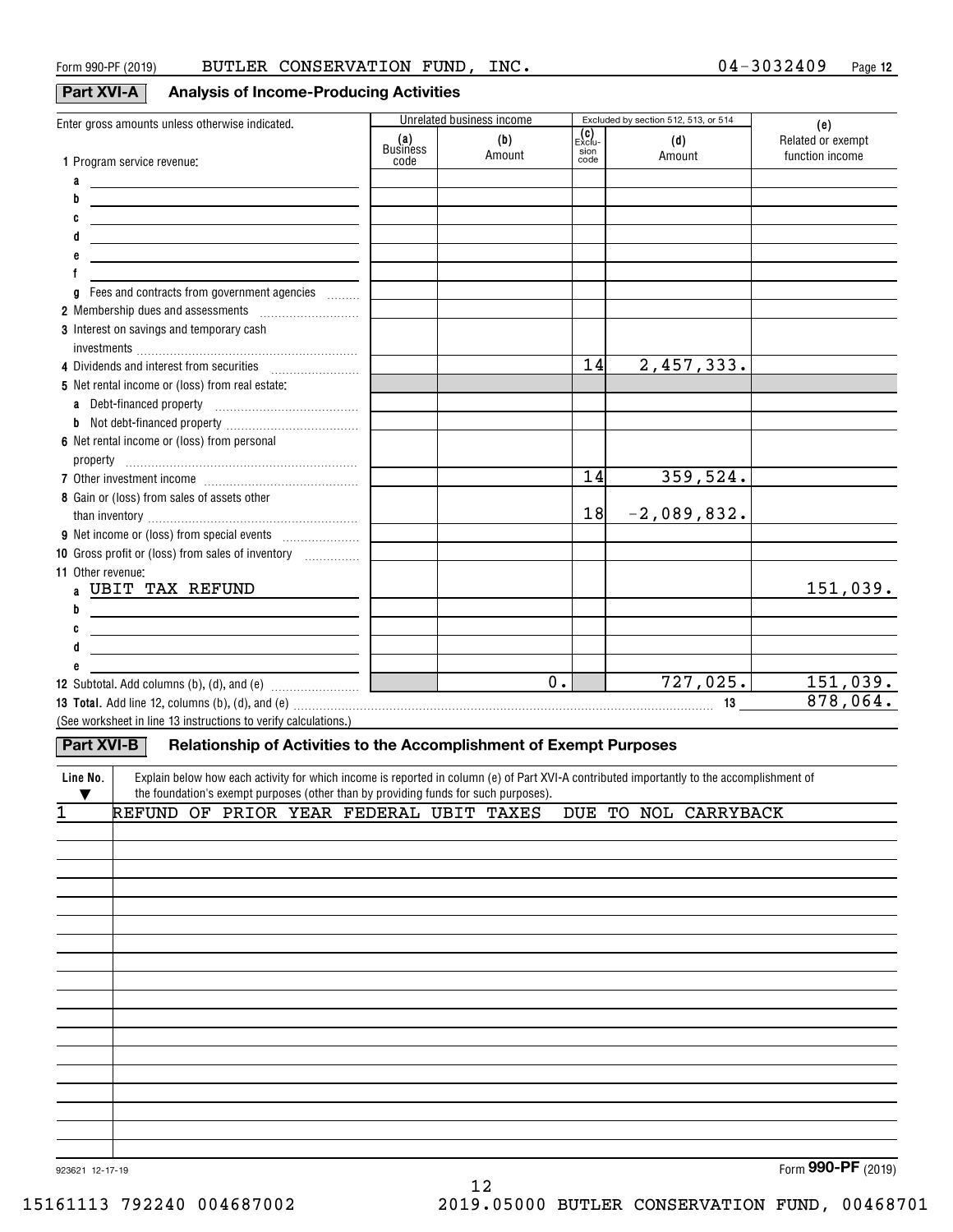|    | BUTLER CONSERVATION FUND, INC.<br>Form 990-PF (2019)                                                                                                                                                                                                                                                                                    | $04 - 3032409$ |        | Page 13 |
|----|-----------------------------------------------------------------------------------------------------------------------------------------------------------------------------------------------------------------------------------------------------------------------------------------------------------------------------------------|----------------|--------|---------|
|    | <b>Part XVII</b><br>Information Regarding Transfers to and Transactions and Relationships With Noncharitable                                                                                                                                                                                                                            |                |        |         |
|    | <b>Exempt Organizations</b>                                                                                                                                                                                                                                                                                                             |                |        |         |
|    | Did the organization directly or indirectly engage in any of the following with any other organization described in section 501(c)                                                                                                                                                                                                      |                | Yes⊺No |         |
|    | (other than section $501(c)(3)$ organizations) or in section 527, relating to political organizations?                                                                                                                                                                                                                                  |                |        |         |
|    | <b>a</b> Transfers from the reporting foundation to a noncharitable exempt organization of:                                                                                                                                                                                                                                             |                |        |         |
|    | (1) Cash $\ldots$ $\ldots$ $\ldots$ $\ldots$ $\ldots$ $\ldots$ $\ldots$ $\ldots$ $\ldots$ $\ldots$ $\ldots$ $\ldots$ $\ldots$ $\ldots$ $\ldots$ $\ldots$ $\ldots$ $\ldots$ $\ldots$ $\ldots$ $\ldots$ $\ldots$ $\ldots$ $\ldots$ $\ldots$ $\ldots$ $\ldots$ $\ldots$ $\ldots$ $\ldots$ $\ldots$ $\ldots$ $\ldots$ $\ldots$ $\ldots$ $\$ | 1a(1)          |        | х       |
|    | (2) Other assets <b>construction and the construction of the construction</b> and construction of the construction of the construction of the construction of the construction of the construction of the construction of the const                                                                                                     | 1a(2)          |        | X       |
| h. | Other transactions:                                                                                                                                                                                                                                                                                                                     |                |        |         |
|    |                                                                                                                                                                                                                                                                                                                                         | 1b(1)          |        | х       |
|    | Purchases of assets from a noncharitable exempt organization [11] manufacture manufacture of assets from a noncharitable exempt organization [11] manufacture manufacture of assets from a noncharitable exempt organization [<br>(2)                                                                                                   | 1b(2)          |        | X       |
|    | Rental of facilities, equipment, or other assets encourance and contain an according to the assets and a set of the assets and a set of the set of the set of the set of the set of the set of the set of the set of the set o<br>(3)                                                                                                   | 1b(3)          |        | х       |
|    | (4)                                                                                                                                                                                                                                                                                                                                     | 1b(4)          |        | X       |
|    | (5)                                                                                                                                                                                                                                                                                                                                     | 1b(5)          |        | х       |
|    | (6) Performance of services or membership or fundraising solicitations                                                                                                                                                                                                                                                                  | 1b(6)          |        | X       |
|    | Sharing of facilities, equipment, mailing lists, other assets, or paid employees                                                                                                                                                                                                                                                        | 1c             |        | х       |

**d** If the answer to any of the above is "Yes," complete the following schedule. Column (b) should always show the fair market value of the goods, other assets, column **(d)** the value of the goods, other assets, or services received. or services given by the reporting foundation. If the foundation received less than fair market value in any transaction or sharing arrangement, show in

| $(a)$ Line no.              | (b) Amount involved                                                                                                                                                                                                                                                                                                       | (c) Name of noncharitable exempt organization |                      |                          |  | (d) Description of transfers, transactions, and sharing arrangements |                                 |                                                                                 |
|-----------------------------|---------------------------------------------------------------------------------------------------------------------------------------------------------------------------------------------------------------------------------------------------------------------------------------------------------------------------|-----------------------------------------------|----------------------|--------------------------|--|----------------------------------------------------------------------|---------------------------------|---------------------------------------------------------------------------------|
|                             |                                                                                                                                                                                                                                                                                                                           |                                               | N/A                  |                          |  |                                                                      |                                 |                                                                                 |
|                             |                                                                                                                                                                                                                                                                                                                           |                                               |                      |                          |  |                                                                      |                                 |                                                                                 |
|                             |                                                                                                                                                                                                                                                                                                                           |                                               |                      |                          |  |                                                                      |                                 |                                                                                 |
|                             |                                                                                                                                                                                                                                                                                                                           |                                               |                      |                          |  |                                                                      |                                 |                                                                                 |
|                             |                                                                                                                                                                                                                                                                                                                           |                                               |                      |                          |  |                                                                      |                                 |                                                                                 |
|                             |                                                                                                                                                                                                                                                                                                                           |                                               |                      |                          |  |                                                                      |                                 |                                                                                 |
|                             |                                                                                                                                                                                                                                                                                                                           |                                               |                      |                          |  |                                                                      |                                 |                                                                                 |
|                             |                                                                                                                                                                                                                                                                                                                           |                                               |                      |                          |  |                                                                      |                                 |                                                                                 |
|                             |                                                                                                                                                                                                                                                                                                                           |                                               |                      |                          |  |                                                                      |                                 |                                                                                 |
|                             |                                                                                                                                                                                                                                                                                                                           |                                               |                      |                          |  |                                                                      |                                 |                                                                                 |
|                             |                                                                                                                                                                                                                                                                                                                           |                                               |                      |                          |  |                                                                      |                                 |                                                                                 |
|                             |                                                                                                                                                                                                                                                                                                                           |                                               |                      |                          |  |                                                                      |                                 |                                                                                 |
|                             |                                                                                                                                                                                                                                                                                                                           |                                               |                      |                          |  |                                                                      |                                 |                                                                                 |
|                             |                                                                                                                                                                                                                                                                                                                           |                                               |                      |                          |  |                                                                      |                                 |                                                                                 |
|                             | 2a Is the foundation directly or indirectly affiliated with, or related to, one or more tax-exempt organizations described<br><b>b</b> If "Yes," complete the following schedule.<br>(a) Name of organization                                                                                                             |                                               |                      | (b) Type of organization |  |                                                                      | (c) Description of relationship | $\boxed{\text{X}}$ No<br>Yes                                                    |
|                             | N/A                                                                                                                                                                                                                                                                                                                       |                                               |                      |                          |  |                                                                      |                                 |                                                                                 |
|                             |                                                                                                                                                                                                                                                                                                                           |                                               |                      |                          |  |                                                                      |                                 |                                                                                 |
|                             |                                                                                                                                                                                                                                                                                                                           |                                               |                      |                          |  |                                                                      |                                 |                                                                                 |
|                             |                                                                                                                                                                                                                                                                                                                           |                                               |                      |                          |  |                                                                      |                                 |                                                                                 |
|                             |                                                                                                                                                                                                                                                                                                                           |                                               |                      |                          |  |                                                                      |                                 |                                                                                 |
| Sign                        | Under penalties of perjury, I declare that I have examined this return, including accompanying schedules and statements, and to the best of my knowledge<br>and belief, it is true, correct, and complete. Declaration of preparer (other than taxpayer) is based on all information of which preparer has any knowledge. |                                               |                      |                          |  |                                                                      |                                 | May the IRS discuss this<br>return with the preparer<br>shown below? See instr. |
| <b>Here</b>                 |                                                                                                                                                                                                                                                                                                                           |                                               |                      |                          |  | CONTROLLER                                                           |                                 | xι<br>Yes<br>No                                                                 |
|                             | Signature of officer or trustee                                                                                                                                                                                                                                                                                           |                                               |                      | Date                     |  | Title                                                                | Check<br>if                     | PTIN                                                                            |
|                             | Print/Type preparer's name                                                                                                                                                                                                                                                                                                |                                               | Preparer's signature |                          |  | Date                                                                 | self-employed                   |                                                                                 |
| Paid                        | ANTHONY DATTOMA                                                                                                                                                                                                                                                                                                           |                                               |                      | <b>ANTHONY DATTOMA</b>   |  | 11/12/20                                                             |                                 | P00237982                                                                       |
| Preparer<br><b>Use Only</b> | Firm's name CRASSI & CO. CPA'S, P.C.                                                                                                                                                                                                                                                                                      |                                               |                      |                          |  |                                                                      |                                 | Firm's EIN 11-3266576                                                           |
|                             | Firm's address > 488 MADISON AVENUE, 21ST FLOOR                                                                                                                                                                                                                                                                           |                                               |                      |                          |  |                                                                      |                                 |                                                                                 |

NEW YORK, NY 10022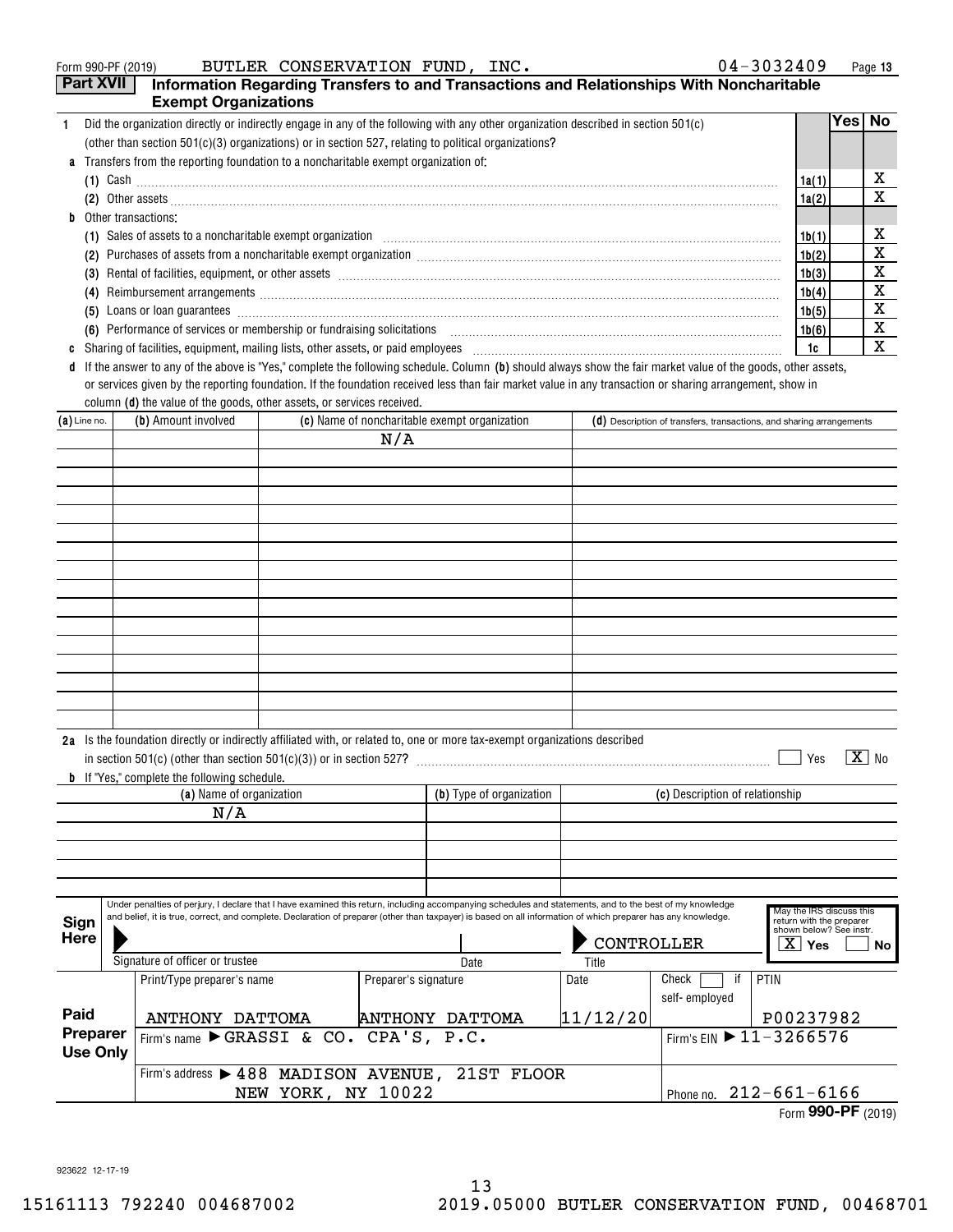| <b>Supplementary Information</b><br>Part XV                              | DOIDER CONDERVAIION FOND,                                  | ᆂᅒᇰᆥ                          | ◡≖                  | しししムモいつ               |
|--------------------------------------------------------------------------|------------------------------------------------------------|-------------------------------|---------------------|-----------------------|
| <b>Grants and Contributions Paid During the Year (Continuation)</b><br>3 |                                                            |                               |                     |                       |
| Recipient                                                                | If recipient is an individual,<br>show any relationship to | Foundation                    | Purpose of grant or | Amount                |
| Name and address (home or business)                                      | any foundation manager<br>or substantial contributor       | status of<br>recipient        | contribution        |                       |
| COBSCOOK SHORES INC.                                                     |                                                            | PRIVATE                       | ENVIRONMENTAL       |                       |
| 60 CUTTER MILL ROAD, SUITE 214                                           |                                                            | FOUNDATION                    |                     |                       |
| GREAT NECK, NY 11021                                                     |                                                            |                               |                     | 3, 315, 228.          |
| CONSERVATION VOTERS OF SOUTH CAROLINA                                    |                                                            | PUBLIC CHARITY ENVIRONMENTAL  |                     |                       |
| PO BOX 50632<br>COLUMBIA, SC 29250                                       |                                                            |                               |                     | 1,000.                |
|                                                                          |                                                            |                               |                     |                       |
| ENVIRONMENTAL DEFENSE FUND                                               |                                                            | PUBLIC CHARITY ENVIRONMENTAL  |                     |                       |
| 301 CONGRESS AVENUE, SUITE 1300<br>AUSTIN, TX 78701                      |                                                            |                               |                     | 68,480.               |
|                                                                          |                                                            |                               |                     |                       |
| FRIENDS OF ACADIA                                                        |                                                            | PUBLIC CHARITY ENVIRONMENTAL  |                     |                       |
| PO BOX 45<br>BAR HARBOR, ME 04069                                        |                                                            |                               |                     | 5,000.                |
|                                                                          |                                                            |                               |                     |                       |
| FRIENDS OF CEDAR MESA<br>PO BOX 338                                      |                                                            | PUBLIC CHARITY ENVIRONMENTAL  |                     |                       |
| BLUFF, UT 84512                                                          |                                                            |                               |                     | 5,000.                |
|                                                                          |                                                            |                               |                     |                       |
| GALVESTON BAY FOUNDATION<br>1725 TX-146                                  |                                                            | PUBLIC CHARITY ENVIRONMENTAL  |                     |                       |
| KEMAH, TX 77565                                                          |                                                            |                               |                     | 500.                  |
|                                                                          |                                                            |                               |                     |                       |
| IDAHO CONSERVATION LEAGUE<br>710 N 6TH ST                                |                                                            | PUBLIC CHARITY ENVIRONMENTAL  |                     |                       |
| BOISE, ID 83702                                                          |                                                            |                               |                     | 10,000.               |
|                                                                          |                                                            |                               |                     |                       |
| LEAGUE OF CONSERVATION VOTERS<br>740 15TH STREET NW, 7TH FLOOR           |                                                            | PUBLIC CHARITY ENVIRONMENTAL  |                     |                       |
| WASHINGTON, DC 20005                                                     |                                                            |                               |                     | 1,000.                |
|                                                                          |                                                            | FOREIGN CHARITY ENVIRONMENTAL |                     |                       |
| LUBERON NATURE<br>276, RUE DE LA REPUBLIQUE                              |                                                            |                               |                     |                       |
| GOULT, FRANCE                                                            |                                                            |                               |                     | 1,000.                |
| MAINE COAST HERITAGE TRUST                                               |                                                            | PUBLIC CHARITY ENVIRONMENTAL  |                     |                       |
| 1 BOWDOIN MILLS ISLAND, SUITE 201                                        |                                                            |                               |                     |                       |
| TOPSHAM, ME 04086<br>Total from continuation sheets                      |                                                            |                               |                     | 10,000.<br>7,753,660. |

923631 04-01-19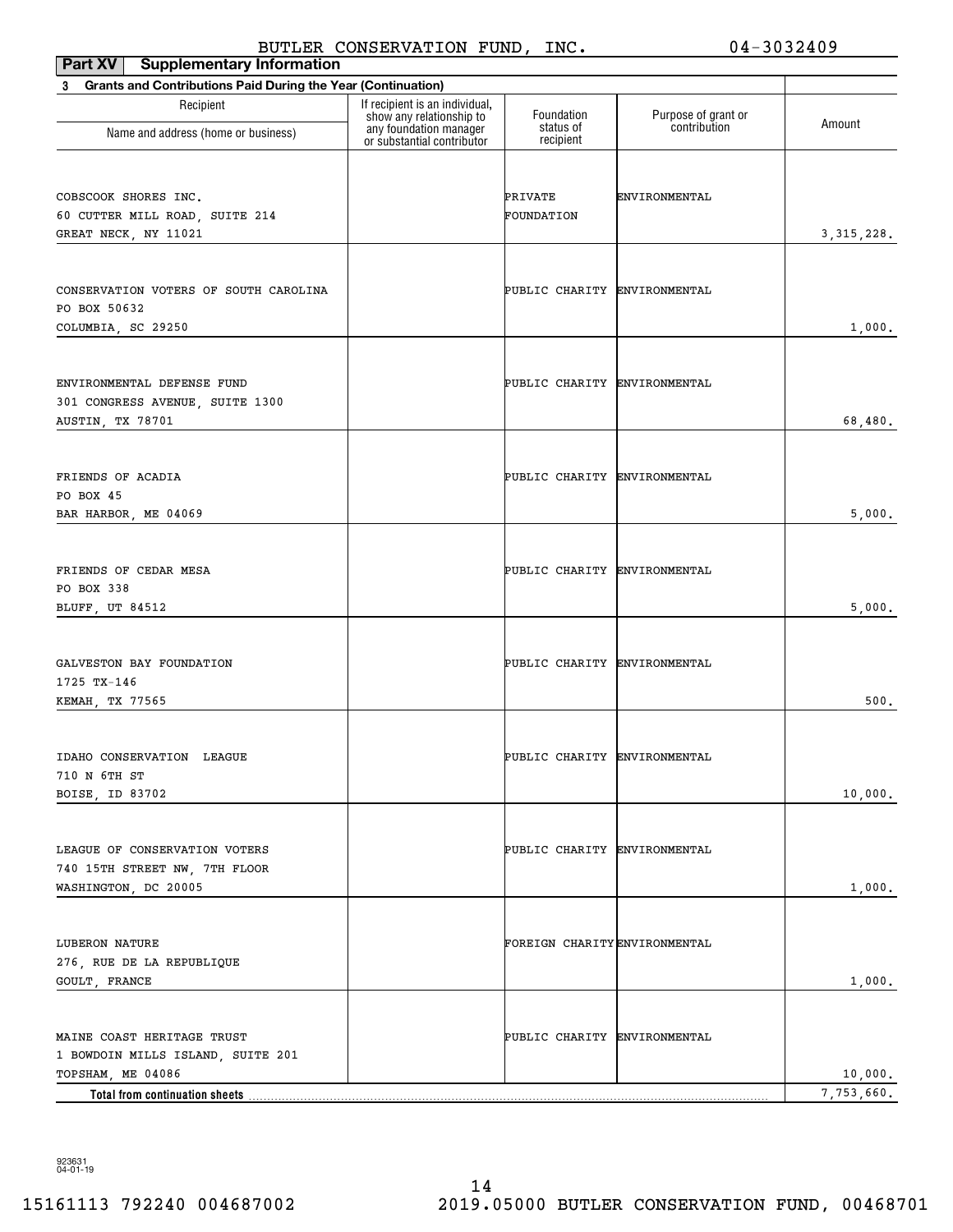| Part XV<br><b>Supplementary Information</b>                                            |                                                                                                                    |                                      |                                     |            |
|----------------------------------------------------------------------------------------|--------------------------------------------------------------------------------------------------------------------|--------------------------------------|-------------------------------------|------------|
| Grants and Contributions Paid During the Year (Continuation)<br>3                      |                                                                                                                    |                                      |                                     |            |
| Recipient<br>Name and address (home or business)                                       | If recipient is an individual,<br>show any relationship to<br>any foundation manager<br>or substantial contributor | Foundation<br>status of<br>recipient | Purpose of grant or<br>contribution | Amount     |
| MARIN COMMUNITY FOUNDATION<br>5 HAMILTON LANDING, SUITE 200<br>NOVATO, CA 94949        |                                                                                                                    | PUBLIC CHARITY ENVIRONMENTAL         |                                     | 1,000.     |
| NATURAL RESOURCES COUNCIL OF MAINE<br>3 WADE STREET<br>AUGUSTA, ME 04330               |                                                                                                                    | PUBLIC CHARITY ENVIRONMENTAL         |                                     | 5,000.     |
| NATURAL RESOURCES DEFENSE COUNCIL<br>40 WEST 20TH STREET<br>NEW YORK, NY 10068         |                                                                                                                    | PUBLIC CHARITY ENVIRONMENTAL         |                                     | 76,762.    |
| NATURE CONSERVANCY<br>332 EIGHTH AVENUE<br>NEW YORK, NY 10026                          |                                                                                                                    | PUBLIC CHARITY ENVIRONMENTAL         |                                     | 556,842.   |
| OPEN SPACE INSTITUTE LAND TRUST, INC.<br>1350 BROADWAY ROOM 201<br>NEW YORK, NY 10018  |                                                                                                                    | PUBLIC CHARITY ENVIRONMENTAL         |                                     | 350.       |
| PENOBSCOT RIVER TRAILS INC.<br>60 CUTTER MILL ROAD, SUITE 214<br>GREAT NECK, NY 11021  |                                                                                                                    | PRIVATE<br>FOUNDATION                | ENVIRONMENTAL                       | 3,004,445. |
| SC COASTAL CONSERVATION LEAGUE<br>328 EAST BAY STREET<br>CHARLESTON, SC 29402          |                                                                                                                    | PUBLIC CHARITY ENVIRONMENTAL         |                                     | 103,360.   |
| SOUTH CAROLINA ENVIRONMENTAL LAW<br>PROJECT<br>902 NORTH ST<br>BEAUFORT, SC 29902      |                                                                                                                    | PUBLIC CHARITY ENVIRONMENTAL         |                                     | 2,000.     |
| TOWN OF KINGSTREE<br>401 LONGSTREET STREET<br>KINGSTREE, SC 29556                      |                                                                                                                    | MUNICIPALITY                         | <b>ENVIRONMENTAL</b>                | 50,000.    |
| TOWN OF LUBEC<br>40 SCHOOL STREET<br>LUBEC, ME 04652<br>Total from continuation sheets |                                                                                                                    | MUNICIPALITY                         | ENVIRONMENTAL                       | 2,000.     |

923631 04-01-19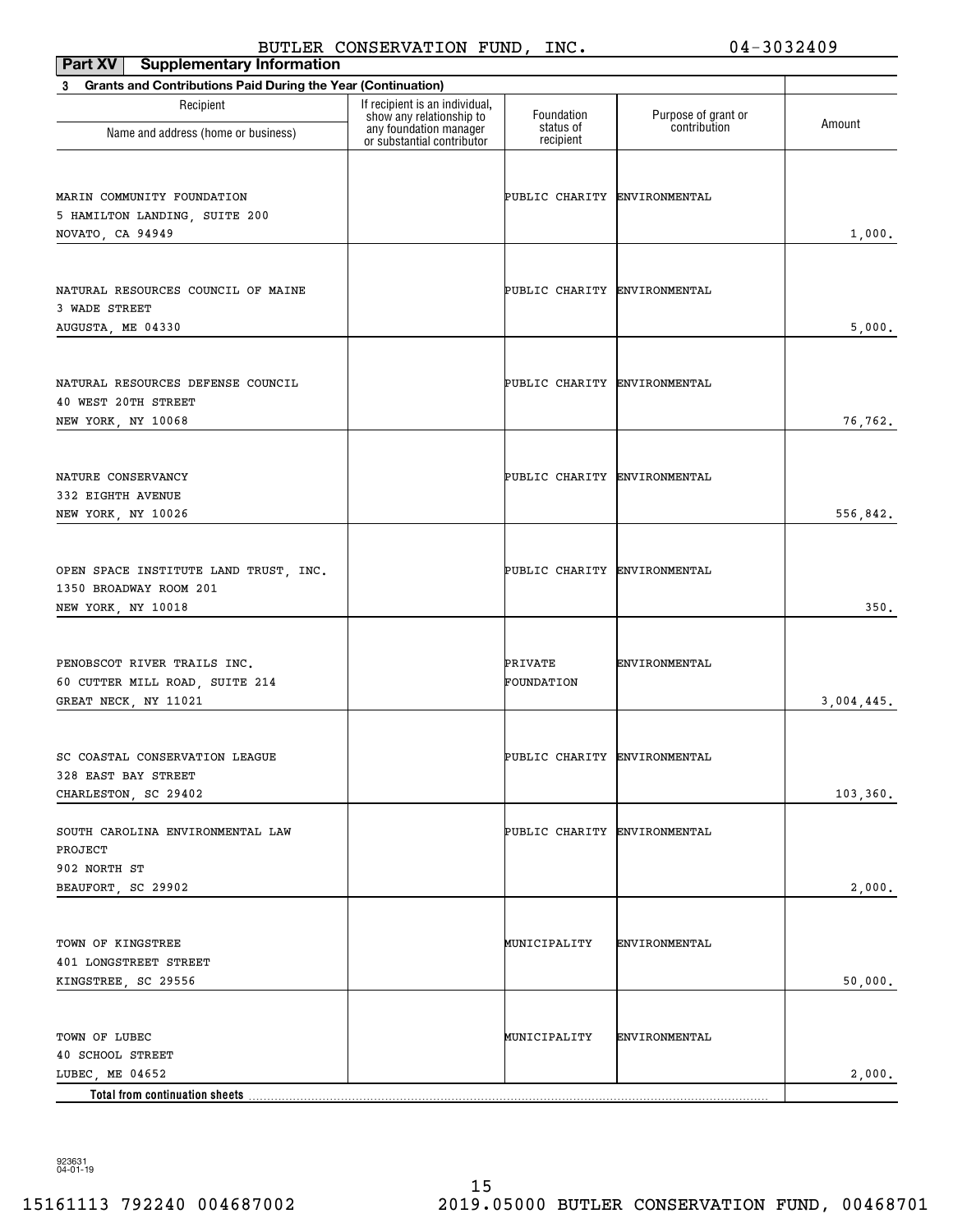| Part XV<br><b>Supplementary Information</b>                                        |                                                                                                                    |                              |                                     |          |
|------------------------------------------------------------------------------------|--------------------------------------------------------------------------------------------------------------------|------------------------------|-------------------------------------|----------|
| <b>Grants and Contributions Paid During the Year (Continuation)</b><br>$3^{\circ}$ |                                                                                                                    |                              |                                     |          |
| Recipient                                                                          | If recipient is an individual,<br>show any relationship to<br>any foundation manager<br>or substantial contributor | Foundation<br>status of      | Purpose of grant or<br>contribution | Amount   |
| Name and address (home or business)                                                |                                                                                                                    | recipient                    |                                     |          |
| TREES FOR HOUSTON<br>PO BOX 270477<br>HOUSTON, TX 77277                            |                                                                                                                    | PUBLIC CHARITY ENVIRONMENTAL |                                     | 500.     |
| TUG HILL TOMORROW LAND TRUST<br>PO BOX 6063<br>WATERTOWN, NY 13601                 |                                                                                                                    | PUBLIC CHARITY ENVIRONMENTAL |                                     | 5,000.   |
| WATERKEEPER ALLIANCE<br>50 S. BUCKHOUT STREET, SUITE 302<br>IRVINGTON, NY 10533    |                                                                                                                    | PUBLIC CHARITY ENVIRONMENTAL |                                     | 62,400.  |
| WILDLIFE CONSERVATION SOCIETY<br>2300 SOUTHERN BOULEVARD<br>BRONX, NY 10460        |                                                                                                                    | PUBLIC CHARITY ENVIRONMENTAL |                                     | 328,757. |
| WORLD MONUMENTS FUND<br>350 FIFTH AVENUE, SUITE 2412<br>NEW YORK, NY 10118         |                                                                                                                    | PUBLIC CHARITY ENVIRONMENTAL |                                     | 138,036. |
|                                                                                    |                                                                                                                    |                              |                                     |          |
|                                                                                    |                                                                                                                    |                              |                                     |          |
|                                                                                    |                                                                                                                    |                              |                                     |          |
|                                                                                    |                                                                                                                    |                              |                                     |          |
|                                                                                    |                                                                                                                    |                              |                                     |          |
| Total from continuation sheets.                                                    |                                                                                                                    |                              |                                     |          |

923631 04-01-19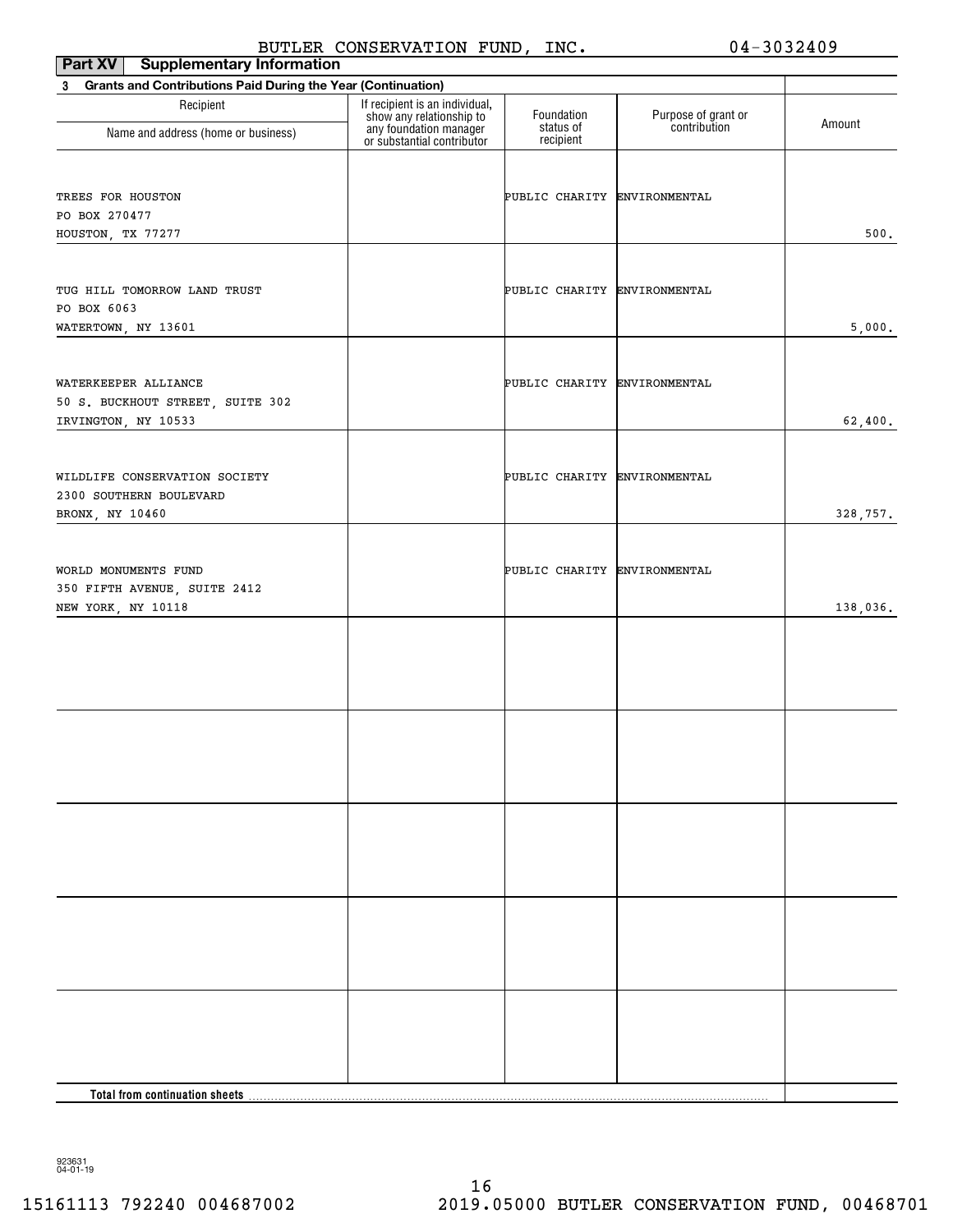| Form | Ι<br>٠ |
|------|--------|
|      |        |

| <b>Internal Revenue Service</b> |  |
|---------------------------------|--|
|                                 |  |

| Form 2220                                                     | Underpayment of Estimated Tax by Corporations                                                                                                                                                                                                                                                                                                                                                                   |              |                                                                                                                    |     |          |                 |    | OMB No. 1545-0123                     |
|---------------------------------------------------------------|-----------------------------------------------------------------------------------------------------------------------------------------------------------------------------------------------------------------------------------------------------------------------------------------------------------------------------------------------------------------------------------------------------------------|--------------|--------------------------------------------------------------------------------------------------------------------|-----|----------|-----------------|----|---------------------------------------|
| Department of the Treasury<br><b>Internal Revenue Service</b> |                                                                                                                                                                                                                                                                                                                                                                                                                 |              | Attach to the corporation's tax return.<br>Go to www.irs.gov/Form2220 for instructions and the latest information. |     |          | FORM 990-PF     |    | 2019                                  |
| Name                                                          |                                                                                                                                                                                                                                                                                                                                                                                                                 |              |                                                                                                                    |     |          |                 |    | <b>Employer identification number</b> |
|                                                               | BUTLER CONSERVATION FUND, INC.                                                                                                                                                                                                                                                                                                                                                                                  |              |                                                                                                                    |     |          |                 |    | 04-3032409                            |
|                                                               | Note: Generally, the corporation is not required to file Form 2220 (see Part II below for exceptions) because the IRS will figure any penalty owed and<br>bill the corporation. However, the corporation may still use Form 2220 to figure the penalty. If so, enter the amount from page 2, line 38, on the<br>estimated tax penalty line of the corporation's income tax return, but do not attach Form 2220. |              |                                                                                                                    |     |          |                 |    |                                       |
| Part I                                                        | <b>Required Annual Payment</b>                                                                                                                                                                                                                                                                                                                                                                                  |              |                                                                                                                    |     |          |                 |    |                                       |
|                                                               |                                                                                                                                                                                                                                                                                                                                                                                                                 |              |                                                                                                                    |     |          |                 | 1. | 18,320.                               |
|                                                               | 2 a Personal holding company tax (Schedule PH (Form 1120), line 26) included on line 1 [1]                                                                                                                                                                                                                                                                                                                      |              |                                                                                                                    |     | 2a       |                 |    |                                       |
|                                                               | <b>b</b> Look-back interest included on line 1 under section 460(b)(2) for completed long-term                                                                                                                                                                                                                                                                                                                  |              |                                                                                                                    |     |          |                 |    |                                       |
|                                                               | contracts or section 167(g) for depreciation under the income forecast method <i>mummummmm</i>                                                                                                                                                                                                                                                                                                                  |              |                                                                                                                    |     | 2b       |                 |    |                                       |
|                                                               |                                                                                                                                                                                                                                                                                                                                                                                                                 |              |                                                                                                                    |     |          |                 |    |                                       |
|                                                               |                                                                                                                                                                                                                                                                                                                                                                                                                 |              |                                                                                                                    |     | 2c       |                 |    |                                       |
|                                                               | d Total. Add lines 2a through 2c [11] matter contract the contract of the contract of the contract of the contract of the contract of the contract of the contract of the contract of the contract of the contract of the cont<br>3 Subtract line 2d from line 1. If the result is less than \$500, <b>do not</b> complete or file this form. The corporation                                                   |              |                                                                                                                    |     |          |                 | 2d |                                       |
| does not owe the penalty                                      |                                                                                                                                                                                                                                                                                                                                                                                                                 |              |                                                                                                                    |     |          |                 | 3  | <u>18,320.</u>                        |
|                                                               | Enter the tax shown on the corporation's 2018 income tax return. See instructions. <b>Caution:</b> If the tax is zero                                                                                                                                                                                                                                                                                           |              |                                                                                                                    |     |          |                 |    |                                       |
|                                                               | or the tax year was for less than 12 months, skip this line and enter the amount from line 3 on line 5                                                                                                                                                                                                                                                                                                          |              |                                                                                                                    |     |          |                 | 4  | 10,963.                               |
|                                                               |                                                                                                                                                                                                                                                                                                                                                                                                                 |              |                                                                                                                    |     |          |                 |    |                                       |
|                                                               | 5 Required annual payment. Enter the smaller of line 3 or line 4. If the corporation is required to skip line 4,                                                                                                                                                                                                                                                                                                |              |                                                                                                                    |     |          |                 |    |                                       |
| enter the amount from line 3<br>Part II                       | Reasons for Filing - Check the boxes below that apply. If any boxes are checked, the corporation must file Form 2220                                                                                                                                                                                                                                                                                            |              |                                                                                                                    |     |          |                 | 5  | 10,963.                               |
|                                                               | even if it does not owe a penalty. See instructions.                                                                                                                                                                                                                                                                                                                                                            |              |                                                                                                                    |     |          |                 |    |                                       |
| 6                                                             | The corporation is using the adjusted seasonal installment method.                                                                                                                                                                                                                                                                                                                                              |              |                                                                                                                    |     |          |                 |    |                                       |
|                                                               | The corporation is using the annualized income installment method.                                                                                                                                                                                                                                                                                                                                              |              |                                                                                                                    |     |          |                 |    |                                       |
| х                                                             | The corporation is a "large corporation" figuring its first required installment based on the prior year's tax.                                                                                                                                                                                                                                                                                                 |              |                                                                                                                    |     |          |                 |    |                                       |
|                                                               | <b>Part III   Figuring the Underpayment</b>                                                                                                                                                                                                                                                                                                                                                                     |              |                                                                                                                    |     |          |                 |    |                                       |
|                                                               |                                                                                                                                                                                                                                                                                                                                                                                                                 |              | (a)                                                                                                                | (b) |          | (c)             |    | (d)                                   |
| 9                                                             | Installment due dates. Enter in columns (a) through<br>(d) the 15th day of the 4th (Form 990-PF filers:                                                                                                                                                                                                                                                                                                         |              |                                                                                                                    |     |          |                 |    |                                       |
|                                                               | Use 5th month), 6th, 9th, and 12th months of the                                                                                                                                                                                                                                                                                                                                                                | $\mathbf{r}$ | 05/15/10                                                                                                           |     | 06/15/10 | 0 0 / 1 5 / 1 0 |    | 12/15/10                              |

|    | 030 001 111011011, 001, 001, 0110 1201 111011013 01 010<br>corporation's tax year                                            | 9  | 05/15/19 | 06/15/19 | 09/15/19 | 12/15/19 |
|----|------------------------------------------------------------------------------------------------------------------------------|----|----------|----------|----------|----------|
|    | 10 Required installments. If the box on line 6 and/or line 7                                                                 |    |          |          |          |          |
|    | above is checked, enter the amounts from Sch A, line 38. If                                                                  |    |          |          |          |          |
|    | the box on line 8 (but not 6 or 7) is checked, see instructions                                                              |    |          |          |          |          |
|    | for the amounts to enter. If none of these boxes are checked.                                                                |    |          |          |          |          |
|    | enter 25% (0.25) of line 5 above in each column                                                                              | 10 | 2,741.   | 6,419.   | 4,580.   | 4,580.   |
| 11 | Estimated tax paid or credited for each period. For                                                                          |    |          |          |          |          |
|    | column (a) only, enter the amount from line 11 on line 15.                                                                   |    |          |          |          |          |
|    | See instructions                                                                                                             | 11 | 86,257.  |          |          |          |
|    | Complete lines 12 through 18 of one column                                                                                   |    |          |          |          |          |
|    | before going to the next column.                                                                                             |    |          |          |          |          |
| 12 | Enter amount, if any, from line 18 of the preceding column                                                                   | 12 |          | 83,516.  | 77,097.  | 72,517.  |
| 13 |                                                                                                                              | 13 |          | 83,516.  | 77,097.  | 72,517.  |
| 14 | Add amounts on lines 16 and 17 of the preceding column                                                                       | 14 |          |          |          |          |
| 15 | Subtract line 14 from line 13. If zero or less, enter -0-                                                                    | 15 | 86,257.  | 83,516.  | 77,097.  | 72,517.  |
| 16 | If the amount on line 15 is zero, subtract line 13 from line                                                                 |    |          |          |          |          |
|    | 14. Otherwise, enter -0-                                                                                                     | 16 |          | 0.       | 0.       |          |
| 17 | Underpayment. If line 15 is less than or equal to line 10,                                                                   |    |          |          |          |          |
|    | subtract line 15 from line 10. Then go to line 12 of the next                                                                |    |          |          |          |          |
|    | column. Otherwise, go to line 18                                                                                             | 17 |          |          |          |          |
|    | 18 Overpayment. If line 10 is less than line 15, subtract line 10                                                            |    |          |          |          |          |
|    | from line 15. Then go to line 12 of the next column                                                                          | 18 | 83,516.  | 77,097.  | 72,517.  |          |
|    | Go to Part IV on page 2 to figure the penalty. Do not go to Part IV if there are no entries on line 17 - no penalty is owed. |    |          |          |          |          |
|    |                                                                                                                              |    |          |          |          |          |

**For Paperwork Reduction Act Notice, see separate instructions.** LHA

Form 2220 (2019)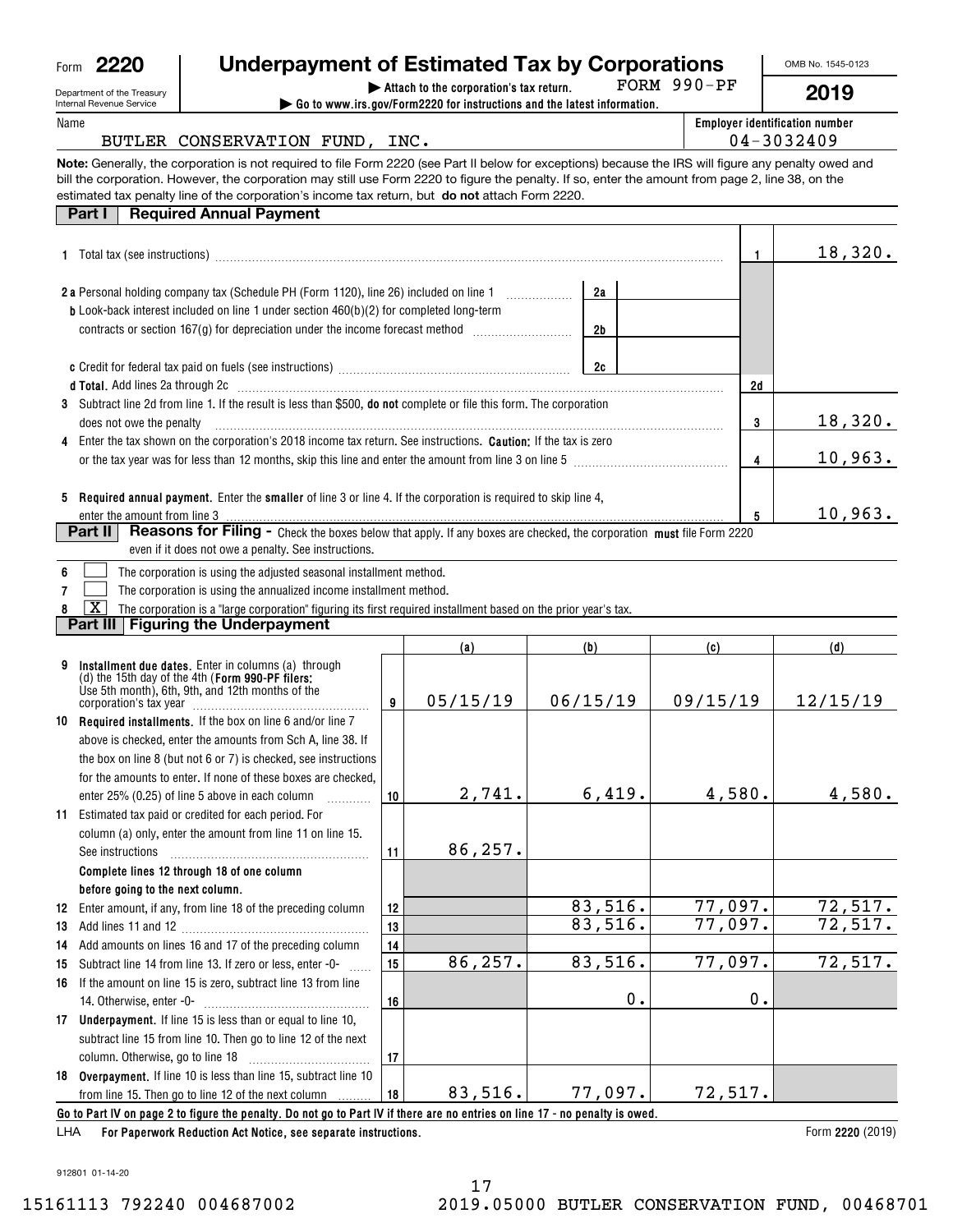## **Part IV Figuring the Penalty**

|    |                                                                                                                                                                                                                                                                                                                                    |                 | (a)  | (b) | (c) | (d)            |
|----|------------------------------------------------------------------------------------------------------------------------------------------------------------------------------------------------------------------------------------------------------------------------------------------------------------------------------------|-----------------|------|-----|-----|----------------|
|    | 19 Enter the date of payment or the 15th day of the 4th month<br>after the close of the tax year, whichever is earlier.<br>(C corporations with tax years ending June 30<br>and S corporations: Use 3rd month instead of 4th month.<br>Form 990-PF and Form 990-T filers: Use 5th month<br>instead of 4th month.) See instructions | 19              |      |     |     |                |
|    | 20 Number of days from due date of installment on line 9 to the                                                                                                                                                                                                                                                                    |                 |      |     |     |                |
|    | date shown on line 19                                                                                                                                                                                                                                                                                                              | 20              |      |     |     |                |
|    | 21 Number of days on line 20 after 4/15/2019 and before 7/1/2019                                                                                                                                                                                                                                                                   | 21              |      |     |     |                |
|    | 22 Underpayment on line 17 x Number of days on line 21 x 6% (0.06)<br>365                                                                                                                                                                                                                                                          | 22              | -\$  | \$  | \$  |                |
|    | 23 Number of days on line 20 after 06/30/2019 and before 10/1/2019                                                                                                                                                                                                                                                                 | 23              |      |     |     |                |
|    | 24 Underpayment on line 17 x Number of days on line 23 x 5% (0.05)<br>365                                                                                                                                                                                                                                                          | 24              | \$   | \$  | \$  | \$             |
|    | 25 Number of days on line 20 after $9/30/2019$ and before $1/1/2020$                                                                                                                                                                                                                                                               | 25              |      |     |     |                |
|    | 26 Underpayment on line 17 x Number of days on line 25 x 5% (0.05)<br>365                                                                                                                                                                                                                                                          | 26              | -\$  | \$  | \$  | \$             |
| 27 | Number of days on line 20 after 12/31/2019 and before 4/1/2020                                                                                                                                                                                                                                                                     | 27              |      |     |     |                |
|    | 28 Underpayment on line 17 x Number of days on line 27 x 5% (0.05)<br>366                                                                                                                                                                                                                                                          | 28              | -\$  | \$  | \$  |                |
| 29 | Number of days on line 20 after 3/31/2020 and before 7/1/2020                                                                                                                                                                                                                                                                      | 29              |      |     |     |                |
|    | 30 Underpayment on line 17 x Number of days on line 29 x $*$ %<br>366                                                                                                                                                                                                                                                              | 30 <sup>2</sup> | - \$ | \$  | \$  | \$             |
|    | $31$ Number of days on line 20 after 6/30/2020 and before 10/1/2020                                                                                                                                                                                                                                                                | 31              |      |     |     |                |
|    | 32 Underpayment on line 17 x Number of days on line 31 x $*$ %<br>366                                                                                                                                                                                                                                                              | 32              | -\$  | \$  | \$  | \$             |
|    | 33 Number of days on line 20 after 9/30/2020 and before 1/1/2021                                                                                                                                                                                                                                                                   | 33              |      |     |     |                |
|    | 34 Underpayment on line 17 x Number of days on line 33 x $*$ %<br>366                                                                                                                                                                                                                                                              | 34 <sup>1</sup> | \$   | \$  | \$  | \$             |
|    | 35 Number of days on line 20 after 12/31/2020 and before 3/16/2021                                                                                                                                                                                                                                                                 | 35              |      |     |     |                |
|    | <b>36</b> Underpayment on line 17 x Number of days on line 35 x $*$ %<br>.<br>365                                                                                                                                                                                                                                                  | 36              | \$   | \$  | \$  | \$             |
|    | 37 Add lines 22, 24, 26, 28, 30, 32, 34, and 36                                                                                                                                                                                                                                                                                    | 37              | \$   | \$  | \$  | \$             |
|    | 38 Penalty. Add columns (a) through (d) of line 37. Enter the total here and on Form 1120, line 34; or the comparable<br>line for other income tax returns<br>* Use the penalty interest rate for each calendar quarter, which the IRS will determine during the first month in the preceding quarter.                             |                 |      |     | 38  | 0.<br><b>S</b> |

information on the Internet, access the IRS website at **www.irs.gov**. You can also call 1-800-829-4933 to get interest rate information. These rates are published quarterly in an IRS News Release and in a revenue ruling in the Internal Revenue Bulletin. To obtain this

**2220**  Form (2019)

912802 01-14-20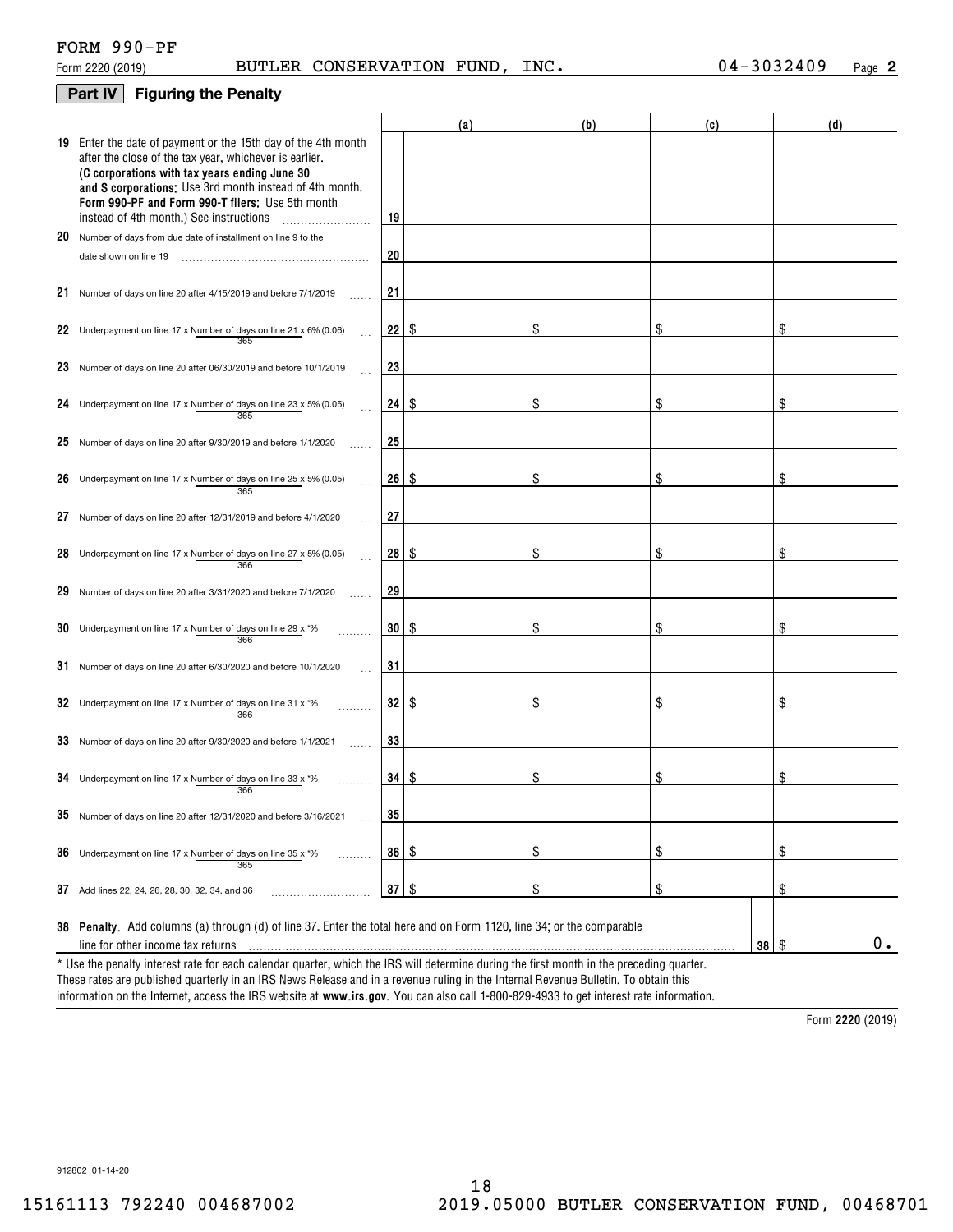| FORM 990-PF                                                                       |                               |                                      |            | DIVIDENDS AND INTEREST FROM SECURITIES |                                   | STATEMENT 1                          |
|-----------------------------------------------------------------------------------|-------------------------------|--------------------------------------|------------|----------------------------------------|-----------------------------------|--------------------------------------|
| <b>SOURCE</b>                                                                     | <b>GROSS</b><br><b>AMOUNT</b> | CAPITAL<br>GAINS<br><b>DIVIDENDS</b> |            | (A)<br><b>REVENUE</b><br>PER BOOKS     | (B)<br>NET INVEST-<br>MENT INCOME | (C)<br>ADJUSTED<br>NET INCOME        |
| DIVIDENDS FROM<br>PASSTHROUGH<br><b>ENTITIES</b>                                  | 366,063.                      |                                      | $0$ .      | 366,063.                               | 366,063.                          |                                      |
| VARIOUS NOMINEE<br><b>ACCOUNTS</b>                                                | 2,091,270.                    |                                      | 0.         | 2,091,270.                             | 2,091,270.                        |                                      |
| TO PART I, LINE 4                                                                 | 2,457,333.                    |                                      | 0.         |                                        | $2,457,333.$ $2,457,333.$         |                                      |
|                                                                                   |                               |                                      |            |                                        |                                   |                                      |
| FORM 990-PF                                                                       |                               | OTHER INCOME                         |            |                                        |                                   | STATEMENT 2                          |
| DESCRIPTION                                                                       |                               |                                      |            | (A)<br><b>REVENUE</b><br>PER BOOKS     | (B)<br>NET INVEST-<br>MENT INCOME | (C)<br>ADJUSTED<br>NET INCOME        |
| ROYALTY FROM PASSTHROUGH ENTITIES<br>FOREIGN TAX REFUND<br><b>UBIT TAX REFUND</b> |                               |                                      |            | 10,403.<br>349, 121.<br>151,039.       | 10,403.<br>349,121.<br>0.         |                                      |
| TOTAL TO FORM 990-PF, PART I, LINE 11                                             |                               |                                      |            | 510,563.                               | 359,524.                          |                                      |
|                                                                                   |                               |                                      |            |                                        |                                   |                                      |
| FORM 990-PF                                                                       |                               |                                      | LEGAL FEES |                                        |                                   | STATEMENT 3                          |
| DESCRIPTION                                                                       |                               | (A)<br><b>EXPENSES</b><br>PER BOOKS  |            | (B)<br>NET INVEST-<br>MENT INCOME      | (C)<br>ADJUSTED<br>NET INCOME     | (D)<br><b>CHARITABLE</b><br>PURPOSES |
| LEGAL FEES                                                                        |                               | 56,764.                              |            | 22,677.                                |                                   | 34,087.                              |
| TO FM 990-PF, PG 1, LN 16A                                                        |                               | 56,764.                              |            | 22,677.                                |                                   | 34,087.                              |
|                                                                                   |                               |                                      |            |                                        |                                   |                                      |
| FORM 990-PF                                                                       |                               | <b>ACCOUNTING FEES</b>               |            |                                        |                                   | STATEMENT 4                          |
| DESCRIPTION                                                                       |                               | (A)<br><b>EXPENSES</b><br>PER BOOKS  |            | (B)<br>NET INVEST-<br>MENT INCOME      | (C)<br>ADJUSTED<br>NET INCOME     | (D)<br>CHARITABLE<br>PURPOSES        |
| <b>ACCOUNTING FEES</b>                                                            |                               | 103, 238.                            |            | 51,619.                                |                                   | 51,619.                              |
| TO FORM 990-PF, PG 1, LN 16B                                                      |                               | 103, 238.                            |            | 51,619.                                |                                   | 51,619.                              |
|                                                                                   |                               |                                      |            |                                        |                                   |                                      |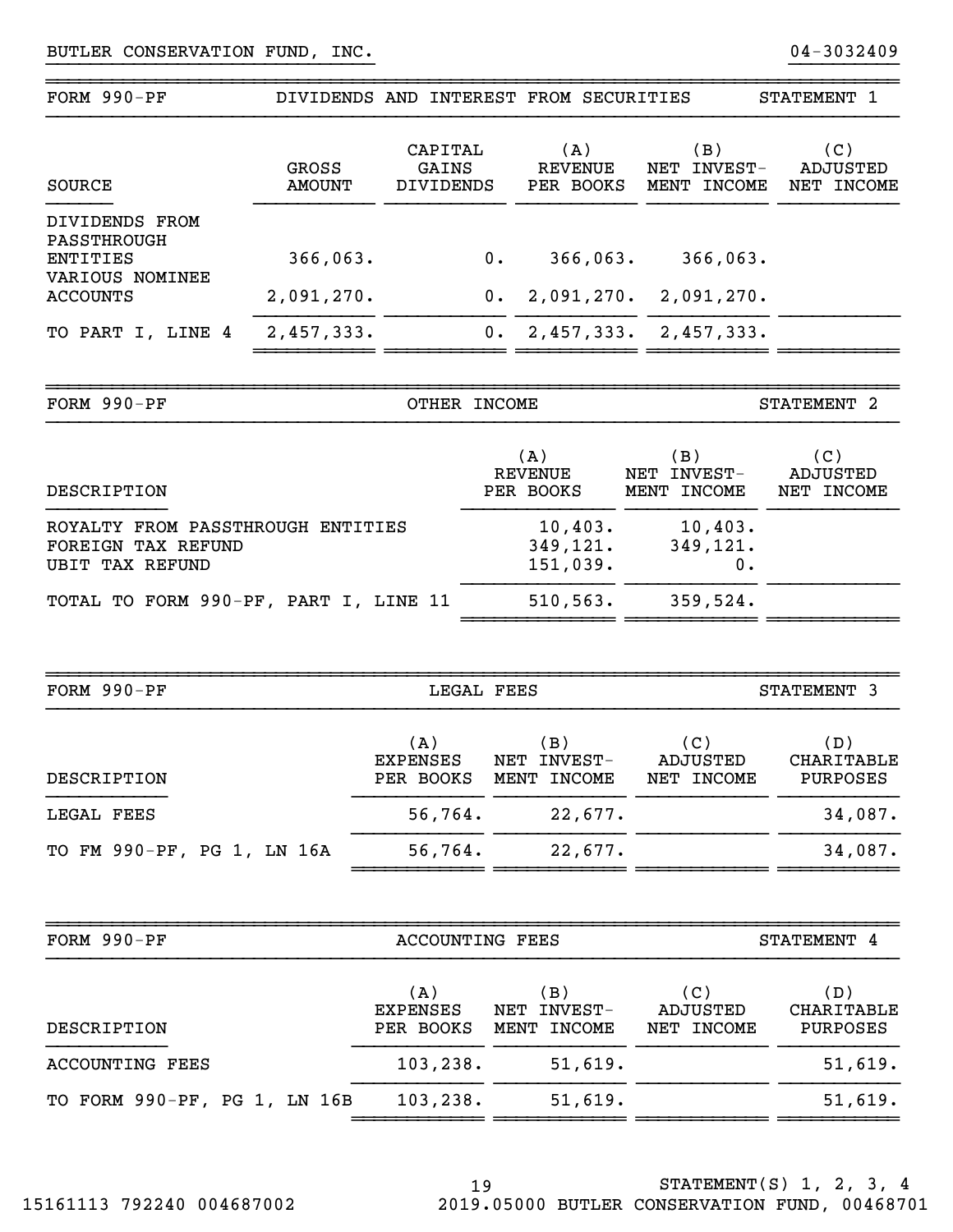| FORM $990-PF$                                                       | OTHER PROFESSIONAL FEES             |                                      | STATEMENT 5                   |                                             |
|---------------------------------------------------------------------|-------------------------------------|--------------------------------------|-------------------------------|---------------------------------------------|
| DESCRIPTION                                                         | (A)<br><b>EXPENSES</b><br>PER BOOKS | (B)<br>INVEST-<br>NET<br>MENT INCOME | (C)<br>ADJUSTED<br>NET INCOME | (D)<br><b>CHARITABLE</b><br><b>PURPOSES</b> |
| OTHER PROFESSIONAL FEES<br>INVESTMENT FEES<br>ADMINISTRATIVE CHARGE | 76, 240.<br>690, 109.<br>512, 362.  | 30,885.<br>690, 109.<br>49,063.      |                               | 45,355.<br>$0$ .<br>463,299.                |
| TO FORM 990-PF, PG 1, LN 16C 1, 278, 711.                           |                                     | 770,057.                             |                               | 508,654.                                    |

~~~~~~~~~~~~~~~~~~~~~~~~~~~~~~~~~~~~~~~~~~~~~~~~~~~~~~~~~~~~~~~~~~~~~~~~~~~~~~

FORM 
$$
990-PF
$$

~~~~~~~~~~~~~~~~~~~~~~~~~~~~~~~~~~~~~~~~~~~~~~~~~~~~~~~~~~~~~~~~~~~~~~~~~~~~~~

TAXES STATEMENT 6

| DESCRIPTION                                                                                        | (A)<br><b>EXPENSES</b><br>PER BOOKS                  | $\mathbf{B}$ )<br>INVEST-<br>NET<br>MENT INCOME | (C)<br>ADJUSTED<br>NET INCOME | (D)<br>CHARITABLE<br>PURPOSES           |
|----------------------------------------------------------------------------------------------------|------------------------------------------------------|-------------------------------------------------|-------------------------------|-----------------------------------------|
| PROPERTY TAX<br>MA PC FILING FEE<br>FEDERAL TAX<br><b>FOREIGN TAX</b><br>DE FILING FEE<br>CSC FEES | 2,739.<br>500.<br>459,905.<br>3,733.<br>300.<br>190. | 0.<br>0.<br>0.<br>3,733.<br>0.<br>0.            |                               | 2,739.<br>$0$ .<br>0.<br>0.<br>0.<br>0. |
| TO FORM 990-PF, PG 1, LN 18                                                                        | 467,367.                                             | 3,733.                                          |                               | 2,739.                                  |

| FORM $990-PF$                                                                  | OTHER EXPENSES               |                                      |                               | <b>STATEMENT</b><br>7                |  |
|--------------------------------------------------------------------------------|------------------------------|--------------------------------------|-------------------------------|--------------------------------------|--|
| DESCRIPTION                                                                    | (A)<br>EXPENSES<br>PER BOOKS | (B)<br>NET<br>INVEST-<br>MENT INCOME | (C)<br>ADJUSTED<br>NET INCOME | (D)<br>CHARITABLE<br><b>PURPOSES</b> |  |
| <b>BANK FEES</b>                                                               | 12, 165.                     | 12, 165.                             |                               | $0$ .                                |  |
| CHARITABLE RELATED EXPENSES<br>OFFICE EXPENSES                                 | 10,891.<br>159,244.          | 0.<br>79,622.                        |                               | 10,891.<br>79,622.                   |  |
| LANDSCAPE CONSERVATION                                                         |                              |                                      |                               |                                      |  |
| PROJECT EXPENSES - OTHER<br>LANDSCAPE CONSERVATION<br>PROJECT EXPENSES - SOUTH | 17,650.                      | 0.                                   |                               | 17,650.                              |  |
| CAROLINA                                                                       | 1,362,297.                   | 0.                                   |                               | 1,362,297.                           |  |
| LANDSCAPE CONSERVATION<br>PROJECT EXPENSES - SOUTH                             |                              |                                      |                               |                                      |  |
| AMERICA                                                                        | 403,895.                     | 0.                                   |                               | 403,895.                             |  |
| DEDUCTIONS FROM FLOW THROUGH<br>PARTNERSHIPS                                   | 116, 221.                    | 21,363.                              |                               | $0$ .                                |  |
| TO FORM 990-PF, PG 1, LN 23                                                    | 2,082,363.                   | 113, 150.                            |                               | 1,874,355.                           |  |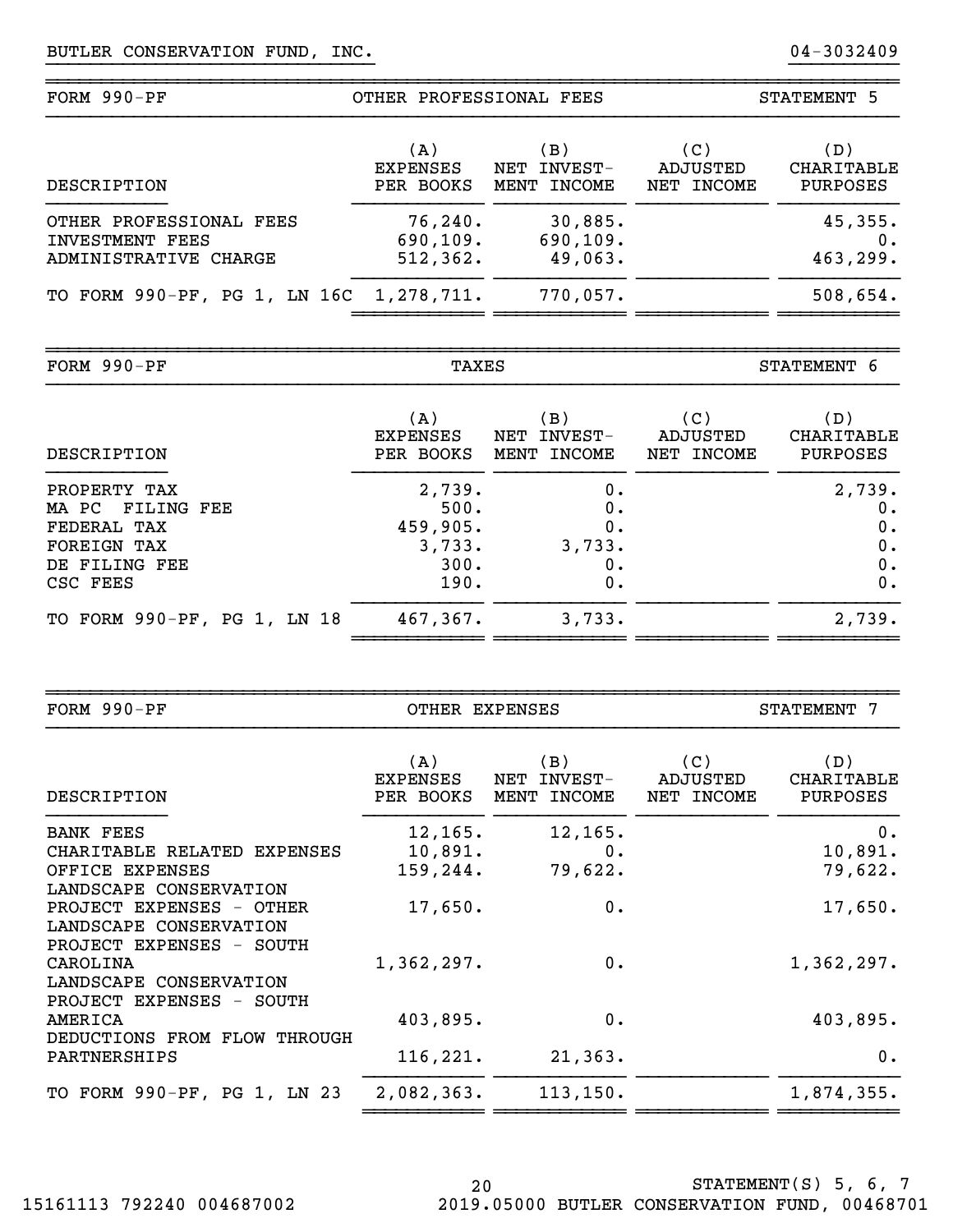| FORM $990-PF$<br>CORPORATE STOCK                                | STATEMENT 9   |
|-----------------------------------------------------------------|---------------|
| TOTAL TO FORM 990-PF, PART III, LINE 3                          | 9,242,220.    |
| UNREALIZED GAIN/(LOSS) ON INVESTMENTS                           | 9,242,220.    |
| DESCRIPTION                                                     | <b>AMOUNT</b> |
| $FORM 990-PF$<br>OTHER INCREASES IN NET ASSETS OR FUND BALANCES | STATEMENT 8   |

~~~~~~~~~~~~~~~~~~~~~~~~~~~~~~~~~~~~~~~~~~~~~~~~~~~~~~~~~~~~~~~~~~~~~~~~~~~~~~

| DESCRIPTION                                                                                                                     | BOOK VALUE                                          | FAIR MARKET<br><b>VALUE</b>                         |
|---------------------------------------------------------------------------------------------------------------------------------|-----------------------------------------------------|-----------------------------------------------------|
| MASTER LIMITED PARTNERSHIPS<br>JPM NOMINEE INVESTMENTS - SECURITIES<br>GLOBAL HIGH YIELD SECURITIES/ETF<br>INVESTMENTS IN REITS | 31,554,736.<br>8,355,034.<br>4,993,328.<br>889,397. | 31,554,736.<br>8,355,034.<br>4,993,328.<br>889,397. |
| TOTAL TO FORM 990-PF, PART II, LINE 10B                                                                                         | 45,792,495.                                         | 45,792,495.                                         |

| FORM 990-PF                                 | OTHER INVESTMENTS   |                   | STATEMENT 10                |
|---------------------------------------------|---------------------|-------------------|-----------------------------|
| DESCRIPTION                                 | VALUATION<br>METHOD | <b>BOOK VALUE</b> | <b>FAIR MARKET</b><br>VALUE |
| PARTNERSHIP INVESTMENTS & MONEY<br>MANAGERS | FMV                 | 11,497,588.       | 11,497,588.                 |
| TOTAL TO FORM 990-PF, PART II, LINE 13      |                     | 11,497,588.       | 11,497,588.                 |

| $FORM 990-PF$                                                                                            | OTHER ASSETS                   |                                  | STATEMENT 11                |
|----------------------------------------------------------------------------------------------------------|--------------------------------|----------------------------------|-----------------------------|
| DESCRIPTION                                                                                              | BEGINNING OF<br>YR BOOK VALUE  | END OF YEAR<br><b>BOOK VALUE</b> | <b>FAIR MARKET</b><br>VALUE |
| SECURITY DEPOSIT - GREAT NECK<br>INTEREST RECEIVABLE<br>OTHER RECEIVABLE<br>RECEIVABLE FROM NB SECONDARY | 7,308.<br>105,434.<br>14, 139. | 7,308.<br>11,684.<br>5,166.      | 7,308.<br>11,684.<br>5,166. |
| OPPORTUNITIES FUND<br>LOANS AND EXCHANGES                                                                | 2,637.<br>0.                   | 0.<br>16,350.                    | 0.<br>16,350.               |
| TO FORM 990-PF, PART II, LINE 15                                                                         | 129,518.                       | 40,508.                          | 40,508.                     |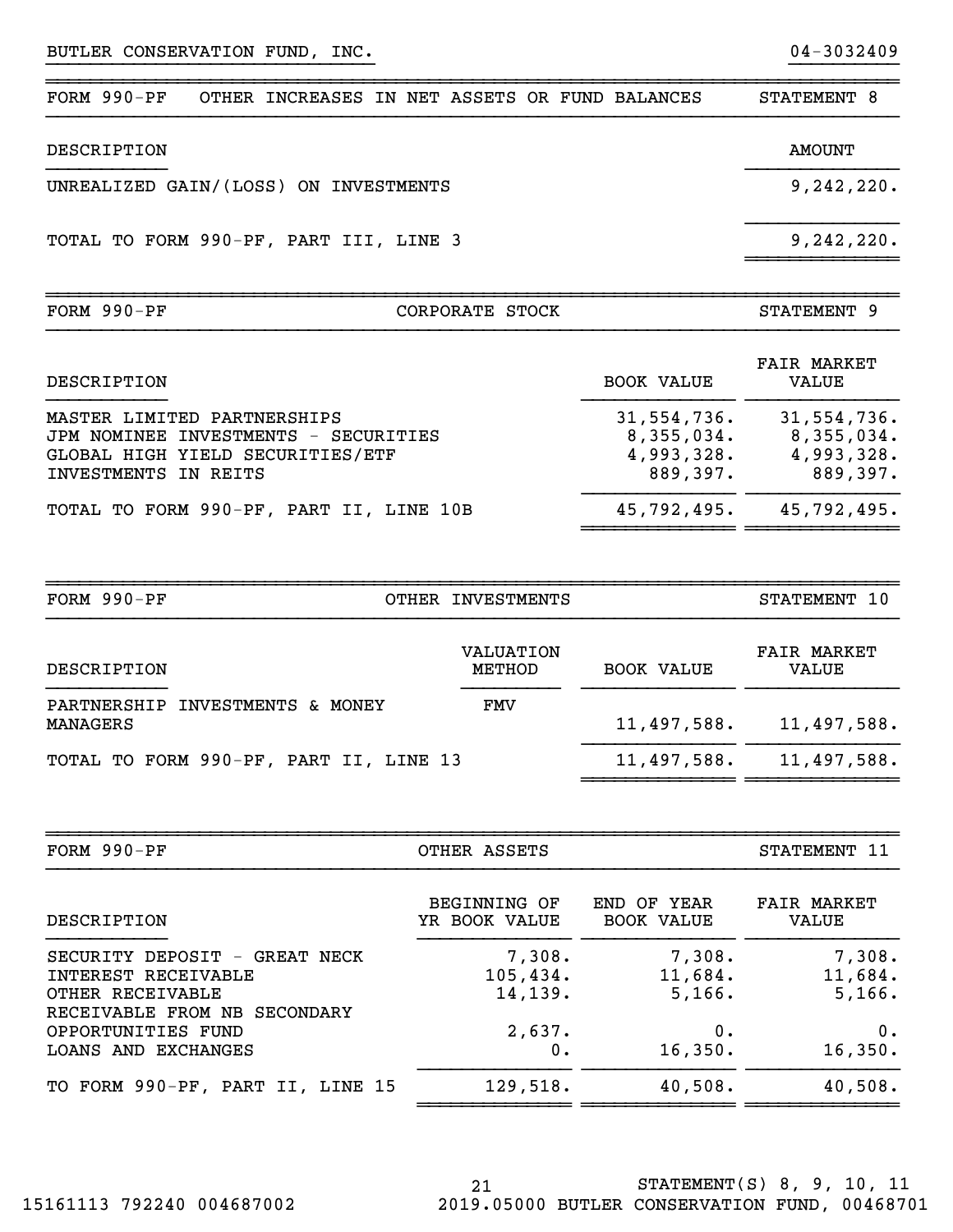## BUTLER CONSERVATION FUND, INC. 2008 2014 01 2013 2409

## FORM 990-PF PART VIII - LIST OF OFFICERS, DIRECTORS STATEMENT 12 TRUSTEES AND FOUNDATION MANAGERS

}}}}}}}}}}}}}}}}}}}}}}}}}}}}}} }}}}}}}}}}

~~~~~~~~~~~~~~~~~~~~~~~~~~~~~~~~~~~~~~~~~~~~~~~~~~~~~~~~~~~~~~~~~~~~~~~~~~~~~~

| NAME AND ADDRESS                                                                                               | TITLE AND COMPEN-<br>AVRG HRS/WK SATION |          | EMPLOYEE<br>BEN PLAN EXPENSE | CONTRIB ACCOUNT |
|----------------------------------------------------------------------------------------------------------------|-----------------------------------------|----------|------------------------------|-----------------|
| <b>GILBERT BUTLER</b><br>C/O BUTLER CONSERVATION FUND, 60<br>CUTTER MILL ROAD, STE 212<br>GREAT NECK, NY 11021 | PRESIDENT & TREASURER<br>5.00           |          | 0.<br>0.                     | 0.              |
| ANTHONY P. GRASSI<br>C/O BUTLER CONSERVATION FUND, 60<br>CUTTER MILL ROAD, STE 212<br>GREAT NECK, NY 11021     | CHAIRMAN<br>2.00                        |          | 0.<br>0.                     | 0.              |
| DANA BEACH<br>C/O BUTLER CONSERVATION FUND, 60<br>CUTTER MILL ROAD, STE 212<br>GREAT NECK, NY 11021            | <b>DIRECTOR</b><br>10.00                | 113,692. | 0.                           | 0.              |
| KRISTINE TOMPKINS<br>C/O BUTLER CONSERVATION FUND, 60<br>CUTTER MILL ROAD, STE 212<br>GREAT NECK, NY 11021     | <b>DIRECTOR</b><br>0.50                 | 0.       | 0.                           | 0.              |
| TOMER INBAR<br>C/O BUTLER CONSERVATION FUND, 60<br>CUTTER MILL ROAD, STE 212<br>GREAT NECK, NY 11021           | SECRETARY<br>1.00                       | 0.       | 0.                           | 0.              |
| GREGORY GALGANO<br>C/O BUTLER CONSERVATION FUND, 60<br>CUTTER MILL ROAD, STE 212<br>GREAT NECK, NY 11021       | CONTROLLER/CHIEF ADMIN OFFICER<br>8.00  | 0.       | $0 \cdot$                    | 0.              |
| ILDIKO BUTLER<br>C/O BUTLER CONSERVATION FUND, 60<br>CUTTER MILL ROAD, STE 212<br>GREAT NECK, NY 11021         | <b>DIRECTOR</b><br>1.00                 |          | 0.<br>0.                     | 0.              |
| CARL CARLSON<br>C/O BUTLER CONSERVATION FUND, 60<br>CUTTER MILL ROAD, STE 212<br>GREAT NECK, NY 11021          | CHIEF OPERATING OFFICER<br>24.00        | 0.       | $0$ .                        | 0.              |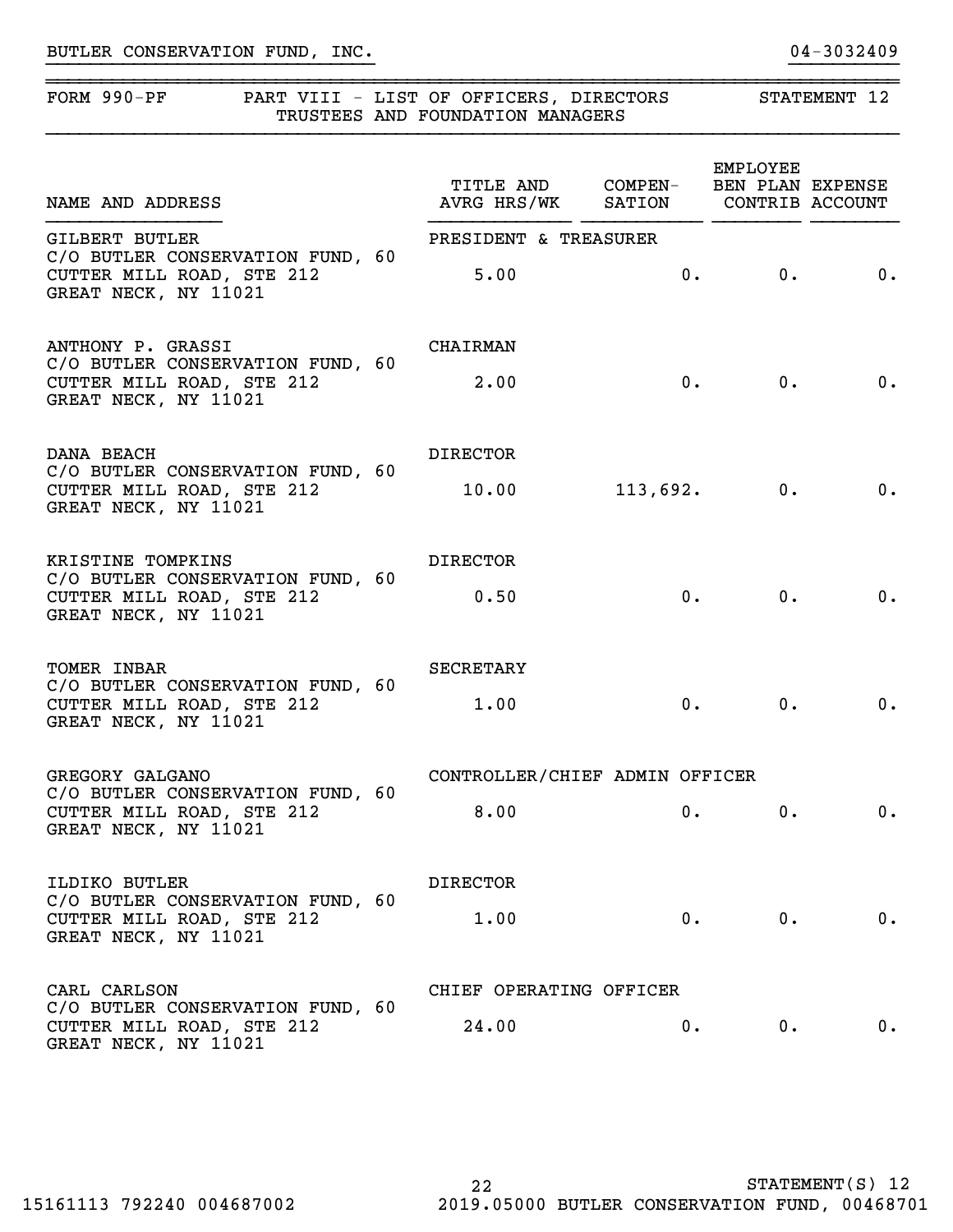|  |                           |  |                                               | STATEMENT(S) 12 |
|--|---------------------------|--|-----------------------------------------------|-----------------|
|  | 15161113 792240 004687002 |  | 2019.05000 BUTLER CONSERVATION FUND, 00468701 |                 |

# BUTLER CONSERVATION FUND, INC. 2008 2010 12:3032409

| TOTALS INCLUDED ON 990-PF, PAGE 6, PART VIII |  |  |  | 113,692. |  |
|----------------------------------------------|--|--|--|----------|--|
|                                              |  |  |  |          |  |

}}}}}}}}}}}}}}}}}}}}}}}}}}}}}} }}}}}}}}}}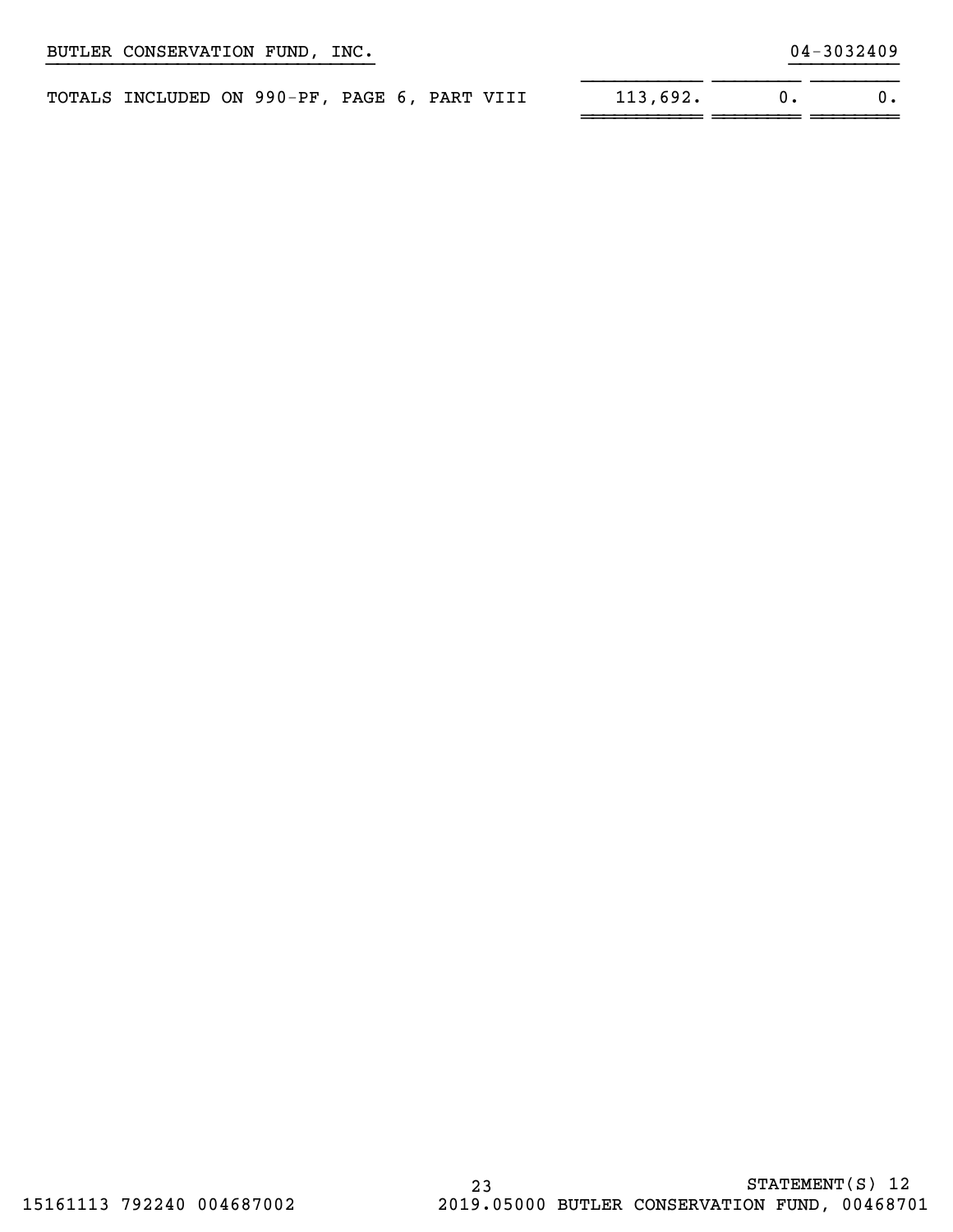| FORM 990-PF | EXPENDITURE RESPONSIBILITY STATEMENT |                     |  | STATEMENT 13 |  |
|-------------|--------------------------------------|---------------------|--|--------------|--|
|             |                                      | PART VII-B, LINE 5C |  |              |  |

~~~~~~~~~~~~~~~~~~~~~~~~~~~~~~~~~~~~~~~~~~~~~~~~~~~~~~~~~~~~~~~~~~~~~~~~~~~~~~

GRANTEE'S NAME

BUTLER OUTDOOR EDUCATION FUND

GRANTEE'S ADDRESS

60 CUTTER MILL ROAD, SUITE 214 GREAT NECK, NY 11021

| GRANT AMOUNT |          | DATE OF GRANT | AMOUNT EXPENDED | VERIFICATION DATE |
|--------------|----------|---------------|-----------------|-------------------|
|              | 759,473. | 12/31/19      | 759,473.        | 05/15/20          |

PURPOSE OF GRANT

TO FUND OUTDOOR EDUCATION FOR SCHOOL AGED CHILDREN IN MAINE, UPSTATE NEW YORK, AND SOUTH CAROLINA.

DATES OF REPORTS BY GRANTEE

05/15/2020

ANY DIVERSION BY GRANTEE }}}}}}}}}}}}}}}}}}}}}}}}

TO THE FOUNDATION'S KNOWLEDGE, THE GRANTEE HAS NOT DIVERTED ANY PORTION

RESULTS OF VERIFICATION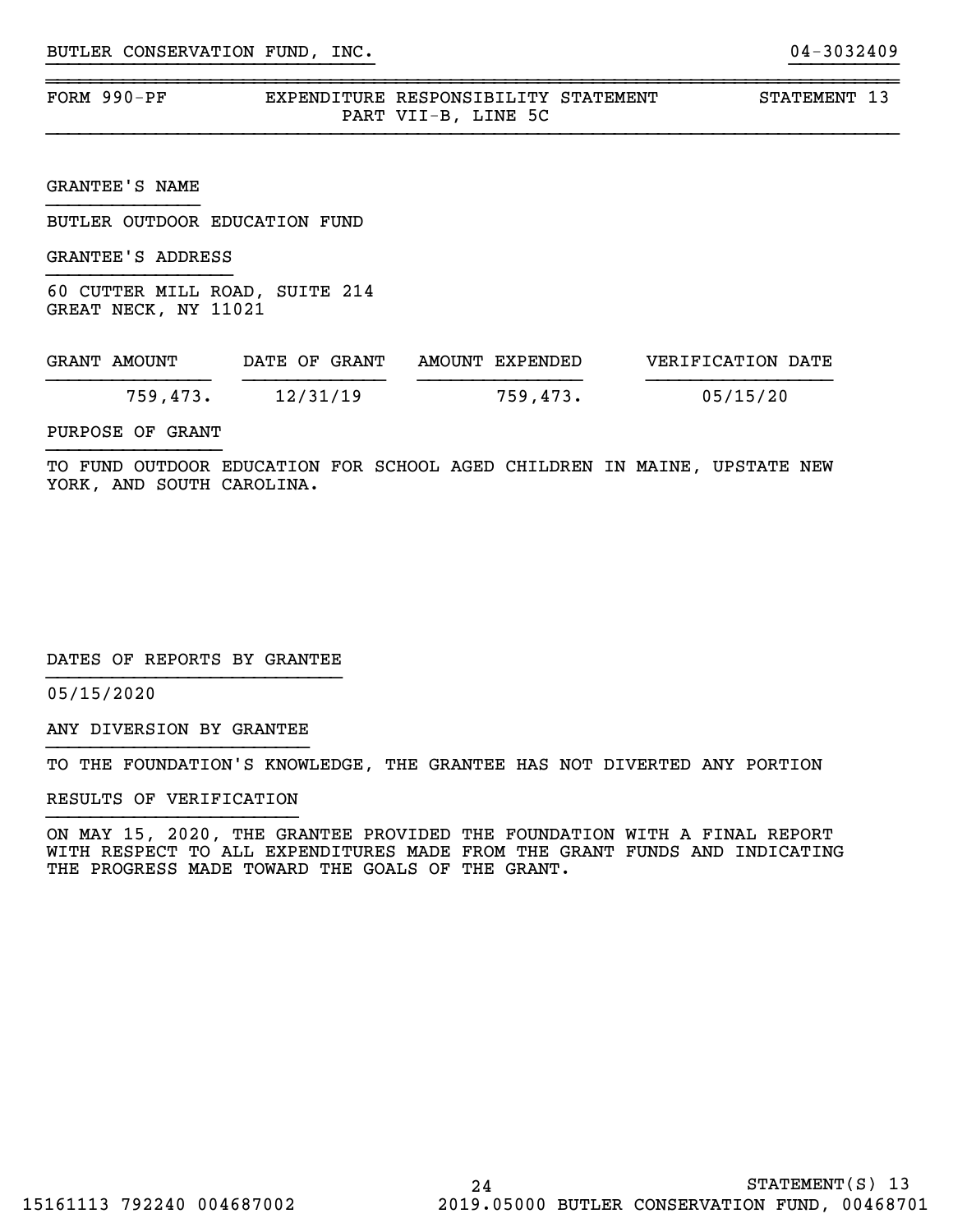BANCO DE BOSQUES

GRANTEE'S ADDRESS

LA PAMPA 3285, PISO 5 1428 BUENOS AIRES, ARGENTINA

| GRANT AMOUNT | DATE OF GRANT | AMOUNT EXPENDED | VERIFICATION DATE |  |
|--------------|---------------|-----------------|-------------------|--|
| 240,000.     | 12/31/19      | 240,000.        | 05/15/20          |  |

}}}}}}}}}}}}}}}}}}}}}}}}}}}}}} }}}}}}}}}}

PURPOSE OF GRANT

TO FUND LANDSCAPE-SCALE CONSERVATION PROJECTS IN ARGENTINA, INCLUDING CONSERVING LAND AND CREATING INFRASTRUCTURE FOR PUBLIC OUTDOOR ENJOYMENT AND RECREATION.

#### DATES OF REPORTS BY GRANTEE

05/15/2020

ANY DIVERSION BY GRANTEE }}}}}}}}}}}}}}}}}}}}}}}}

TO THE FOUNDATION'S KNOWLEDGE, THE GRANTEE HAS NOT DIVERTED ANY PORTION

RESULTS OF VERIFICATION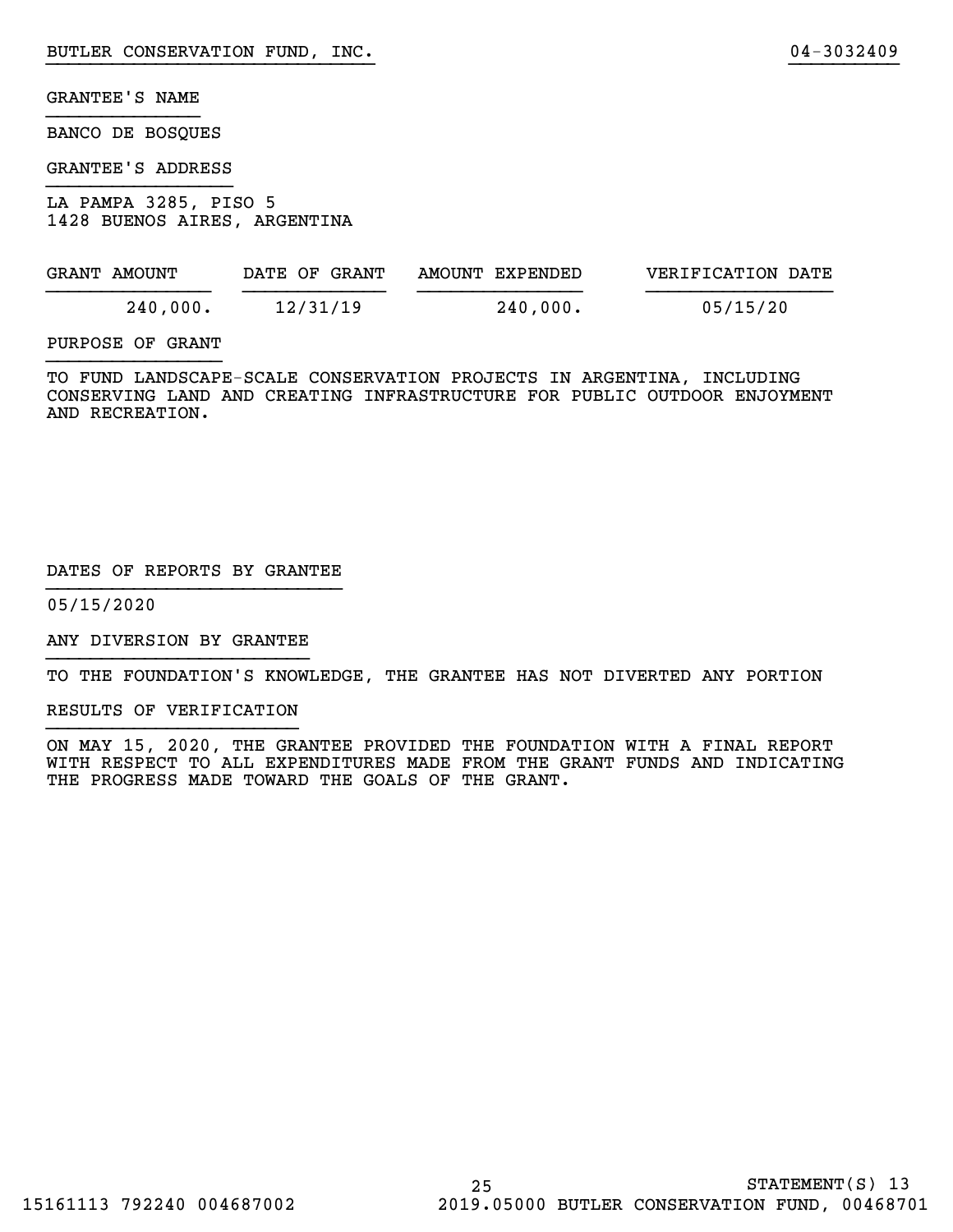### LUBERON NATURE

#### GRANTEE'S ADDRESS

276, RUE DE LA REPUBLIQUE GOULT, FRANCE, 84220

| GRANT AMOUNT | DATE OF GRANT | AMOUNT EXPENDED | VERIFICATION DATE |
|--------------|---------------|-----------------|-------------------|
| 1,000.       | 12/31/19      | 1,000.          | 05/15/20          |

}}}}}}}}}}}}}}}}}}}}}}}}}}}}}} }}}}}}}}}}

## PURPOSE OF GRANT

TO FUND CONSERVATION ACTIVITIES IN FRANCE.

#### DATES OF REPORTS BY GRANTEE

05/15/2020

ANY DIVERSION BY GRANTEE }}}}}}}}}}}}}}}}}}}}}}}}

TO THE FOUNDATION'S KNOWLEDGE, THE GRANTEE HAS NOT DIVERTED ANY PORTION

RESULTS OF VERIFICATION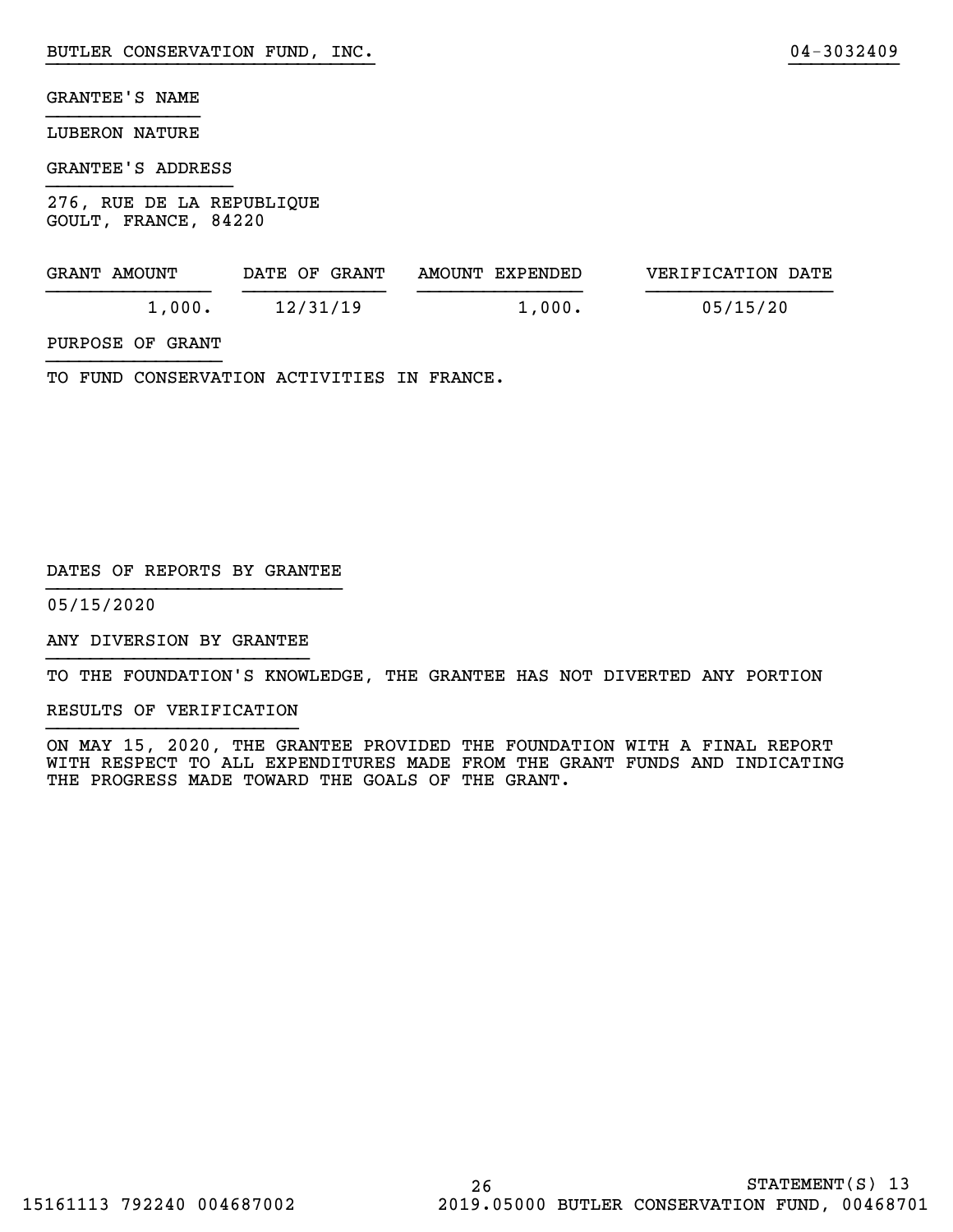PENOBSCOT RIVER TRAILS INC.

GRANTEE'S ADDRESS

60 CUTTER MILL ROAD, SUITE 214 GREAT NECK, NY 11021

| GRANT AMOUNT | DATE OF GRANT | AMOUNT EXPENDED | VERIFICATION DATE |
|--------------|---------------|-----------------|-------------------|
| 3,004,445.   | 12/31/19      | $3,004,445$ .   | 05/15/20          |

}}}}}}}}}}}}}}}}}}}}}}}}}}}}}} }}}}}}}}}}

#### PURPOSE OF GRANT

TO FUND LANDSCAPE-SCALE CONSERVATION PROJECTS IN MAINE, INCLUDING CONSERVING LAND AND CREATING INFRASTRUCTURE FOR PUBLIC OUTDOOR ENJOYMENT AND RECREATION.

#### DATES OF REPORTS BY GRANTEE

05/15/2020

ANY DIVERSION BY GRANTEE }}}}}}}}}}}}}}}}}}}}}}}}

TO THE FOUNDATION'S KNOWLEDGE, THE GRANTEE HAS NOT DIVERTED ANY PORTION

RESULTS OF VERIFICATION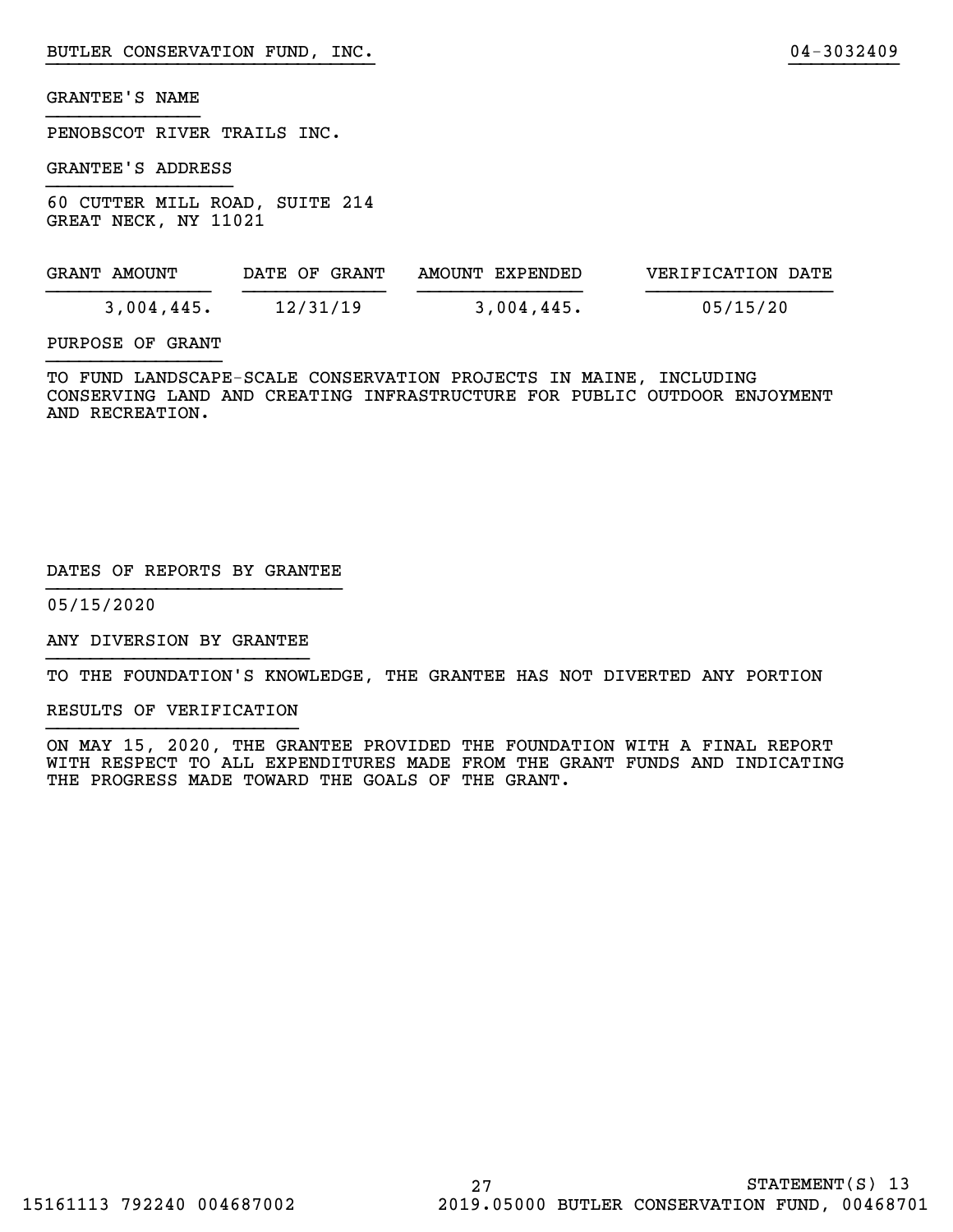COBSCOOK SHORES INC.

GRANTEE'S ADDRESS

60 CUTTER MILL ROAD, SUITE 214 GREAT NECK, NY 11021

| GRANT AMOUNT | DATE OF GRANT | AMOUNT EXPENDED | VERIFICATION DATE |
|--------------|---------------|-----------------|-------------------|
| 3,315,228.   | 12/31/19      | 3,315,228.      | 05/15/20          |

}}}}}}}}}}}}}}}}}}}}}}}}}}}}}} }}}}}}}}}}

#### PURPOSE OF GRANT

TO FUND LANDSCAPE-SCALE CONSERVATION PROJECTS IN MAINE, INCLUDING CONSERVING LAND AND CREATING INFRASTRUCTURE FOR PUBLIC OUTDOOR ENJOYMENT AND RECREATION.

#### DATES OF REPORTS BY GRANTEE

05/15/2020

ANY DIVERSION BY GRANTEE }}}}}}}}}}}}}}}}}}}}}}}}

TO THE FOUNDATION'S KNOWLEDGE, THE GRANTEE HAS NOT DIVERTED ANY PORTION

RESULTS OF VERIFICATION